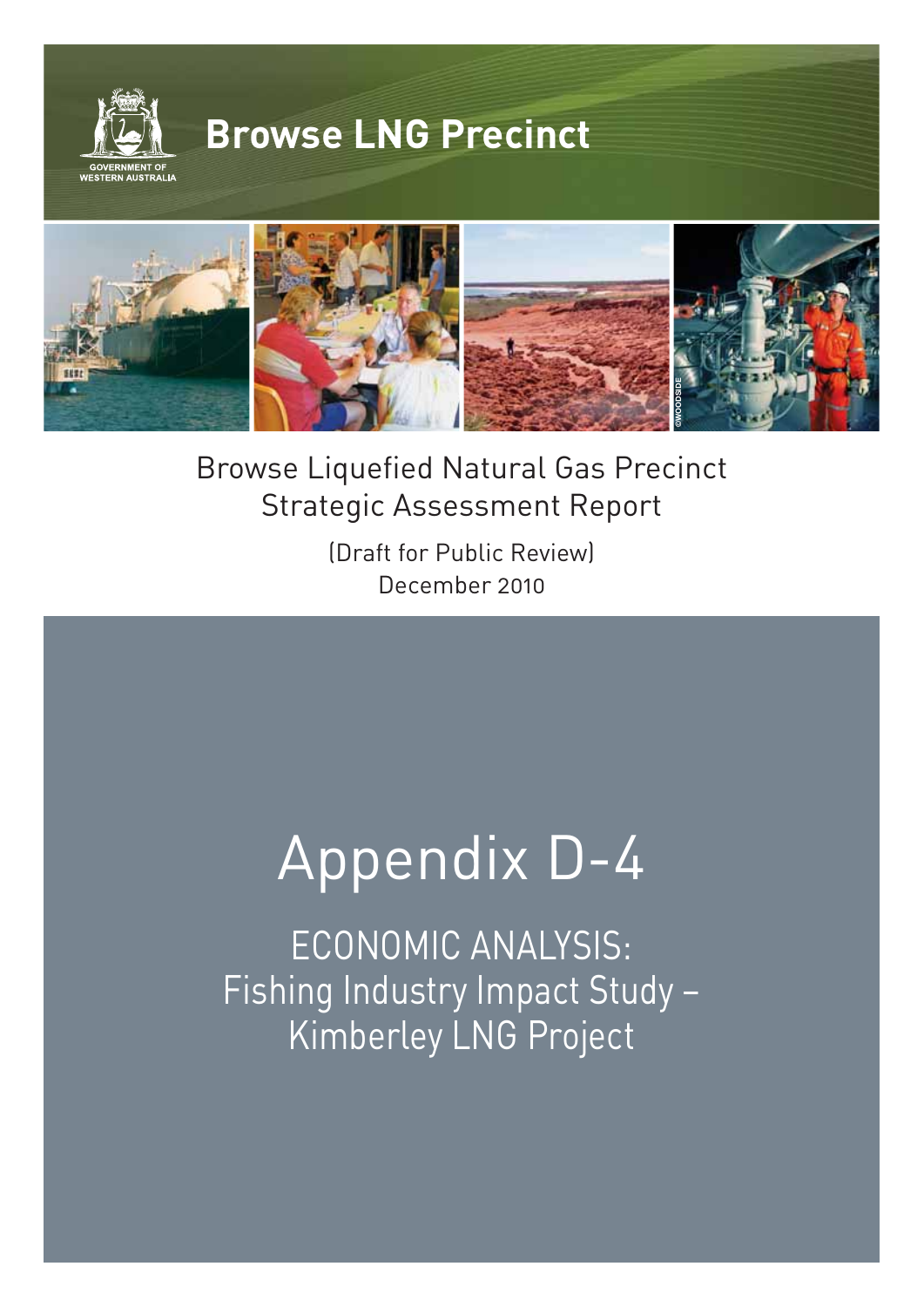# A ANNEX

# ANNEX<br>Economic Analysis: Fishing Industry Kimberley LNG Project<br>A report prepared for<br>Western Australian Department of Fisheries Imp pact Stud dy – Kimberley LNG Project

A report prepared for



December 2009

Ec conSearch Pty Ltd 214 Ma Te Fa www.econsearch.com.au 4 Kensington R arryatville SA 5 el: (08) 8431 55 ax: (08) 8431 77 Road 5068 533 710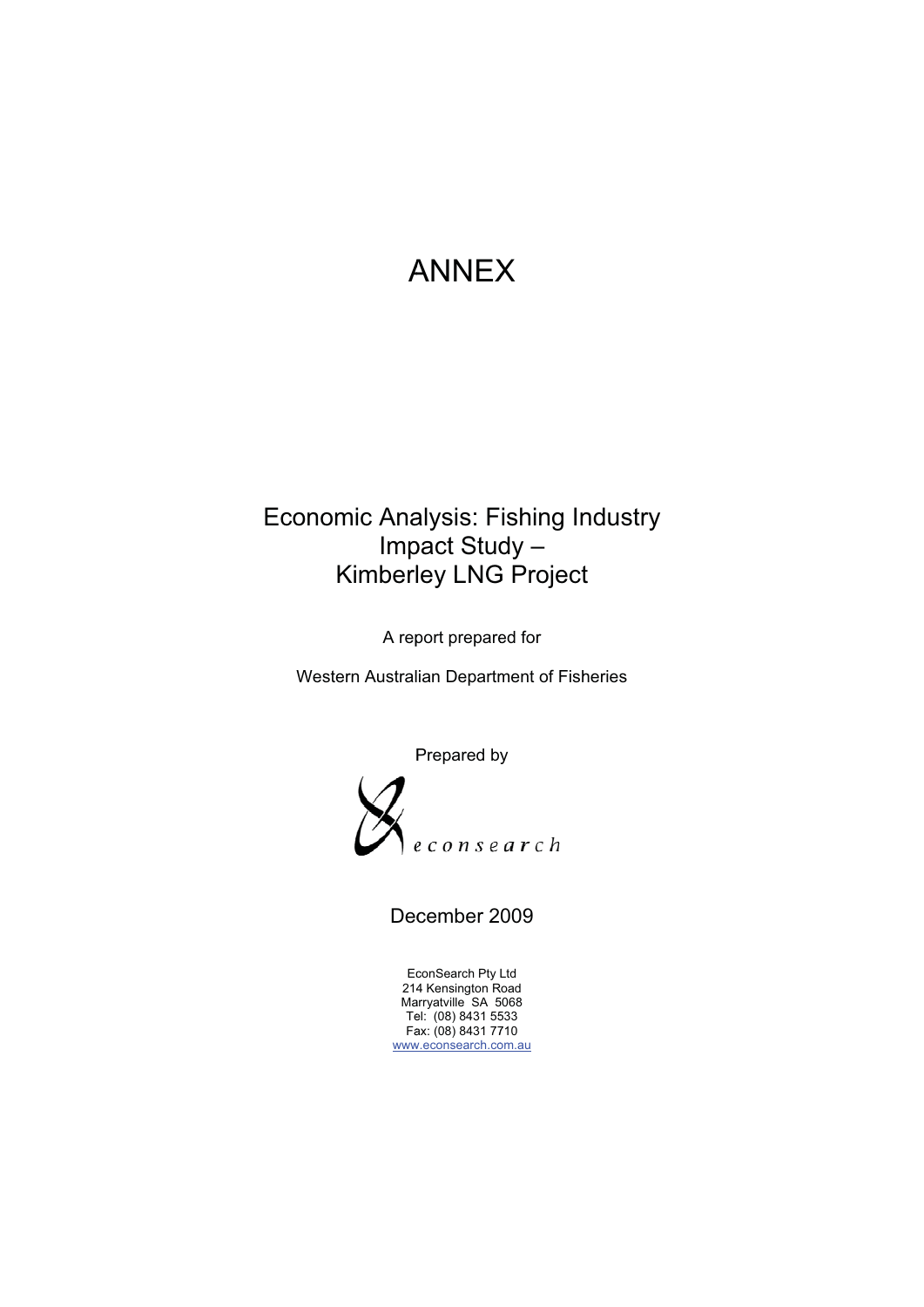# **Contents**

| 1.             |                  |                                                                        |  |
|----------------|------------------|------------------------------------------------------------------------|--|
| 2.             |                  |                                                                        |  |
|                | 2.1              |                                                                        |  |
|                | $2.2\phantom{0}$ | Scenarios for Economic and Population Impact Analysis  4               |  |
| 3.             |                  |                                                                        |  |
|                | 3.1              |                                                                        |  |
|                | 3.2              |                                                                        |  |
|                | 3.3              |                                                                        |  |
|                | 3.4              |                                                                        |  |
| 4.             |                  |                                                                        |  |
|                | 4.1              | Contribution of the Pearl Oyster Fishery and Aquaculture to the West   |  |
|                | 4.2              |                                                                        |  |
| 5 <sub>1</sub> |                  |                                                                        |  |
|                | 5.1              | Contribution of the Broome Prawn Fishery to the West Kimberley         |  |
|                | 5.2              | Scenario One: 25 per cent Decline in Catch in the Broome Prawn         |  |
| 6.             |                  |                                                                        |  |
|                | 6.1              | Contribution of the Kimberley Gillnet and Barramundi Fishery to the    |  |
|                | 6.2              | Scenario Two: 20 per cent Decline in Threadfin Salmon Catch in the     |  |
| 7.             |                  |                                                                        |  |
|                | 7.1              | Contribution of the Northern Demersal Scalefish Fishery to the West    |  |
|                | 7.2              | Scenario Three: Decline in Fishery Activity in the Region  28          |  |
| 8.             |                  |                                                                        |  |
|                | 8.1              | Contribution of the Mackerel Fishery to the West Kimberley Economy  31 |  |
|                | 8.2              | Scenario Four: 20 per cent Decline in Mackerel Fishery Catch 34        |  |
| 9.             |                  |                                                                        |  |
|                | 9.1              | Contribution of the Charter Boat Fishery to the West Kimberley         |  |
|                | 9.2              | Scenario Five: Economic and Population Impact of a 10 per cent         |  |
|                | 9.3              | Scenario Six: Economic and Population Impact of a 10 per cent          |  |
|                |                  |                                                                        |  |
| 10.            |                  |                                                                        |  |
|                |                  | 10.1 Value of Western Australia's Recreational Fisheries  44           |  |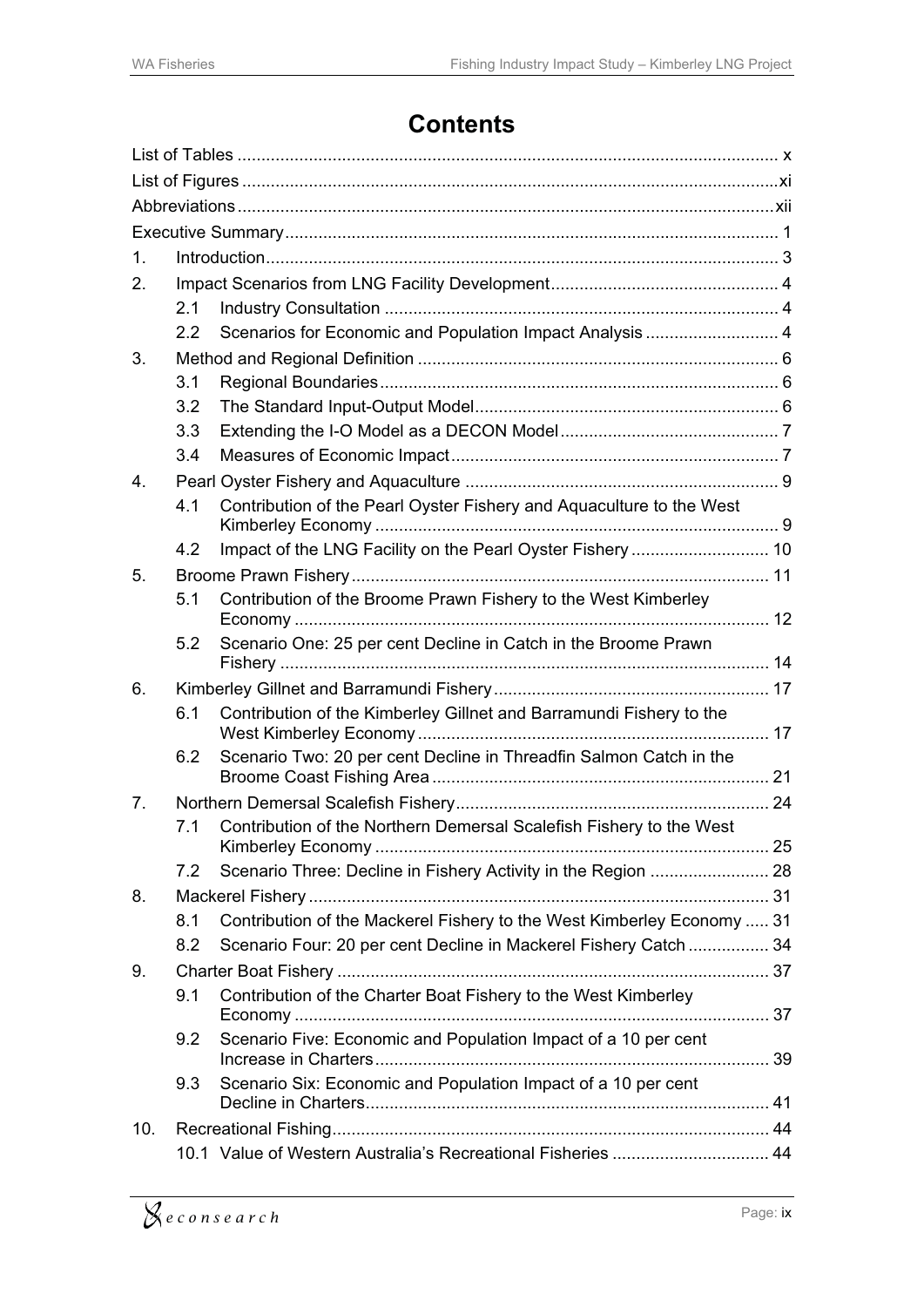|            | 10.2 Construction Phase Impact of the LNG Facility on Recreational<br>Fishing 44 |  |
|------------|----------------------------------------------------------------------------------|--|
|            | 10.3 Ongoing Impact of the LNG Facility on Recreational Fishing  44              |  |
|            |                                                                                  |  |
| Appendix 1 | Sector Definitions for the West Kimberley Input-Output Model 47                  |  |
| Appendix 2 |                                                                                  |  |
| Appendix 3 |                                                                                  |  |
|            |                                                                                  |  |

# **List of Tables**

| Table 2.1 | Fishing industry impact scenarios from LNG facility development <sup>a</sup> 5                                                        |  |
|-----------|---------------------------------------------------------------------------------------------------------------------------------------|--|
| Table 5.1 | Broome Prawn fishery catch and value of catch in the West                                                                             |  |
| Table 5.2 | Estimated average annual expenditure in the West Kimberley                                                                            |  |
| Table 5.3 | Average annual contribution of the Broome Prawn fishery to the                                                                        |  |
| Table 5.4 | Broome Prawn fishery catch and value of catch in the West                                                                             |  |
| Table 5.5 | Net economic and population impact of Scenario One, Broome                                                                            |  |
| Table 6.1 | Kimberley Gillnet and Barramundi fishery catch, effort and value                                                                      |  |
| Table 6.2 | Estimated average annual expenditure in the West Kimberley                                                                            |  |
| Table 6.3 | Average annual contribution of the Kimberley Gillnet and<br>Barramundi fishery to the West Kimberley regional economy <sup>a</sup> 20 |  |
| Table 6.4 | Kimberley Gillnet and Barramundi fishery catch and value of catch                                                                     |  |
| Table 6.5 | Net economic and population impact of Scenario Two, Kimberley                                                                         |  |
| Table 7.1 | Northern Demersal Scalefish fishery catch, effort and value of                                                                        |  |
| Table 7.2 | Northern Demersal Scalefish fishery expenditure in the West                                                                           |  |
| Table 7.3 | Average annual contribution of the Northern Demersal Scalefish                                                                        |  |
| Table 7.4 | Northern Demersal Scalefish fishery catch and value of catch in                                                                       |  |
| Table 7.5 | Net economic and population impact of Scenario Three, Northern                                                                        |  |
| Table 8.1 | Mackerel fishery catch, effort and value of catch in the West                                                                         |  |
| Table 8.2 | Estimated average annual expenditure in the West Kimberley                                                                            |  |
| Table 8.3 | Average annual contribution of the Mackerel fishery to the West                                                                       |  |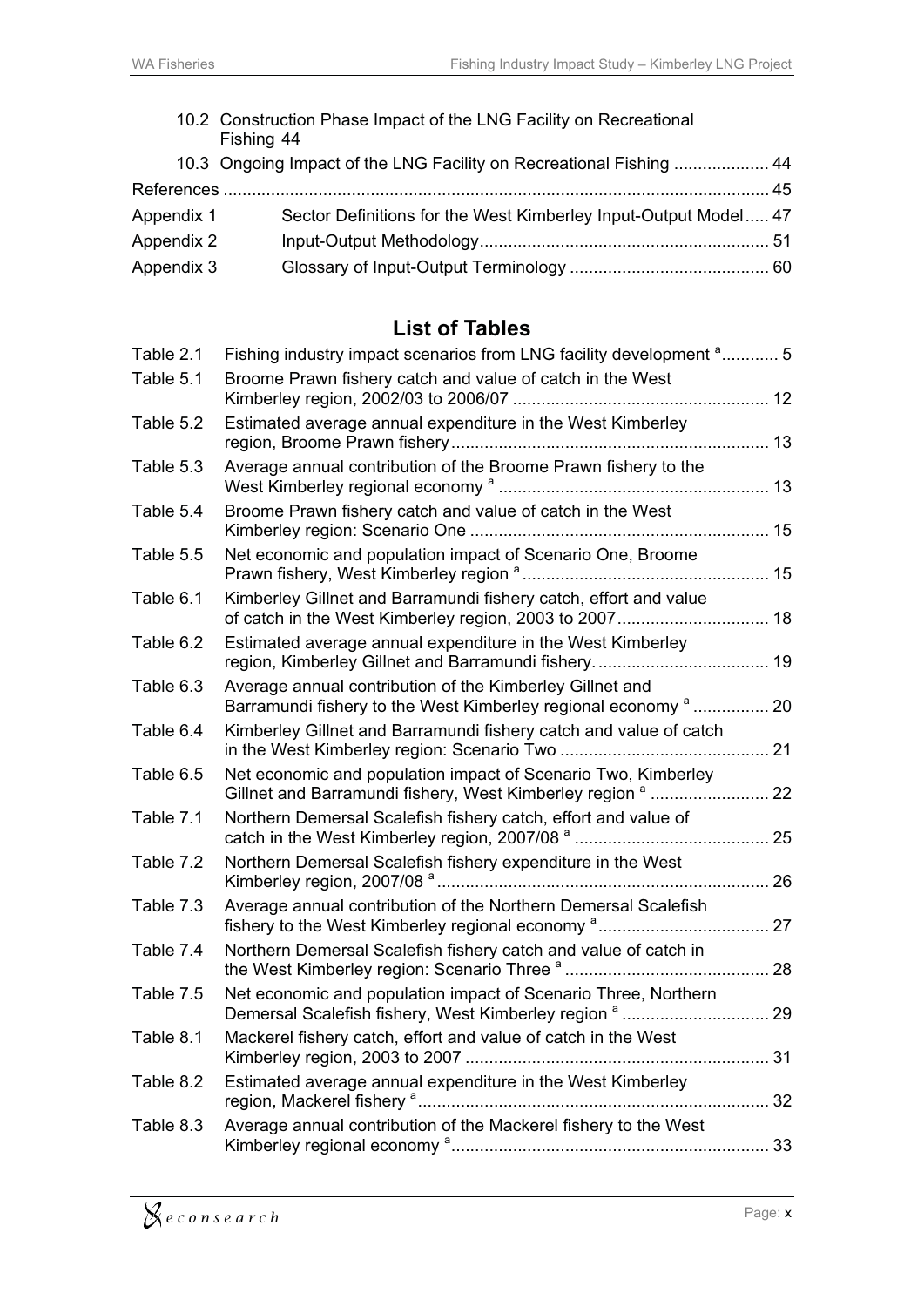| Table 8.4 | Mackerel fishery catch and value of catch in the West Kimberley |  |
|-----------|-----------------------------------------------------------------|--|
| Table 8.5 | Net economic and population impact of Scenario Four, Mackerel   |  |
| Table 9.1 | Charter fishery visitor numbers and charter income in the West  |  |
| Table 9.2 | Estimated average annual expenditure in the West Kimberley      |  |
| Table 9.3 | Average annual contribution of the Charter Boat fishery to the  |  |
| Table 9.4 | Charter fishery visitor numbers and charter income in the West  |  |
| Table 9.5 | Net economic and population impact of Scenario Five, Charter    |  |
| Table 9.6 | Charter fishery visitor numbers and charter income in the West  |  |
| Table 9.7 | Net economic and population impact of Scenario Six, Charter     |  |

# **List of Figures**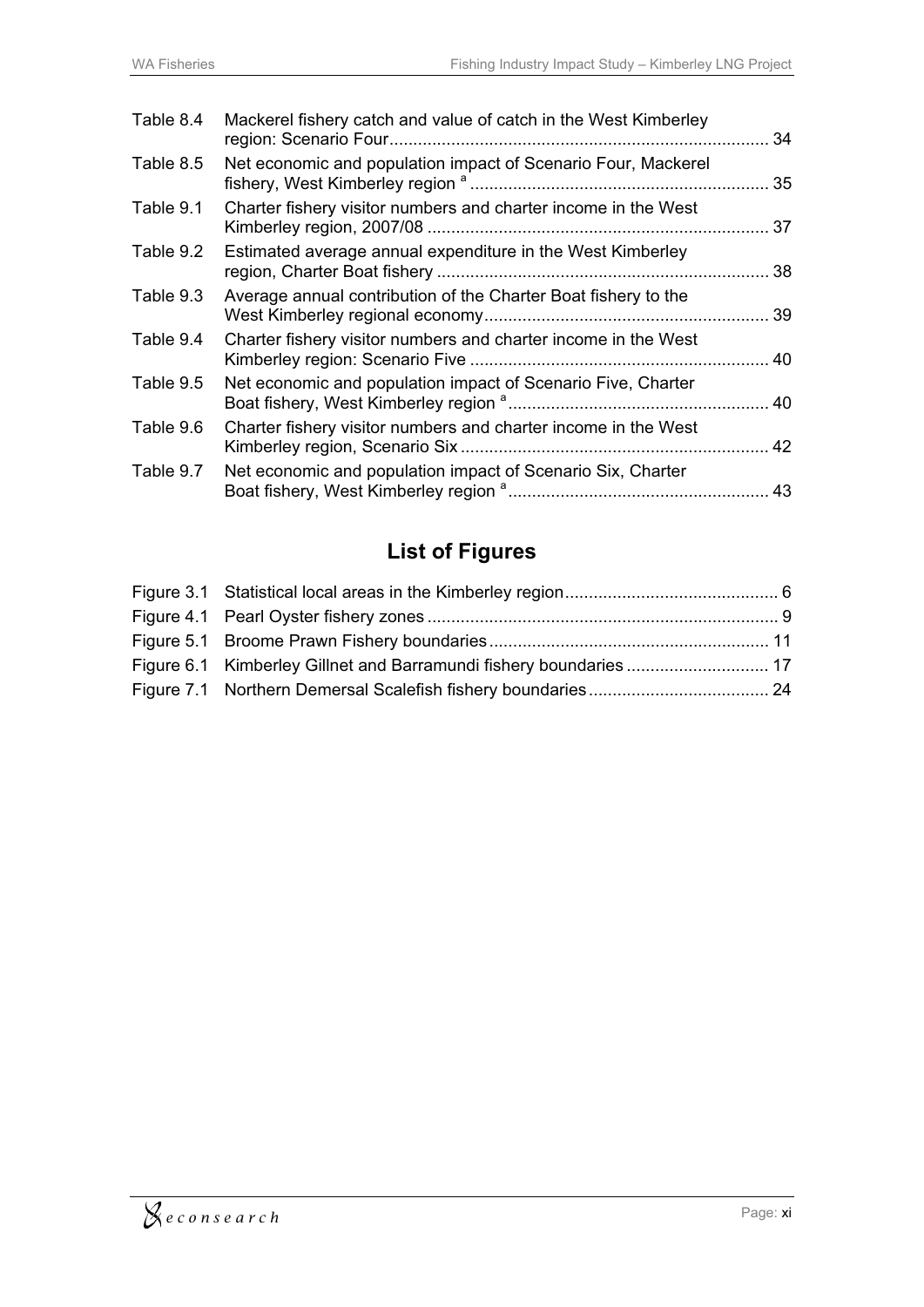# **Abbreviations**

| <b>ABARE</b> | Australian Bureau of Agricultural and<br>Resource<br>Economics |  |  |  |
|--------------|----------------------------------------------------------------|--|--|--|
| <b>ABS</b>   | <b>Australian Bureau of Statistics</b>                         |  |  |  |
| <b>ATO</b>   | <b>Australian Taxation Office</b>                              |  |  |  |
| <b>DECON</b> | Demographic Economic                                           |  |  |  |
| <b>DEWR</b>  | Department of Employment and Workplace Relations               |  |  |  |
| fte          | full-time equivalent                                           |  |  |  |
| <b>GRP</b>   | gross regional product                                         |  |  |  |
| $I-O$        | input-output                                                   |  |  |  |
| <b>LNG</b>   | liquefied natural gas                                          |  |  |  |
| m            | millions                                                       |  |  |  |
| S            | Shire                                                          |  |  |  |
| t            | tonnes                                                         |  |  |  |
| <b>WA</b>    | Western Australia                                              |  |  |  |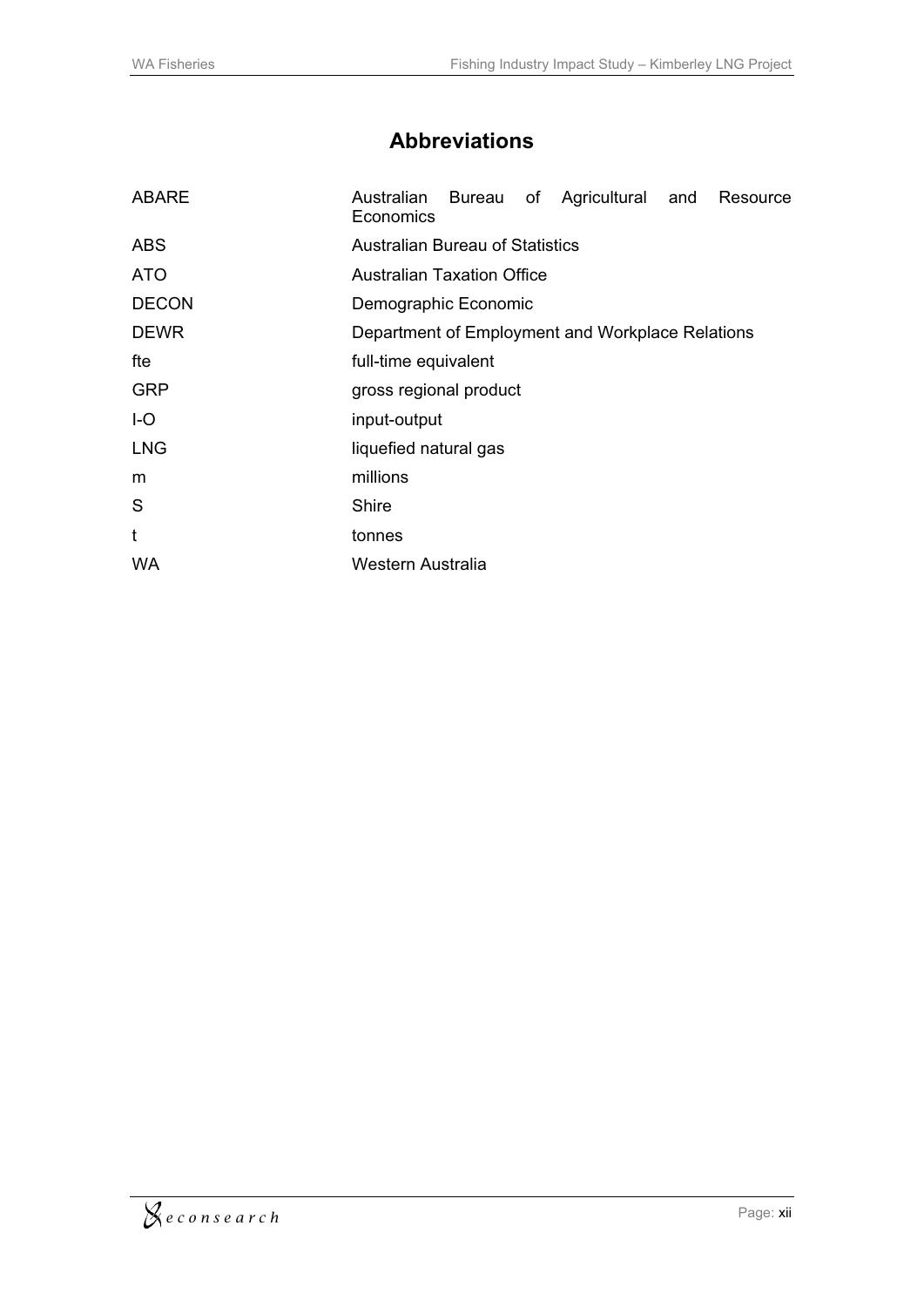# **Executive Summary**

This study, prepared as a part of a broader study for WA fisheries, is concerned with the regional economy of the West Kimberley region and involves an assessment of the impact on the region of a range of fishing industry scenarios associated with development of an LNG processing facility. Specific tasks involved in the study were to prepare the following:

- a standard input-output model for the West Kimberley regional economy for 2007/08 and extend it as a DECON model; and
- $\bullet$  estimates of the regional economic and population impact for a range of fishing industry scenarios arising from the Kimberley LNG Project

Estimates of economic and population impact were based on a series of assumptions regarding the level of output, expenditure and employment in each fishing industry sector. Estimates of economic impact provide a statement of regional economic activity arising from the fishing industry scenarios and do not indicate whether the costs of changes in the level of activity outweigh the benefits.

Total impacts (direct and indirect) include the initial impacts generated by the fishery and indirect (or flow-on) impacts into other sectors of the regional economy.

#### **Impact Scenarios from the LNG Facility Development**

Six scenarios were developed to highlight the potential economic and population impacts of the LNG facility development. These hypothetical scenarios were based on consultation with industry representatives and input from the Department of Fisheries WA.

The scenarios used as a basis for the calculation of economic and population impacts are summarised in Table ES1.

| <b>Scenario</b><br>No. | <b>Industry Sector</b>                      | <b>Description</b>                                                                                                                             |
|------------------------|---------------------------------------------|------------------------------------------------------------------------------------------------------------------------------------------------|
| One                    | <b>Broome Prawn Fishery</b>                 | Catch declines by 25 per cent from current levels.                                                                                             |
| Two                    | Kimberley Gillnet and<br>Barramundi Fishery | Catch of Threadfin Salmon declines by 20 per cent from<br>current levels and number of boats operating in the area<br>falls from three to two. |
| <b>Three</b>           | Northern Demersal<br>Scalefish Fishery      | Level of activity associated with the fishery in the West<br>Kimberley region declines by 10 per cent.                                         |
| Four                   | <b>Mackerel Fishery</b>                     | Catch of Mackerel declines by 20 per cent from current<br>levels and number of boats operating in the area falls<br>from four to three.        |
| Five                   | <b>Charter Boat Fishery</b>                 | Increase in number of charters by 10 per cent during<br>construction phase.                                                                    |
| Six                    | <b>Charter Boat Fishery</b>                 | Decrease in number of charters by 10 per cent.                                                                                                 |

| Table ES1 |  | Fishing industry impact scenarios from LNG facility development |
|-----------|--|-----------------------------------------------------------------|
|-----------|--|-----------------------------------------------------------------|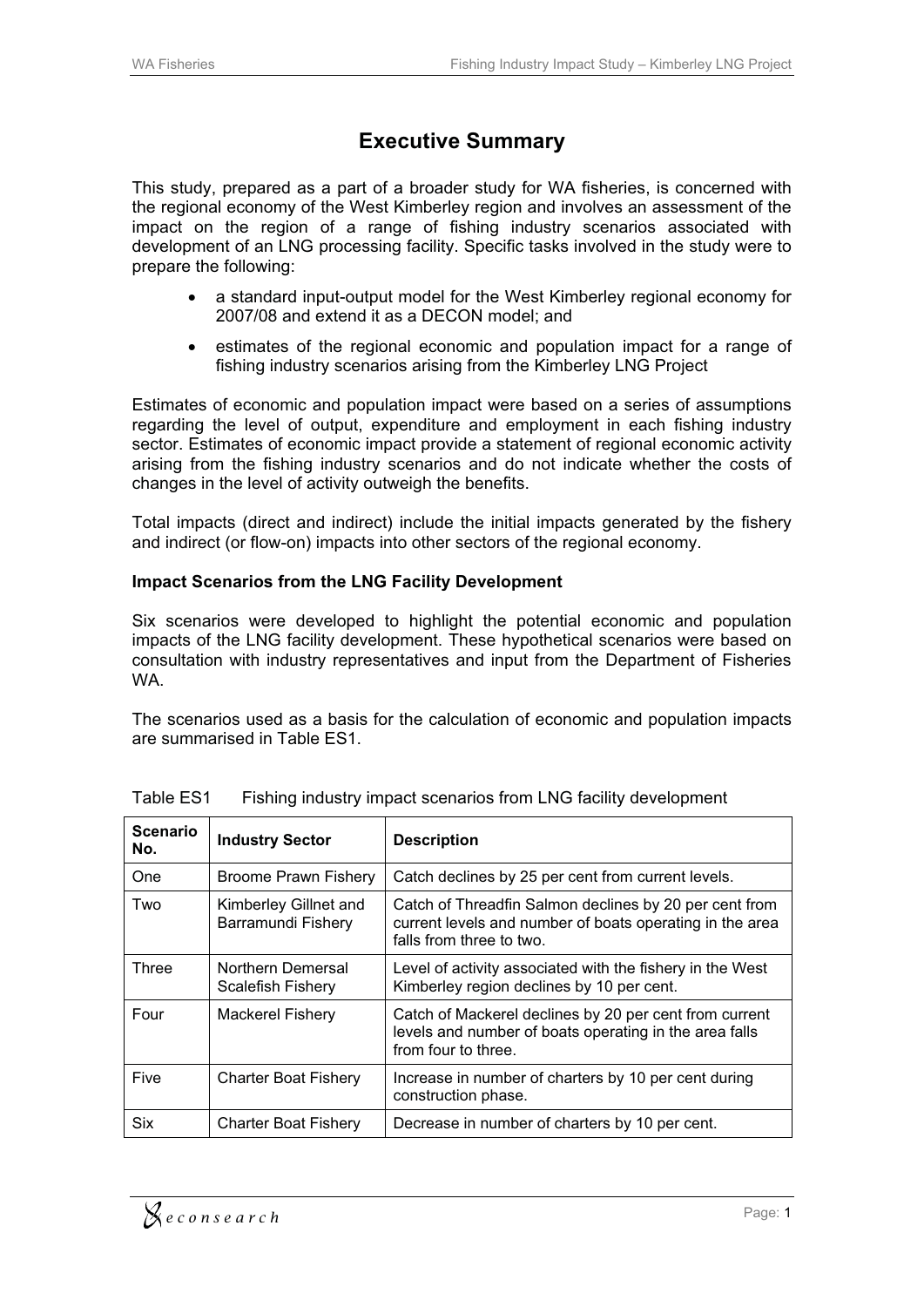Estimates of economic impact were prepared to highlight the effect of each scenario on the regional economy. Estimates are provided in terms of four indicators:

- value of output;
- GRP;
- employment; and
- household income.

The impact of the scenarios on the population level in the region was also calculated.

Estimates of economic impact under each scenario are summarised in Table ES2.

| industry scenarios "   |                 |                 |                   |                  |                  |                        |
|------------------------|-----------------|-----------------|-------------------|------------------|------------------|------------------------|
|                        | Scenario<br>One | Scenario<br>Two | Scenario<br>Three | Scenario<br>Four | Scenario<br>Five | Scenario<br><b>Six</b> |
| Output (\$m)           |                 |                 |                   |                  |                  |                        |
| Total direct effects   | $-0.18$         | $-0.09$         | $-0.53$           | $-0.53$          | 0.44             | $-0.57$                |
| Employment (fte)       |                 |                 |                   |                  |                  |                        |
| Total direct effects   | $-0.4$          | $-1.2$          | $-4.0$            | $-4.0$           | 1.5              | $-3.8$                 |
| Total flow-on effects  | $-0.3$          | $-0.3$          | $-0.7$            | $-1.1$           | 1.3              | $-2.1$                 |
| Total                  | $-0.8$          | $-1.5$          | $-4.7$            | $-5.1$           | 2.9              | $-5.9$                 |
| Household Income (\$m) |                 |                 |                   |                  |                  |                        |
| Total direct effects   | $-0.01$         | $-0.03$         | $-0.19$           | $-0.05$          | 0.19             | $-0.25$                |
| Total flow-on effects  | $-0.02$         | $-0.02$         | $-0.04$           | $-0.06$          | 0.07             | $-0.11$                |
| Total                  | $-0.03$         | $-0.05$         | $-0.23$           | $-0.11$          | 0.26             | $-0.37$                |

Total direct effects -0.05 -0.04 -0.35 -0.29 0.30 -0.27 Total flow-on effects  $-0.03$   $-0.03$   $-0.09$   $-0.11$   $0.14$   $-0.22$ 

**Total -0.08 -0.08 -0.43 -0.40 0.44 -0.50**

Total direct effects  $-1$   $-2$   $-6$   $-6$   $2$   $-6$ Total flow-on effects 0 0 0 -1 -2 2 -3

**Total -1 -2 -7 -7 4 -9**

Table ES1 Economic and population impact of LNG facility development fishing industry scenarios<sup>a</sup>

<sup>a</sup> Scenarios 1 to 6 are defined in Table ES1 and explained in further detail in Sections Source: Sections 5 to 9.

GRP (\$m)

Population (no)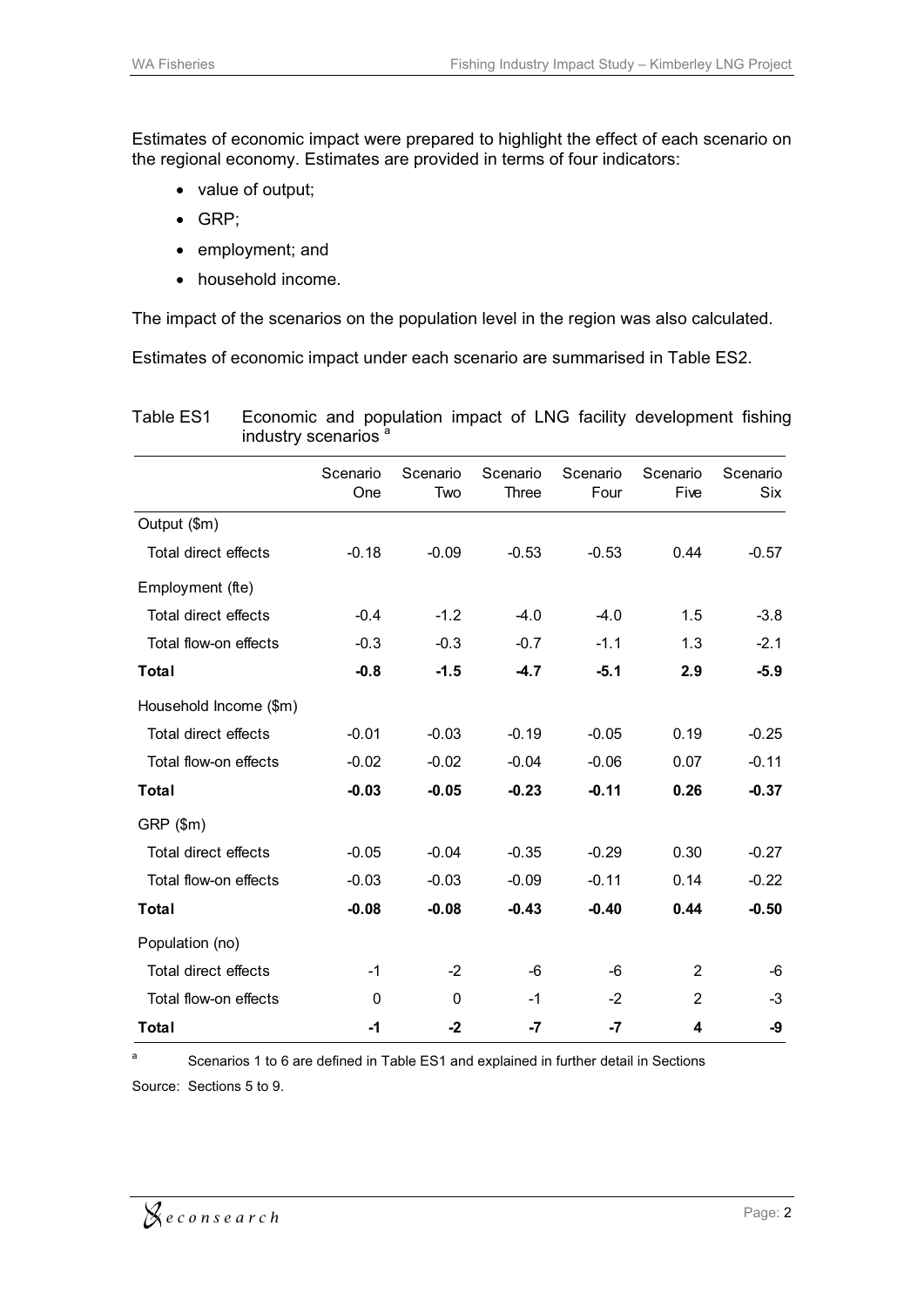## **1. Introduction**

The analysis presented in this report was prepared for Dr Guy Wright, Big Island Research P/L, as a contribution to the broader Fishing Industry Impact Study for the Kimberley LNG Project.

Pearling, commercial fishing and fishing related tourism activities operate within the West Kimberley region. The development of a liquefied natural gas (LNG) processing facility in the region has the potential to impact these existing fishing related activities. The purpose of this analysis is to calculate the economic and population impacts of the construction and operation of a LNG facility on the fishing industry in the West Kimberley region.

The objectives of the analysis were to:

- construct a standard input-output model for the West Kimberley regional economy for 2007/08 and extend it as a DECON model; and
- $\bullet$  estimate the regional economic and population impacts for a range of fishing industry scenarios arising from the Kimberley LNG Project.

Section 2 outlines a range of direct impact scenarios arising from the construction and operation of the LNG facility. These direct impacts are simulated in a model of the regional economy to enable estimation of the broader economic and population impacts. Section 3 outlines the method of analysis used in estimating these regional economic and population impacts.

Sections 4 to 10 provide results of the impact analysis undertaken for each scenario for the component sectors within the broader fishing industry of the West Kimberley region, namely:

- aquaculture and pearling
- commercial fisheries
	- Broome Prawn fishery
	- Kimberley Gillnet and Barramundi fishery
	- -Northern Demersal Scalefish fishery
	- -Mackerel fishery
- Charter Boat fishery
- recreational fishing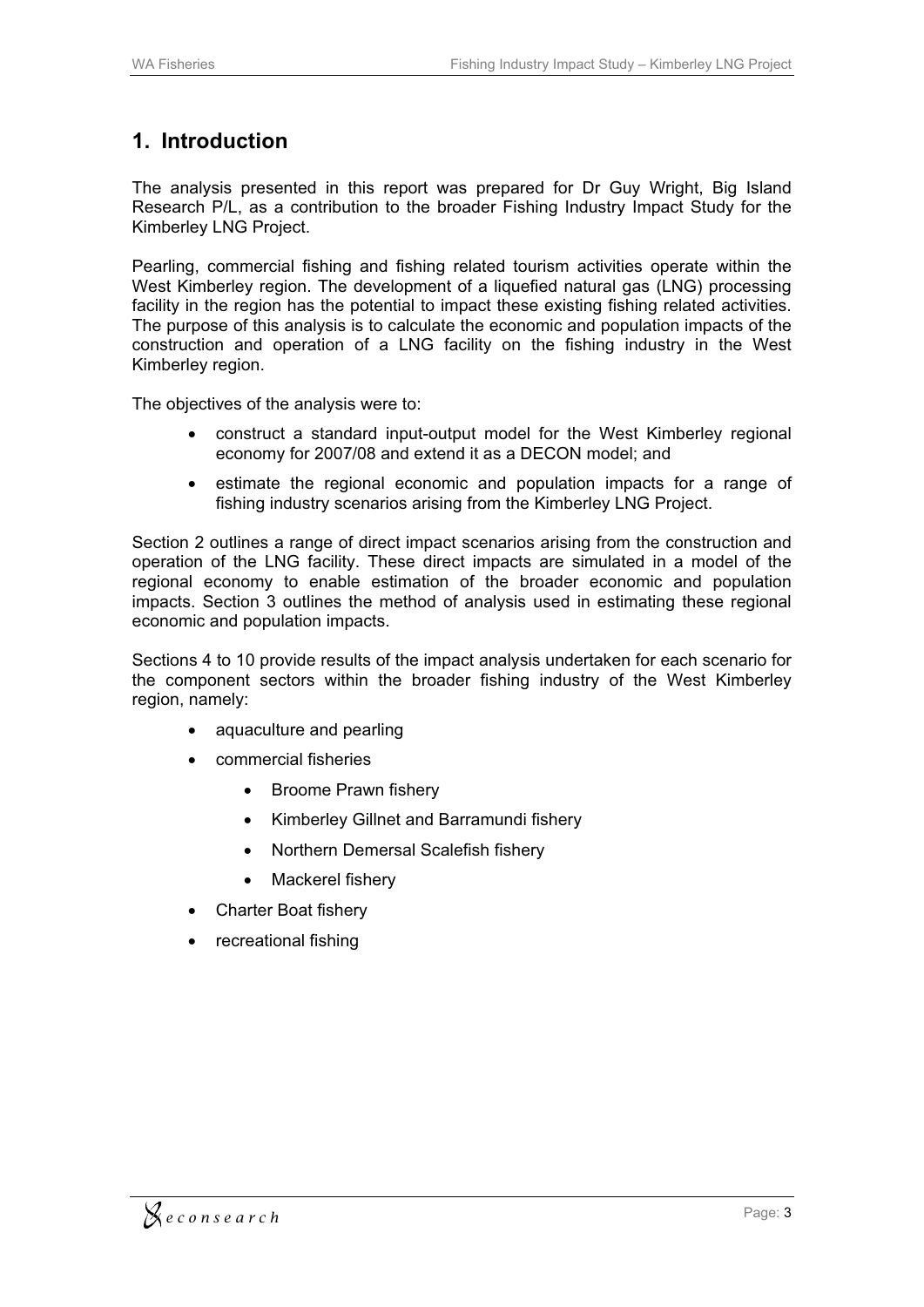# **2. Impact Scenarios from LNG Facility Development**

#### **2.1 Industry Consultation**

Consultation was undertaken with key fishing industry representatives, including:

- key commercial fishery stakeholder groups
	- $\bullet$ Pearl Producers Association
	- $\bullet$ Kimberley Professional Fishermens' Association
	- Western Australian (WA) Fishing Industry Council
	- $\bullet$ Kimberley Charter Fishing Association
	- Aquaculture Council of WA
- regional recreational fishing stakeholder groups
- commercial fishery licence holders
- charter boat operators
- $\bullet$ aquaculture lease holders
- $\bullet$ recreational fishers

The purpose of this consultation was to determine the potential impact on fishing industry activities of the proposed LNG development.

Consultation was undertaken in May 2009 by Dr Guy Wright (Big Island Research P/L) and Christian Pyke.

#### **2.2 Scenarios for Economic and Population Impact Analysis**

Based on the industry consultation outlined above, six scenarios were developed to highlight the potential economic and population impacts of the LNG facility development. These hypothetical scenarios were based on consultation with industry representatives. Extensive environmental and biological studies would need to be undertaken to determine the actual potential impact of the LNG development on fish stocks and migration.

The scenarios used as a basis for the calculation of economic and population impacts are summarised in Table 2.1 and outlined in detail for each industry sector in Sections 6 to 9.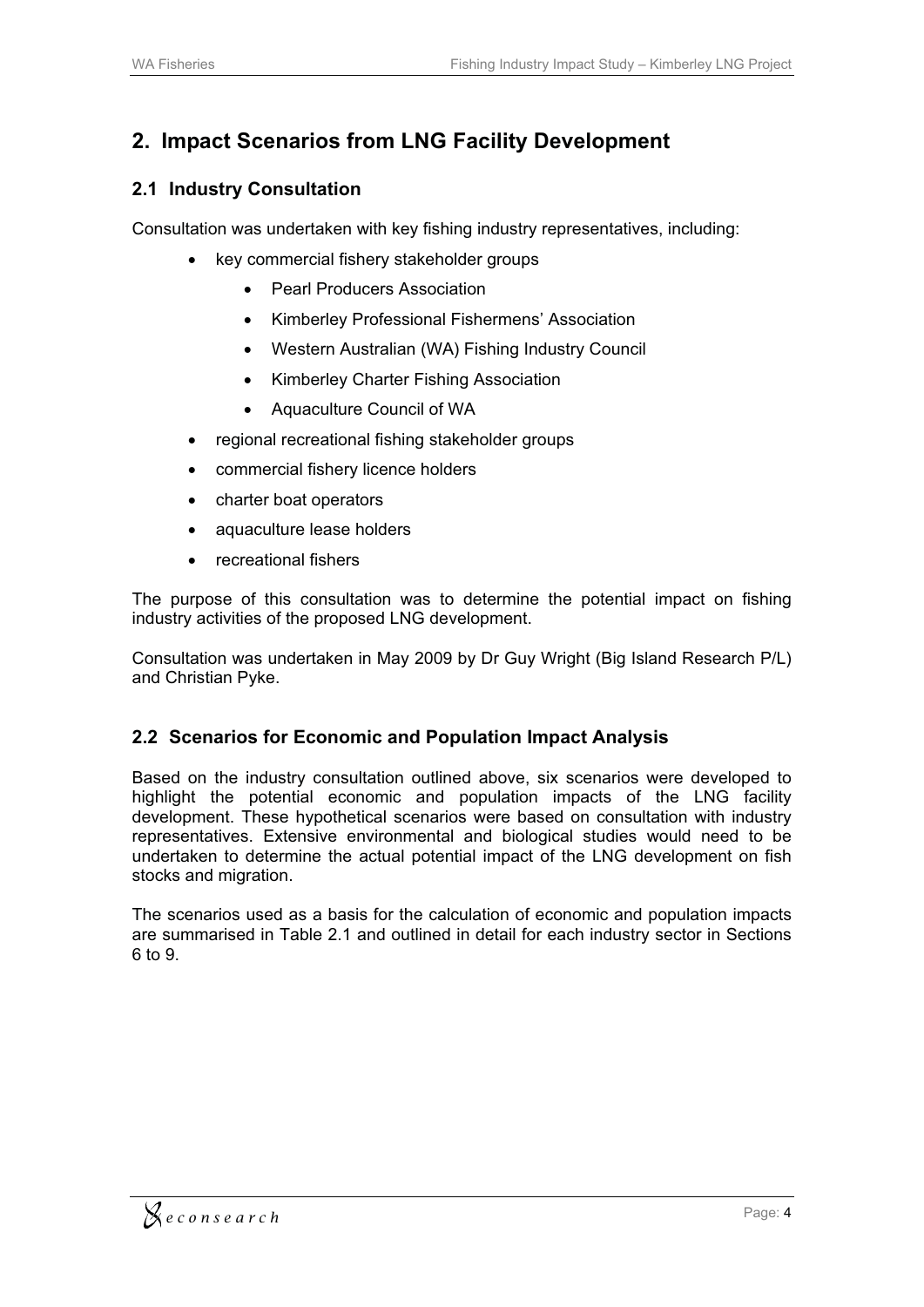| <b>Scenario</b><br>No. | <b>Industry Sector</b>                           | <b>Description</b>                                                                                                                                   | <b>Report Section</b> |
|------------------------|--------------------------------------------------|------------------------------------------------------------------------------------------------------------------------------------------------------|-----------------------|
| One                    | Broome Prawn<br>Fishery                          | Catch declines by 25 per cent<br>from current levels.                                                                                                | Section 5.2           |
| Two                    | Kimberley Gillnet<br>and Barramundi<br>Fishery   | Catch of Threadfin Salmon<br>declines by 20 per cent from<br>current levels and number of<br>boats operating in the area falls<br>from three to two. | Section 6.2           |
| Three                  | <b>Northern</b><br>Demersal<br>Scalefish Fishery | Level of activity associated with<br>the fishery in the West Kimberley<br>region declines by 10 per cent.                                            | Section 7.2           |
| Four                   | Mackerel Fishery                                 | Catch of Mackerel declines by 20<br>per cent from current levels and<br>number of boats operating in the<br>area falls from four to three.           | Section 8.2           |
| Five                   | <b>Charter Boat</b><br>Fishery                   | Increase in number of charters by<br>10 per cent during construction<br>phase.                                                                       | Section 9.2           |
| <b>Six</b>             | <b>Charter Boat</b><br>Fishery                   | Decrease in number of charters<br>by 10 per cent.                                                                                                    | Section 9.3           |

Table 2.1 Fishing industry impact scenarios from LNG facility development<sup>a</sup>

a Rationale for each scenario is included in the main report prepared for the broader study.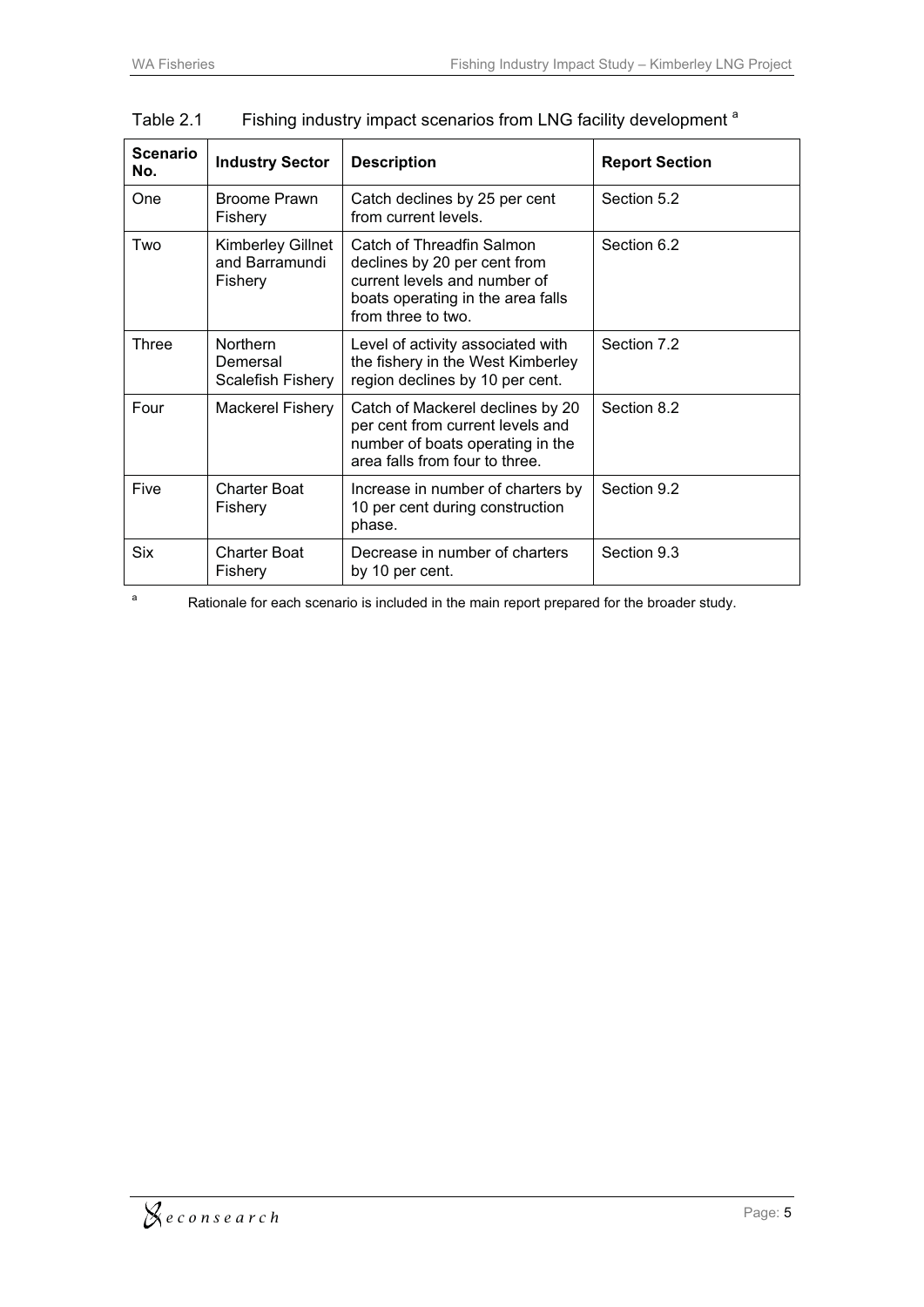# **3. Method and Regional Definition**

For the purpose of assessing the economic and population impacts of a range of fishing industry scenarios in the West Kimberley region, a regional input-output (I-O) model was constructed for the year 2007/08. The regional boundaries, data sources and method are detailed below.

#### **3.1 Regional Boundaries**

The West Kimberley region was defined in terms of the following Statistical Local Areas (SLAs):

- $\bullet$ Derby-West Kimberley (S)
- $\bullet$ Broome (S)

These SLAs are illustrated on a map of the broader Kimberley area in Figure 3.1.



Figure 3.1 Statistical local areas in the Kimberley region

Source: Department of Local Government, Western Australia

#### **3.2 The Standard Input-Output Model**

A standard I-O model for the West Kimberley region was developed for 2007/08 using the GRIT (Generation of Regional Input-Output Tables) method, a 'hybrid' method which utilises local data and computer methods to generate I-O tables. Whilst the majority of data compilation and manipulation was undertaken in *Microsoft Excel®*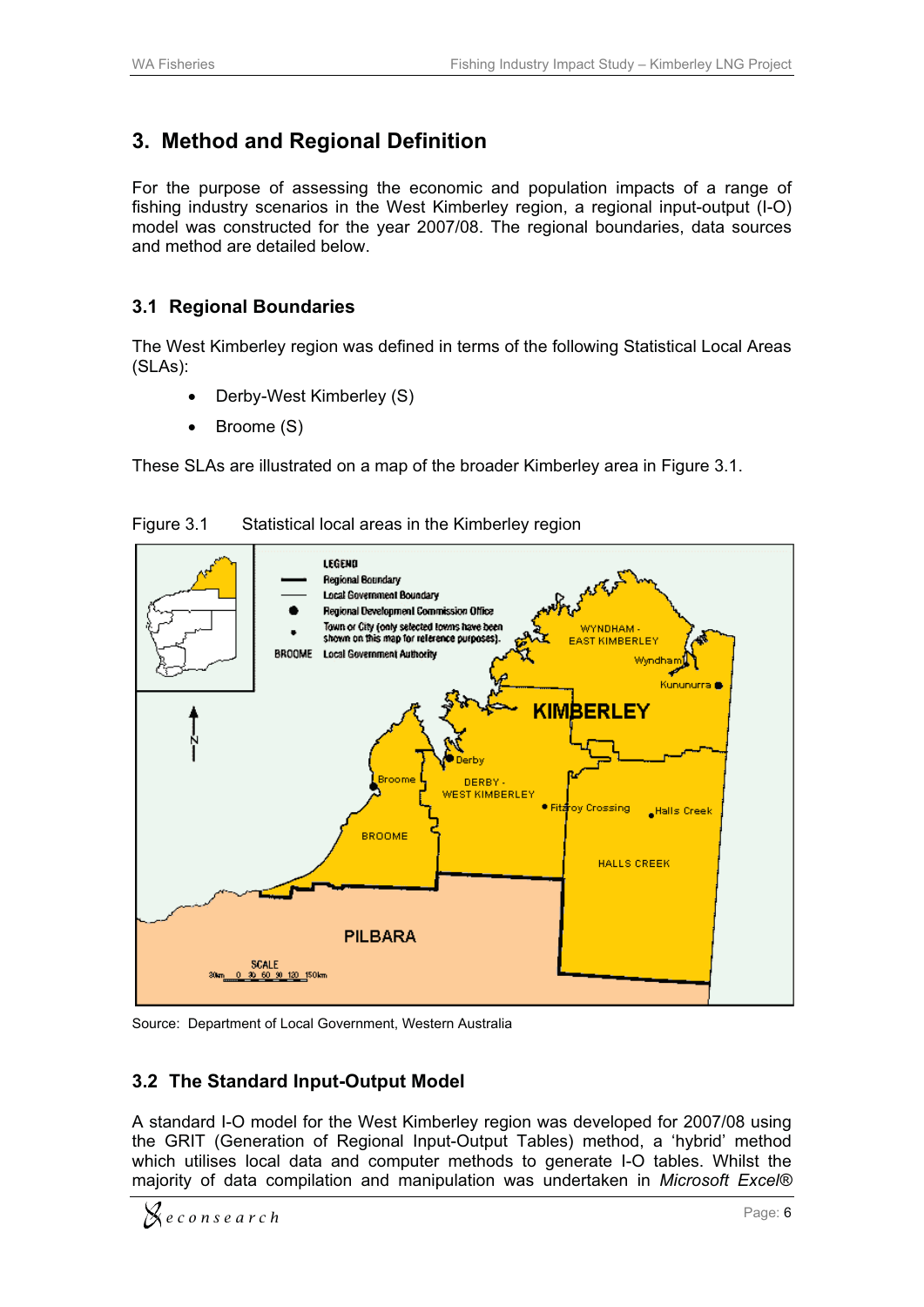spreadsheets, the GRIT procedure was undertaken using *IOW* software (West 2005). The parent table for the GRIT procedure was the Australian I-O table for 2004/05.

Sources of local data for the model included:

- the Australian Bureau of Statistics (ABS)
	- 2006 Census of Population and Housing*<sup>1</sup>* ;
	- > 2006 Agricultural Census (ABS 2008a)<sup>2</sup>;
	- > 1998/99 and 2003/04 Household Expenditure Survey (ABS 2005);
	- > 2004/05 National Input-Output Table (ABS 2008b);
	- $\triangleright$  ABS (2008c and d);
- Department of Employment and Workplace Relations (DEWR 2008); and
- the Australian Taxation Office (ATO 2008).

The I-O model was initially developed at a 109-sector level of aggregation, consistent with the national I-O model for 2004/05 (ABS 2008b). As there is limited or no activity in some of these sectors in the West Kimberley region, a 66-sector I-O model was developed for the purpose of this project. Sector definitions in terms of the 109 national I-O sectors are provided in Appendix 1.

#### **3.3 Extending the I-O Model as a DECON Model**

Based on work undertaken by Mangan and Phibbs (1989), the I-O model developed for this project was extended as demographic-economic (DECON) model. The two key characteristics of the DECON model, when compared with a standard economic model, are as follows.

- 1. The introduction of a population 'sector' (or row and column in the model) makes it possible to estimate the impact on local population levels of employment growth or decline.
- 2. The introduction of an unemployed 'sector' makes it possible to account for the consumption-induced impact of the unemployed in response to economic growth or decline.

The structure of the DECON model and the nature of these additional sectors are described in Appendix 2 of the report.

#### **3.4 Measures of Economic Impact**

Estimates of economic impact are presented in terms of the following indicators<sup>3</sup>:

• output;

 $\overline{a}$ 

• contribution to gross regional product;

<sup>1</sup> Detailed employment data from the *2006 Census of Population and Housing* were obtained by special request (Sonja Williams, ABS, pers. comm.) and represent place of remuneration rather than place of residence. That is, they are a measure of the number of jobs in the region rather than the number of  $emploved$  residents.

These data have been updated to 2007/08 using price indices in ABARE (2008).

<sup>3</sup> See Appendix 3 for a more detailed glossary of input-output terminology.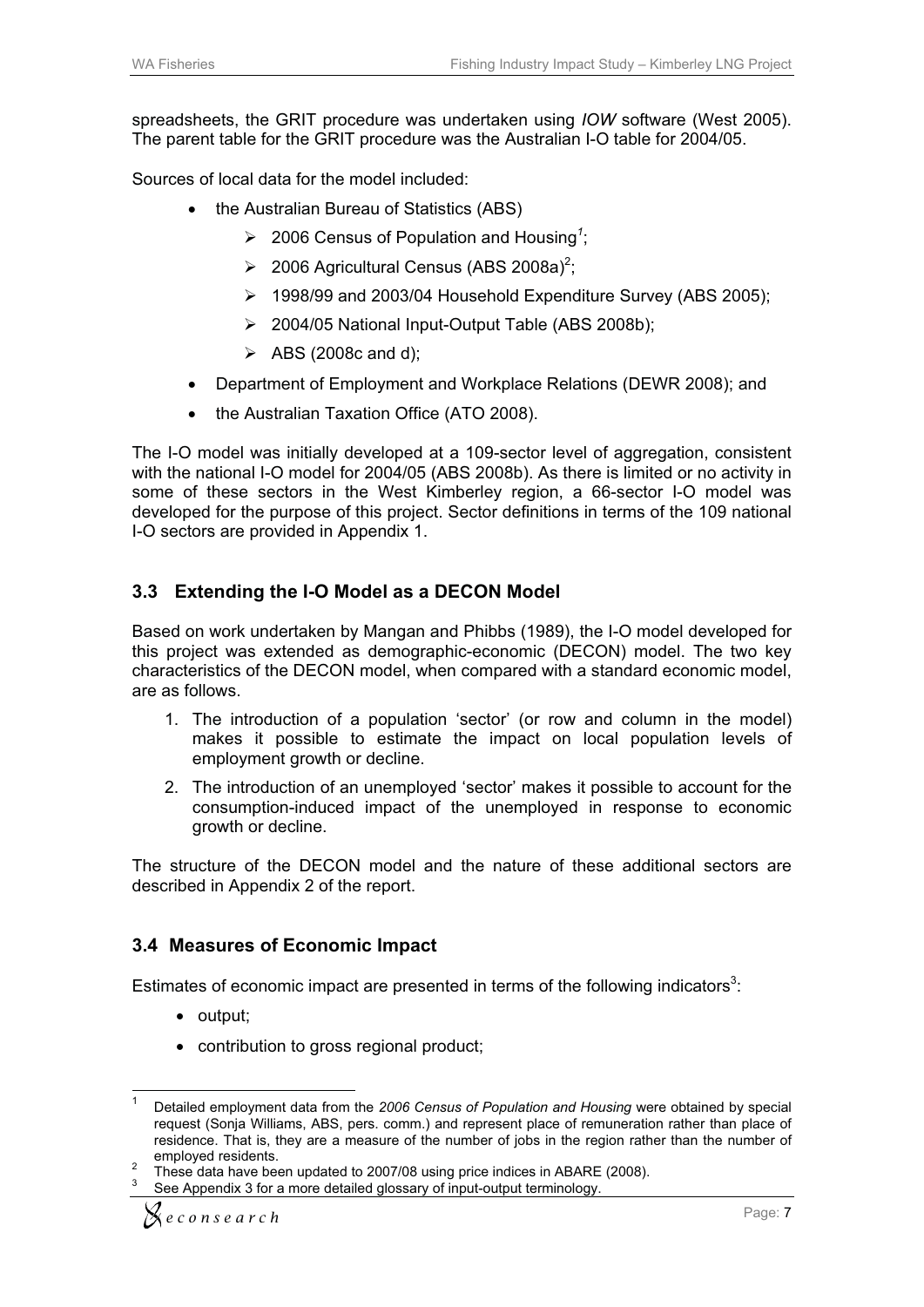- employment; and
- household income.

**Employment** is a measure of the number of working proprietors, managers, directors and other employees, in terms of the number of full-time equivalents and total (i.e. fulltime and part-time) jobs. Employment is measured by place of remuneration rather than place of residence.

**(Value of) Output** is a measure of the gross revenue of goods and services produced by commercial organisations (e.g. farm-gate value of production) and gross expenditure by government agencies. Total output needs to be used with care as it can include elements of double counting when the output of integrated industries is added together (e.g. the value of winery output includes the farm-gate value of grapes). For sectors where superior regional data were not available, value of output by industry has been allocated across regions on an employment basis, rather than in terms of the location of other factors of production such as land and capital.

**Gross state product (GRP)** is a measure of the net contribution of an activity to the regional economy. GRP is measured as value of output less the cost of goods and services (including imports) used in producing the output. In other words, it can be measured as household income plus other value added. It represents payments to the primary inputs of production (labour, capital and land). Using GRP as a measure of economic impact avoids the problem of double counting that may arise from using value of output for this purpose.

**Household income** is a component of GSP and is a measure of wages and salaries paid in cash and in-kind, drawings by owner operators and other payments to labour including overtime payments, employer's superannuation contributions and income tax, but excluding payroll tax.

**Direct impacts** are the initial round of output*,* employment and household income generated by an economic activity, in this case the fishing industry scenarios.

**Flow-on (or indirect) impacts** are the sum of production-induced effects and consumption-induced effects. Production-induced effects are additional output, employment and household income resulting from re-spending by firms (e.g. contractors to the smelter) that receive payments from the sale of goods and services to firms undertaking, for example, plantation forestry activities. Consumption-induced effects are additional output, employment and household income resulting from respending by households that receive income from employment in direct and indirect activities.

**Total impacts** are the sum of direct and flow-on impacts.

Note that this report provides a statement of regional economic impact (i.e. so many jobs, so much income, etc.) arising from fishing industry scenarios relating to the LNG facility. The results of the analysis do not indicate whether the costs to the region of changing the current level of activity outweigh the benefits. An assessment of this nature would require a comprehensive cost-benefit analysis.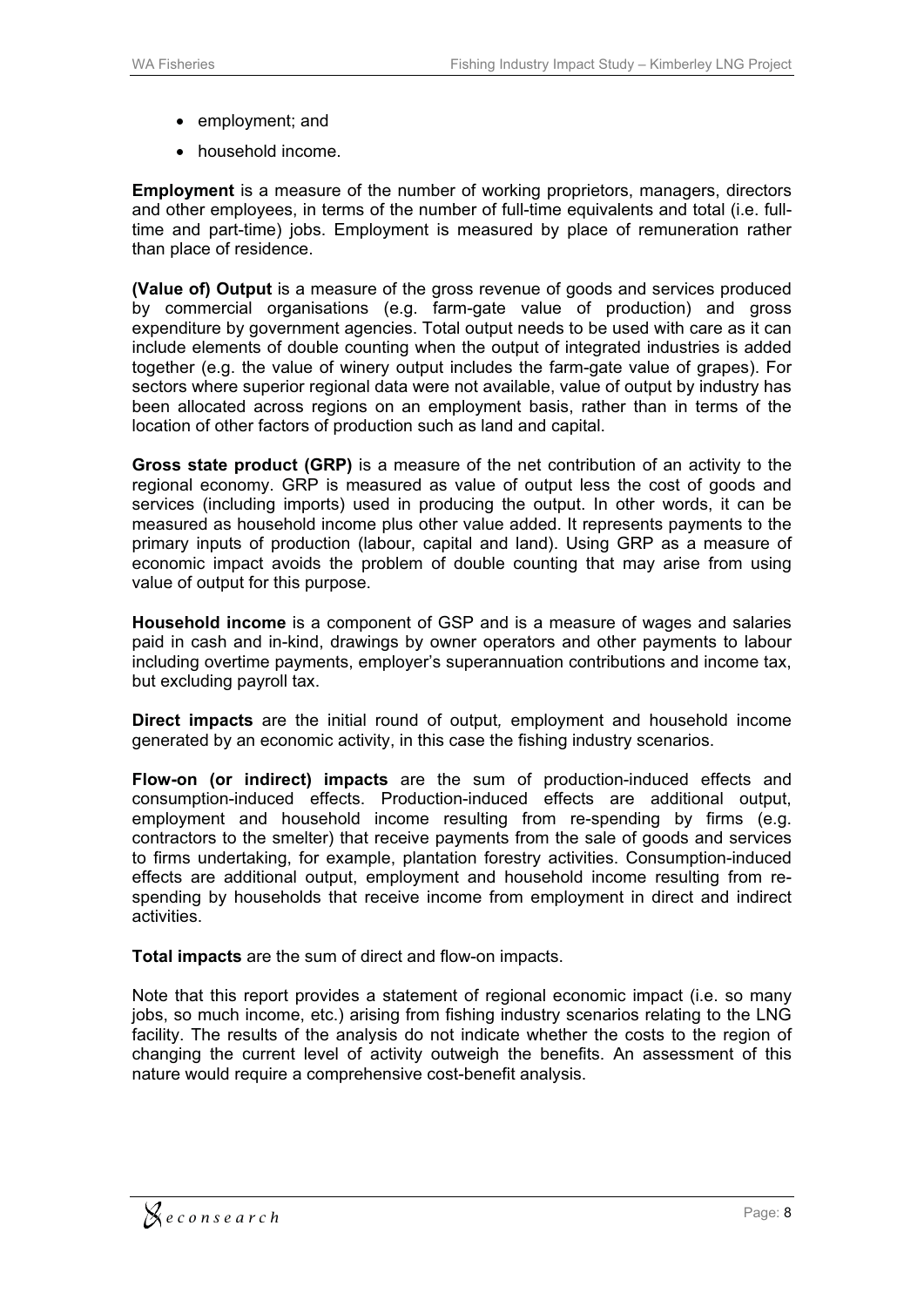# **4. Pearl Oy yster Fis hery and d Aquacu ulture**

The Pearl Oyster fishery is divided into four zones, these zones are illustrated in Figure 4.1.



Figure 4.1 P Pearl Oyster fishery zones

In addition to pearl oyster collection from the wild fishery there are a number of pearl oyster aquaculture leases in the West Kimberley region.

A completed survey response was received from the only pearling operator directly adjacent to the proposed precinct. Information regarding the industry and the likely impact of the proposed LNG facility were also gathered from some of the smaller operators in the region. For confidentiality reasons due to the limited number of operators and the industry mix (i.e. one large operator dominating production in the region), it is not possible to present detailed information on income and expenditure.

#### **4.1 Contribution of the Pearl Oyster Fishery and Aquaculture to the West Kim berley Ec onomy**

#### **Production and value...**

The value of the Pearl Oyster fishery across all zones, including the value of cultured pearls and by-product, was estimated to be approximately \$113 million in 2007 (Department of Fisheries 2008). A significant proportion of this is thought to be attributable to operations in the West Kimberley region.

Source: Department of Fisheries (2008).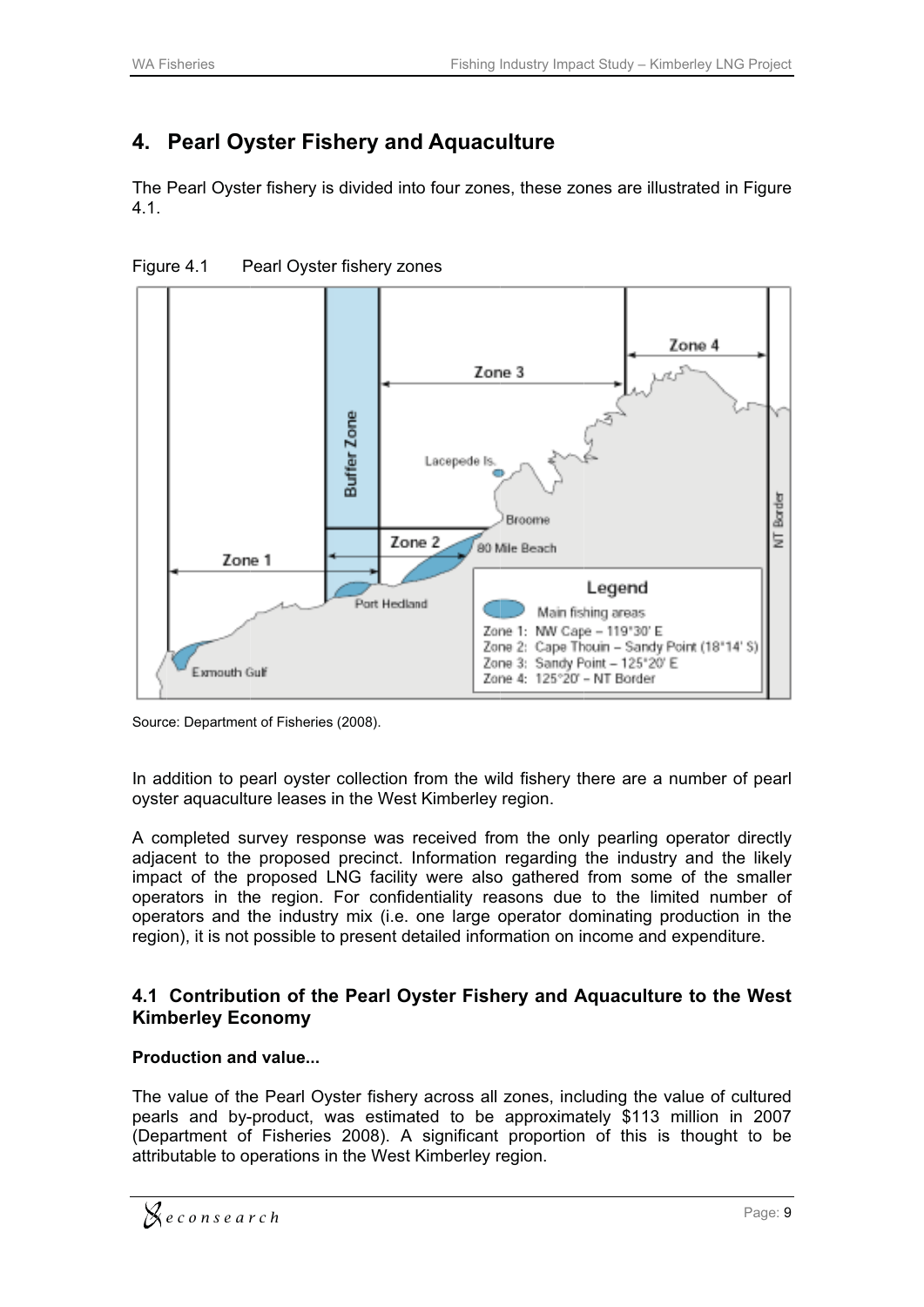#### **Regional expenditure and employment...**

The pearling industry undertakes significant expenditure in the West Kimberley region. Major expenditure items include:

- labour;
- contractors (e.g. divers and seeders);
- fuel; and
- repairs and maintenance.

Regional employment in the industry is also significant. It is estimated that the pearling industry generates employment for approximately 500 people in the North Coast Bioregion as a whole (Department of Fisheries 2008). It is thought that a significant proportion of these jobs are generated in the West Kimberley region.

#### **4.2 Impact of the LNG Facility on the Pearl Oyster Fishery**

Some pearling operators, particularly those located within close proximity to the proposed development site, indicated that there are a number of high-level potential risks to their operations associated with the construction and operation of the LNG facility. Pearling operators indicated that there are a number of factors that have the potential to affect pearl oyster health and productivity and pearl quality and value, including:

- dredging of the shipping channel
	- o sedimentation
	- o siltation
	- o turbidity
	- o water quality
- changes in water chemistry
- introduction of foreign marine pests and diseases
- potential spillage of contaminants
- explosive excavation
- changes in water nutrient levels.

Due to limited information being available and uncertainty surrounding the likely impact of the facility on pearling operations, quantitative economic and population impacts have not been calculated.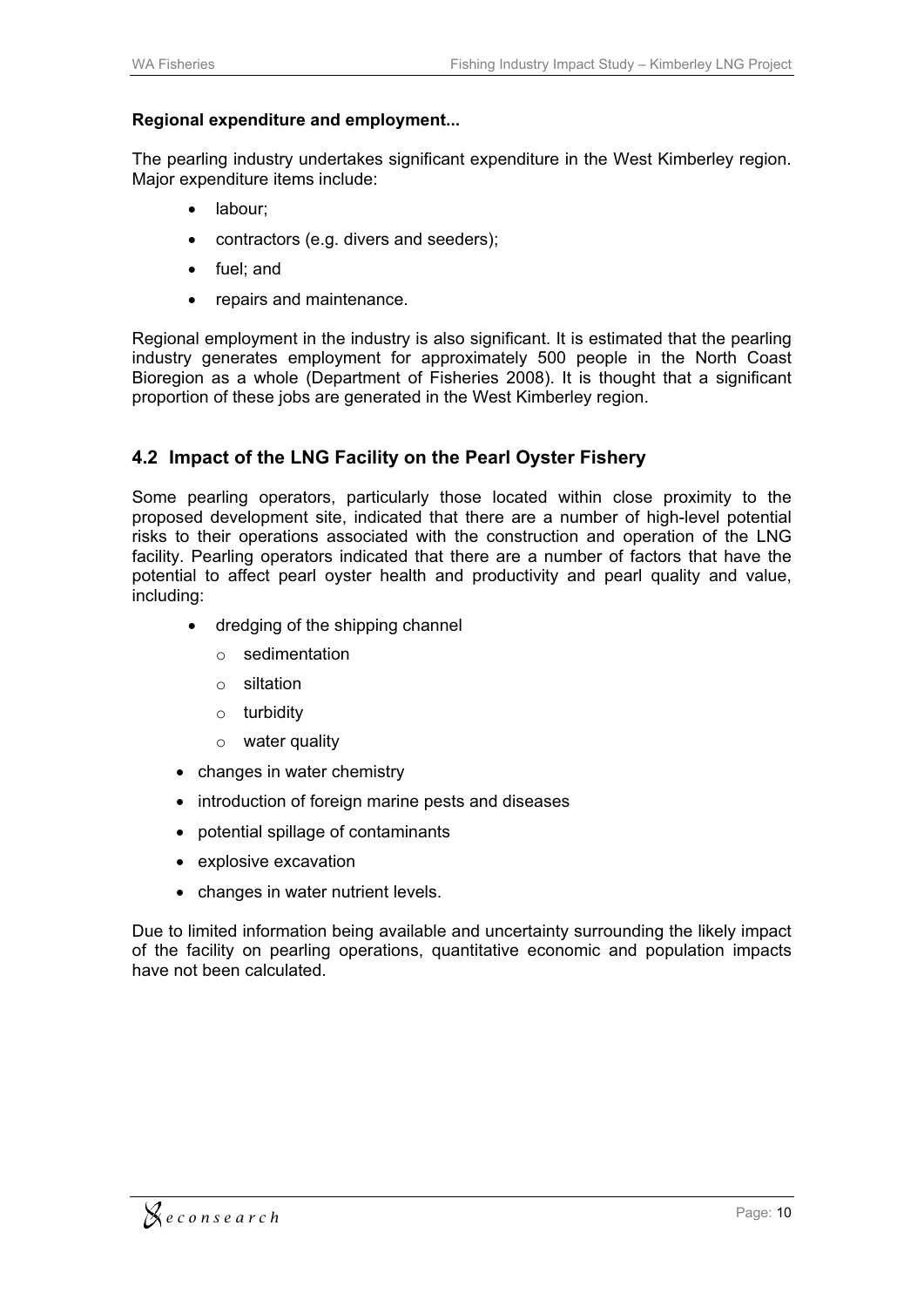#### **5. Broome Prawn F Fishery**

The Broome Prawn fishery operates in a designated trawl area off Broome. The boundaries of the fishery are illustrated in Figure 5.1.





Source: Department of Fisheries (2008).

Licence holders in the Broome Prawn fishery have access to the fishery for approximately three months of the year. The open season coincides with the seasonal closures in other prawn fisheries including the Commonwealth managed Northern Prawn fishery and the Kimberley Prawn fishery. All Broome Prawn licence holders also hold one or more licence in other prawn fisheries. Accordingly, boats and gear used in the Broome Prawn fishery are also used in other fisheries.

The economic activity generated by the Broome Prawn fishery relates to the expenditure by operators during the fishing season, including:

- $\bullet$ fuel;
- $\bullet$ repairs and maintenance;
- $\bullet$ provisions; and
- on-shore support.

None of the five Broome Prawn fishery licence holders are based within the study area. Accordingly, it was assumed that fixed business expenditure (e.g. insurance, interest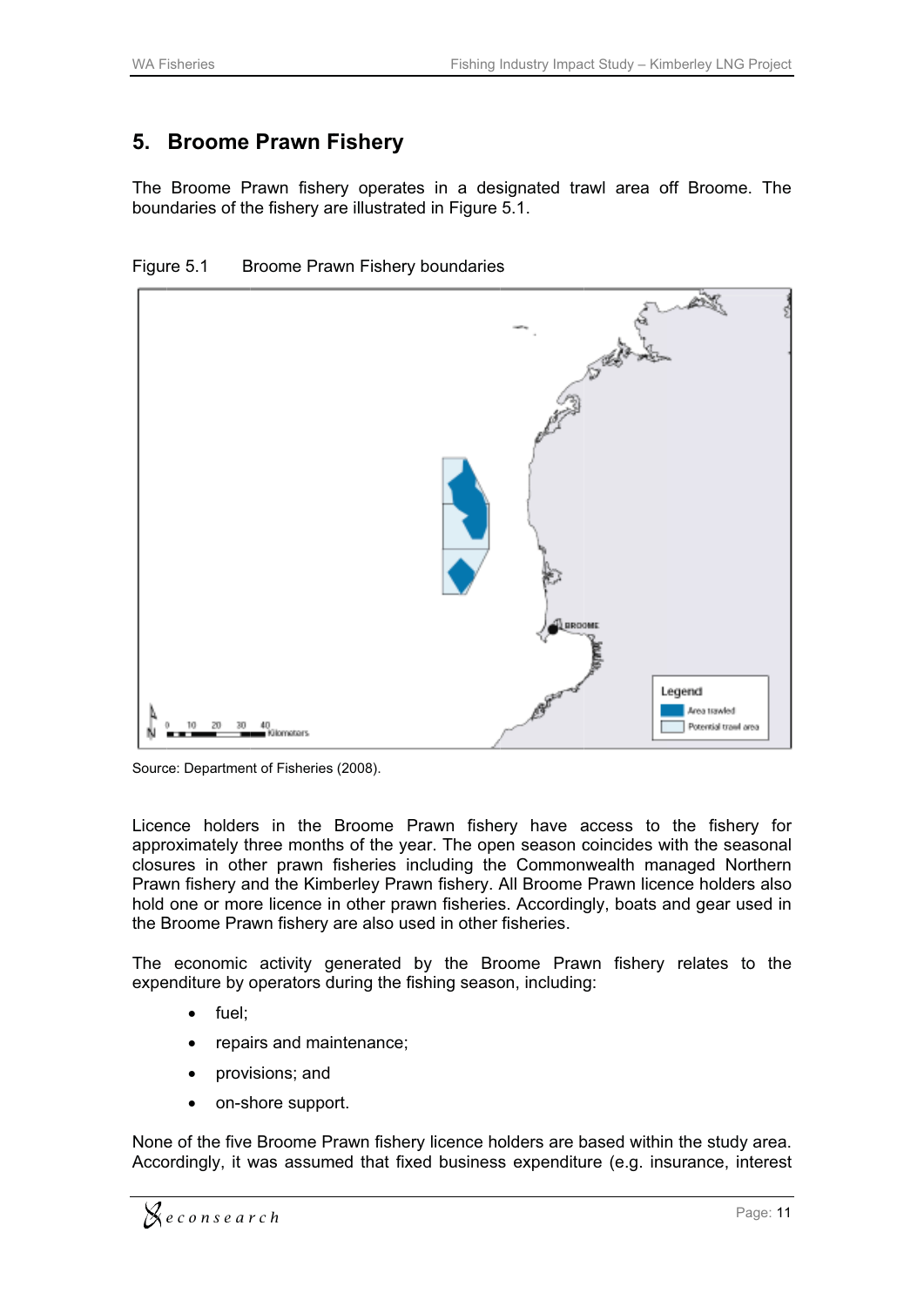and other overheads) and employment occurred outside the study area. This implies that these fixed inputs and labour are "imported" into the region.

#### **5.1 Contribution of the Broome Prawn Fishery to the West Kimberley Economy**

#### **Catch and value...**

Reported catch and value of catch for the period 2002/03 to 2006/07 are detailed in Table 5.1.

| ັ                           |             |                     |       | Value |  |
|-----------------------------|-------------|---------------------|-------|-------|--|
| Year                        | Catch (t)   |                     |       |       |  |
|                             | King Prawns | <b>Coral Prawns</b> | Total | \$m\$ |  |
| 2002/03                     | 73          | 128                 | 201   | 1.3   |  |
| 2003/04                     | 48          | 76                  | 124   | 0.9   |  |
| 2004/05                     | 28          | 19                  | 47    | 0.4   |  |
| 2005/06                     | 40          | 6                   | 46    | 0.5   |  |
| 2006/07                     | 33          | 39                  | 72    | 0.5   |  |
| 5-year average <sup>a</sup> | 44          | 54                  | 98    | 0.7   |  |

| Table 5.1 | Broome Prawn fishery catch and value of catch in the West Kimberley |  |
|-----------|---------------------------------------------------------------------|--|
|           | region, 2002/03 to 2006/07                                          |  |

<sup>a</sup> Estimate based on 5-year average catch and weighted average adjusted price in the fishery. The weighted average price was adjusted by CPI to reflect changes in the purchasing power of money over time.

Source: Department of Fisheries (2008), ABS (2009) and EconSearch analysis

Catch and value of catch in the fishery followed a declining trend over the five years 2002/03 to 2006/07 (Table 5.1).

#### **Regional expenditure and employment...**

As no completed survey responses were received from Broome Prawn Fishery licence holders, estimates of regional expenditure and employment were imputed based on data available for other Australian prawn trawl fisheries.

As mentioned previously, none of the boats/businesses are based within the West Kimberley region. Accordingly, regional expenditure is most likely to relate only to fishing consumables such as fuel and provisions.

Estimates of average annual regional expenditure by Broome Prawn fishery licence holders are summarised in Table 5.2.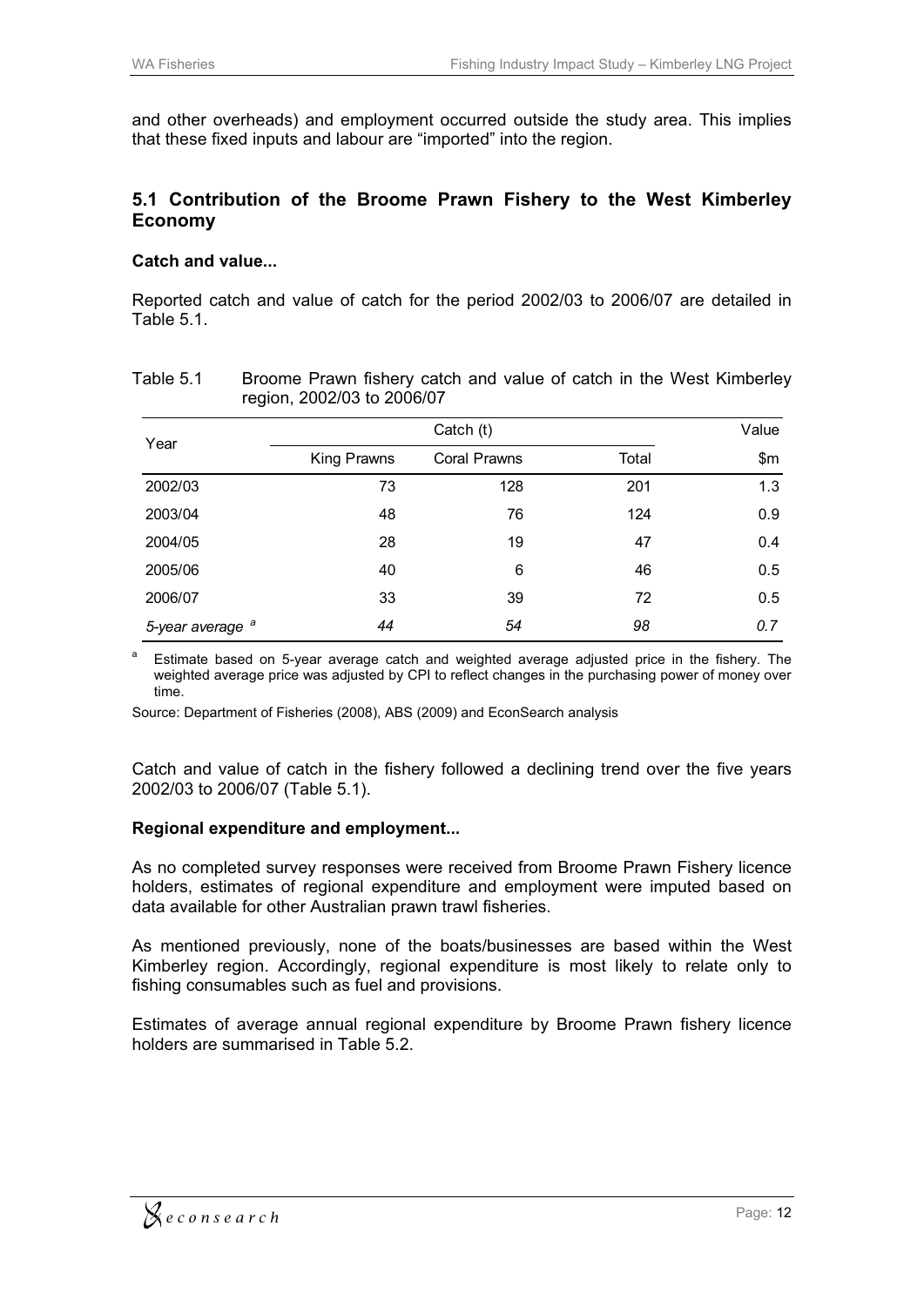|                         | Annual Regional Expenditure (\$) |                           |  |  |  |  |
|-------------------------|----------------------------------|---------------------------|--|--|--|--|
| Expenditure Item        | Average per Tonne <sup>a</sup>   | Estimated Fishery Total b |  |  |  |  |
| Fuel                    | 1,882                            | 184,500                   |  |  |  |  |
| Repairs and Maintenance | 705                              | 69,100                    |  |  |  |  |
| Provisions              | 155                              | 15,100                    |  |  |  |  |
| Onshore Labour          | 523                              | 51,300                    |  |  |  |  |
| Other                   | 329                              | 32,200                    |  |  |  |  |
| Total                   | 5,685                            | 557,159                   |  |  |  |  |

#### Table 5.2 Estimated average annual expenditure in the West Kimberley region, Broome Prawn fishery

<sup>a</sup> Based on average fishing costs per tonne in the South Australian Spencer Gulf and West Coast Prawn Fisheries.

 $b$  Based on 5-year average catch and value in the fishery (Table 5.1).

Source: EconSearch (2009b) and EconSearch analysis

Based on information from industry sources it is assumed that a local skipper and crew are not employed specifically for the Broome Prawn fishery season. It is assumed that a small proportion of labour expenditure by licence holders occurs within the region and relates to shore based and incidental labour.

#### **Estimated regional economic and population contribution...**

The estimated annual economic and population impact of the Broome Prawn fishery on the West Kimberley region is summarised in Table 5.3.

| Sector                     | Output | Employment |      | Household<br>Income |             | <b>GRP</b> |             | Population     |      |
|----------------------------|--------|------------|------|---------------------|-------------|------------|-------------|----------------|------|
|                            | \$m\$  | (fte jobs) |      | \$m\$               |             | \$m\$      |             | (no)           |      |
| Total direct effects       | 0.7    | 1.7        | 56%  | 0.05                | 41%         | 0.09       | 42%         | 2              | 56%  |
| Flow-on effects            |        |            |      |                     |             |            |             |                |      |
| Trade                      |        | 0.6        | 21%  | 0.03                | 24%         | 0.04       | 19%         |                | 21%  |
| Manufacturing              |        | 0.2        | 6%   | 0.01                | 9%          | 0.02       | 7%          | $\Omega$       | 6%   |
| Accomm, Rest, Cafes        |        | 0.1        | 3%   | 0.00                | 4%          | 0.01       | 3%          | $\mathbf{0}$   | 3%   |
| Transport                  |        | 0.1        | 5%   | 0.01                | 6%          | 0.01       | 5%          | 0              | 5%   |
| <b>Other Sectors</b>       |        | 0.3        | 9%   | 0.02                | 16%         | 0.05       | 22%         | $\mathbf{0}$   | 9%   |
| Total Flow-on <sup>b</sup> |        | 1.4        | 44%  | 0.07                | 59%         | 0.12       | 58%         | $\overline{c}$ | 44%  |
| Total <sup>b</sup>         |        | 3.1        | 100% |                     | $0.12$ 100% |            | $0.21$ 100% | 4              | 100% |

| Table 5.3 |  | Average annual contribution of the Broome Prawn fishery to the West |  |  |  |  |
|-----------|--|---------------------------------------------------------------------|--|--|--|--|
|           |  | Kimberley regional economy <sup>a</sup>                             |  |  |  |  |

<sup>a</sup> Based on 5-year average catch and value of catch (Table 5.1) and estimated average annual regional expenditure (Table 5.2).

 $b$  Totals may not sum due to rounding.

Source: EconSearch analysis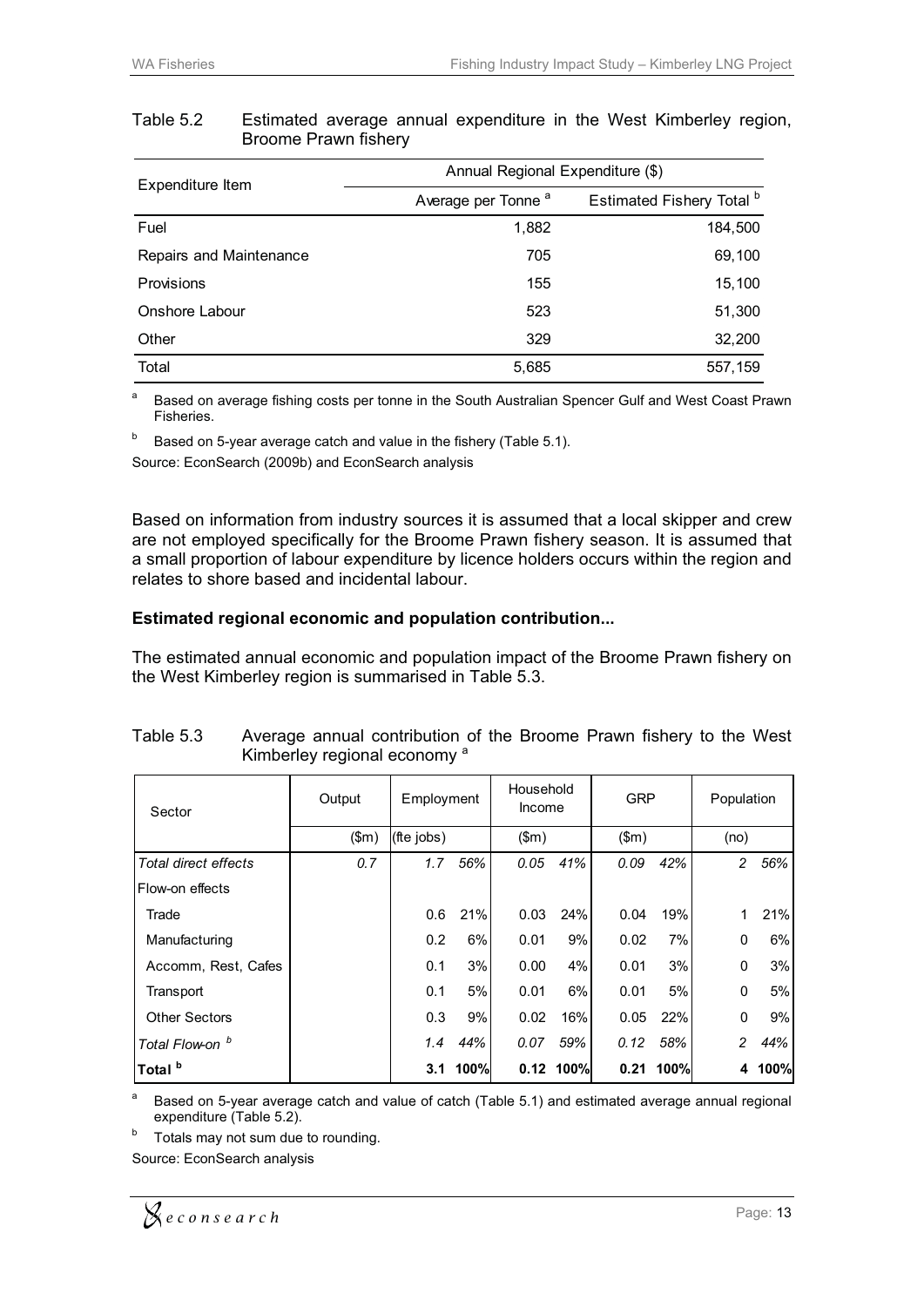#### *Output...*

The total value of output generated directly in the West Kimberley region by Broome Prawn fishery enterprises summed to \$0.7 million. Flow-on (indirect) and total output impacts are not reported as there are problems with double counting which can give a misleading impression of the significance of the fishery to the region.

#### *Employment and Household Income...*

The Broome Prawn fishery was responsible for direct employment of 1.7 full-time equivalents in the West Kimberley region. Flow-on activity was estimated to generate a further 1.4 fte jobs in the region (Table 5.3).

Personal income of approximately \$50,000 was earned in the fishing sector in the West Kimberley region (excludes wages of skipper and crew from outside the region). An additional \$70,000 was earned by wage earners in other businesses in the region as a result of fishing activities. The total household income impact was \$120,000 in the West Kimberley region (Table 5.3).

#### *Gross Regional Product...*

Total GRP generated by the Broome Prawn fishery in the West Kimberley region was estimated to be approximately \$214,000, \$91,000 in fishing directly and \$123,000 in other sectors of the regional economy.

#### *Population...*

The direct population impact provides an estimate of the population levels associated directly with the business activities of the Broome Prawn fishery in the West Kimberley region. The direct population impact was estimated to be 2 persons.

The flow-on population impact provides an estimate of population levels associated with market-driven activities (i.e. flow-on business activities generated by the Broome Prawn fishery) and related non-market activities (i.e. population driven services such as education). The flow on population impact was estimated to be 2 persons.

The aggregated population impact (direct and flow-ons) was estimated to be 4 persons (Table 5.3).

#### **5.2 Scenario One: 25 per cent Decline in Catch in the Broome Prawn Fishery**

Estimates of economic and population impact were calculated to highlight the effects of a decline in catch of 25 per cent from the 5-year average. This scenario was developed through consultation with industry representatives and the Department of Fisheries about the likely impact of the proposed LNG facility.

#### **Catch and value...**

Estimated catch and value of catch in the Broome Prawn fishery under Scenario One is shown in Table 5.4.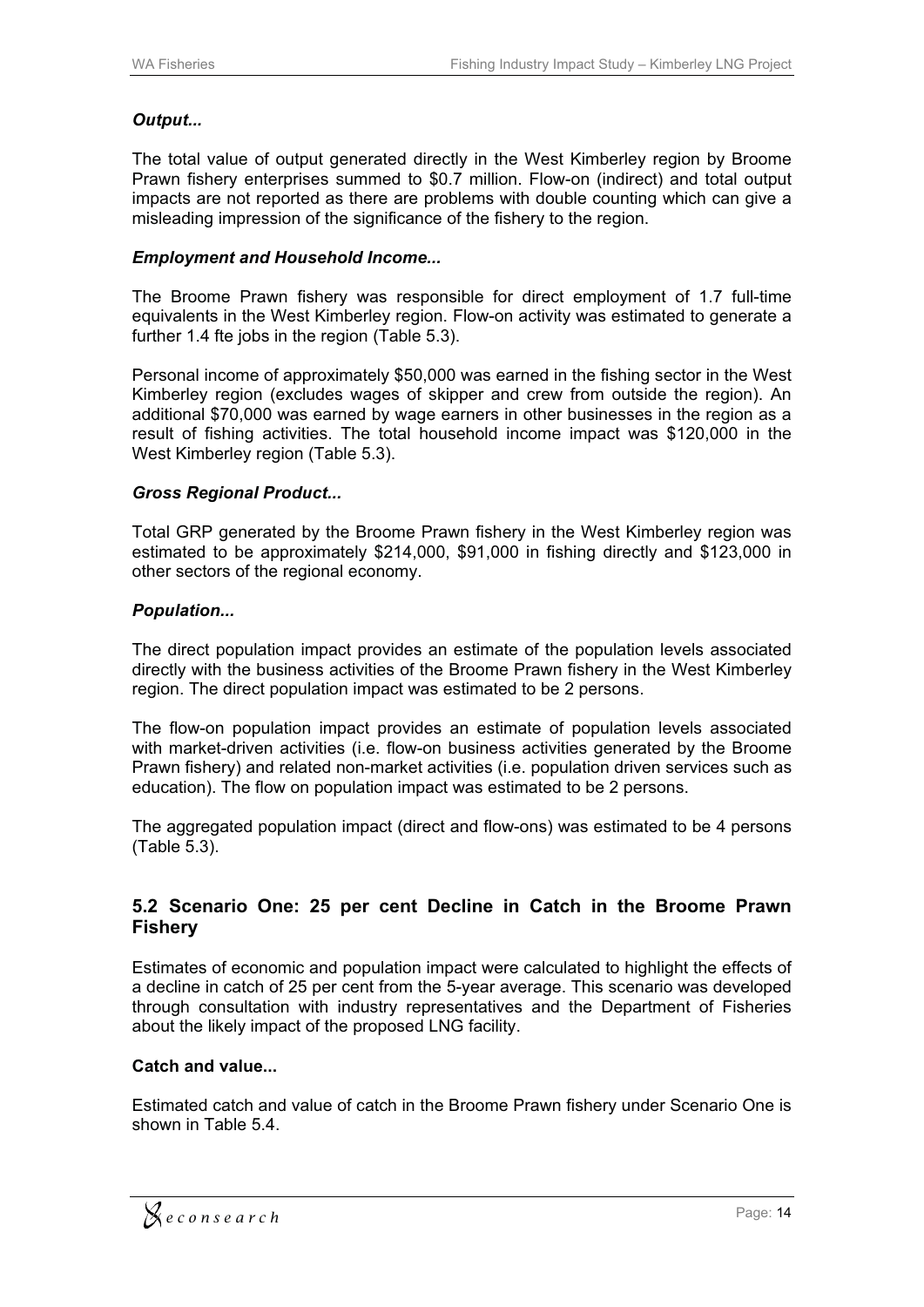| . .            |           |             |
|----------------|-----------|-------------|
|                | Catch (t) | Value (\$m) |
| 5-Year Average | 98        | 0.7         |
| Scenario 1     | 74        | 0.5         |
| Change (%)     | $-25%$    | $-25%$      |

#### Table 5.4 Broome Prawn fishery catch and value of catch in the West Kimberley region: Scenario One

Source: Table 5.1 and EconSearch analysis

Based on the 5-year average catch reported in Table 5.1, a 25 per cent decline in catch would reduce total catch in the fishery to approximately 74 tonnes. For the purpose of this analysis it was assumed that the 25 per cent reduction in catch would result in a 25 per cent decline in the value of the fishery (i.e. no price effects). Based on the 5-year weighted average price for the fishery, the value of under Scenario One would be approximately \$0.5 million (Table 5.4).

#### **Regional expenditure and employment...**

Under Scenario One there is likely to be a decline in regional expenditure on fishing consumables (e.g. fuel and provisions) as a result of a decrease in catch in the fishery.

#### **Estimated regional economic and population Impacts**

The estimated net economic and population impact of a 25 per cent decline in catch in the Broome Prawn fishery is summarised in Table 5.5 and outlined in the following text.

| Sector                     | Output | Employment | Household<br>Income | <b>GRP</b> | Population   |
|----------------------------|--------|------------|---------------------|------------|--------------|
|                            | \$m\$  | (fte jobs) | \$m\$               | \$m\$      | (no)         |
| Total direct effects       | $-0.2$ | $-0.4$     | $-0.01$             | $-0.05$    | $-1$         |
| Flow-on effects            |        |            |                     |            |              |
| Trade                      |        | $-0.2$     | $-0.01$             | $-0.01$    | $\Omega$     |
| Manufacturing              |        | 0.0        | 0.00                | 0.00       | $\Omega$     |
| Accomm, Rest, Cafes        |        | 0.0        | 0.00                | 0.00       | $\mathbf{0}$ |
| Transport                  |        | 0.0        | 0.00                | 0.00       | $\mathbf{0}$ |
| <b>Other Sectors</b>       |        | $-0.1$     | 0.00                | $-0.01$    | $\mathbf{0}$ |
| Total Flow-on <sup>b</sup> |        | $-0.3$     | $-0.02$             | $-0.03$    | 0            |
| Total <sup>b</sup>         |        | $-0.8$     | $-0.03$             | $-0.08$    | -1           |

#### Table 5.5 Net economic and population impact of Scenario One, Broome Prawn fishery, West Kimberley region<sup>a</sup>

Based on a decline in catch and value of 25 per cent (from 5-year average) and corresponding decline in fishing related expenditure and employment.

Totals may not sum due to rounding.

Source: EconSearch analysis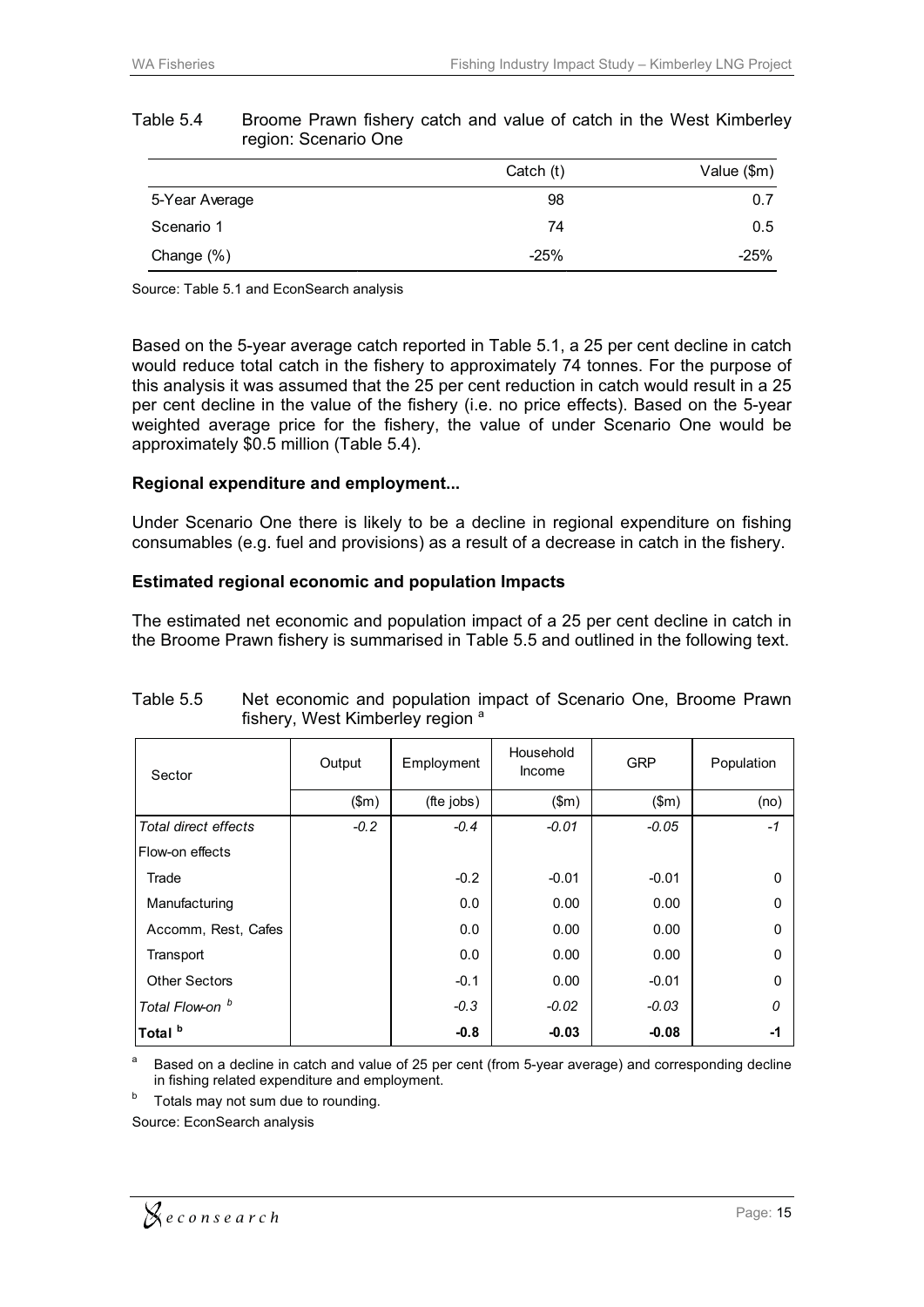#### *Output…*

In response to a reduction in Broome Prawn fishery activity in the region the direct value of output is expected to decrease by approximately \$0.2 million, a decline of 25 per cent relative to the current value.

#### *Employment and Household Income…*

In response to a 25 per cent reduction in Broome Prawn fishery activity, direct employment in the sector is expected to fall by 0.4 fte jobs. Flow-on employment is also expected to fall by 0.3 fte jobs. The total employment impact (-0.8 fte jobs) represents a 25 per cent decline relative to current levels.

Associated with the net loss in employment, direct and flow-on household income generated is also expected to fall by approximately 25 per cent.

#### *Gross Regional Product…*

In response to a reduction in Broome Prawn fishery activity, total contribution to GRP by the fishing industry is expected to fall by \$0.08 million.

#### *Population…*

The direct population impact (loss) of a 25 per cent decrease in production activity by the Broome Prawn fishery was estimated to be 1 person. This estimate was based on the assumption that 20 per cent of employees would remain in the region after they lose their jobs and the remainder would leave the region.

The total population impact (direct and flow-on) was estimated to be a loss of 1 person from the region (Table 5.5).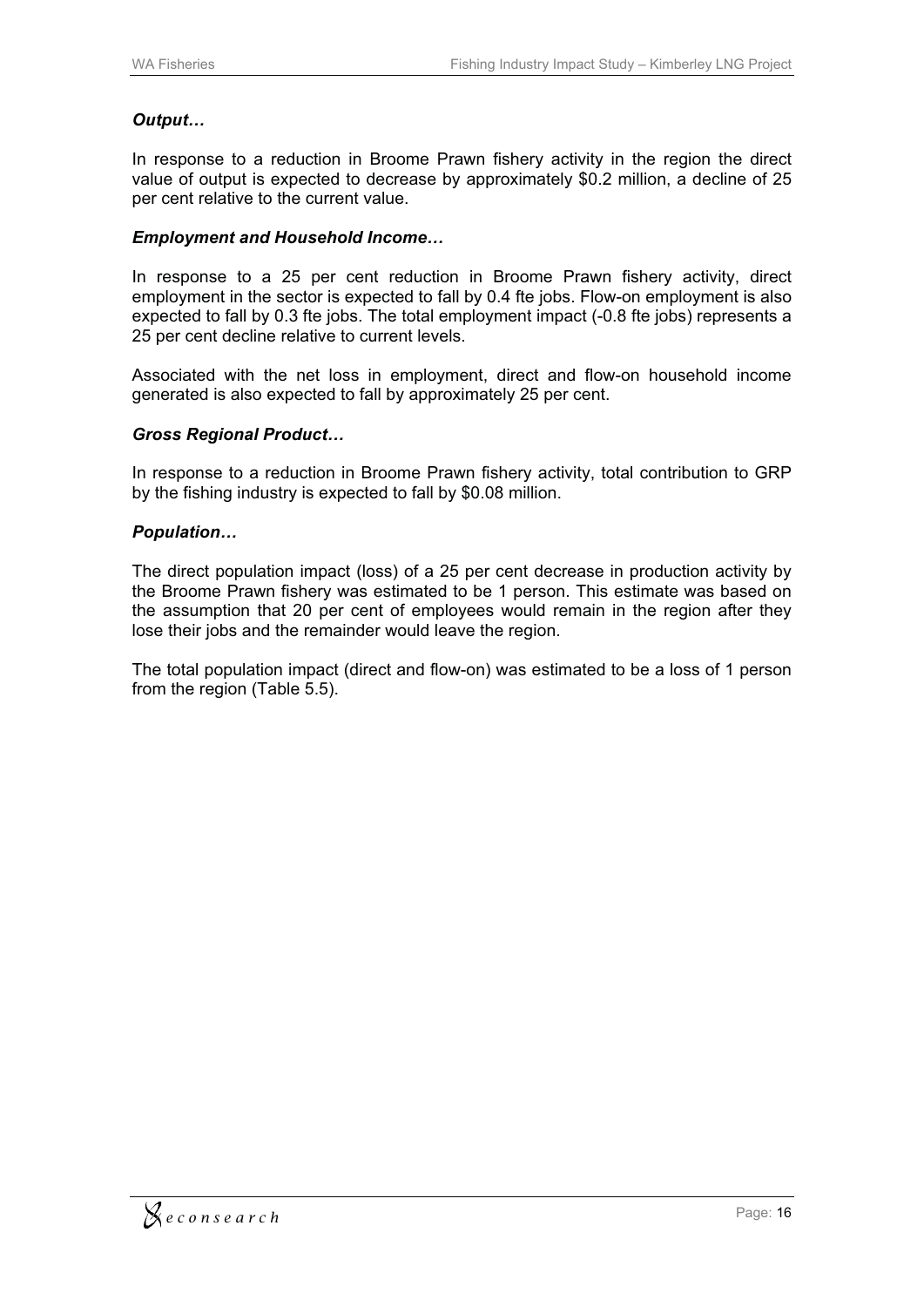# **6. Kimberley Gillnet and Barramundi Fishery**

The Kimberley Gillnet and Barramundi fishery is divided into five fishing areas along the north coast. The boundaries of these areas are illustrated in Figure 6.1.



Figure 6.1 Kimberley Gillnet and Barramundi fishery boundaries

For the purpose of this analysis the Broome Coast and King Sound fishing areas were deemed to be within the West Kimberley region.

#### **6.1 Contribution of the Kimberley Gillnet and Barramundi Fishery to the West Kimberley Economy**

#### **Catch and value**

Kimberley Gillnet and Barramundi catch and estimated value of catch in West Kimberley region are detailed in Table 6.1 for the period 2003 to 2007.

Source: Department of Fisheries (2008)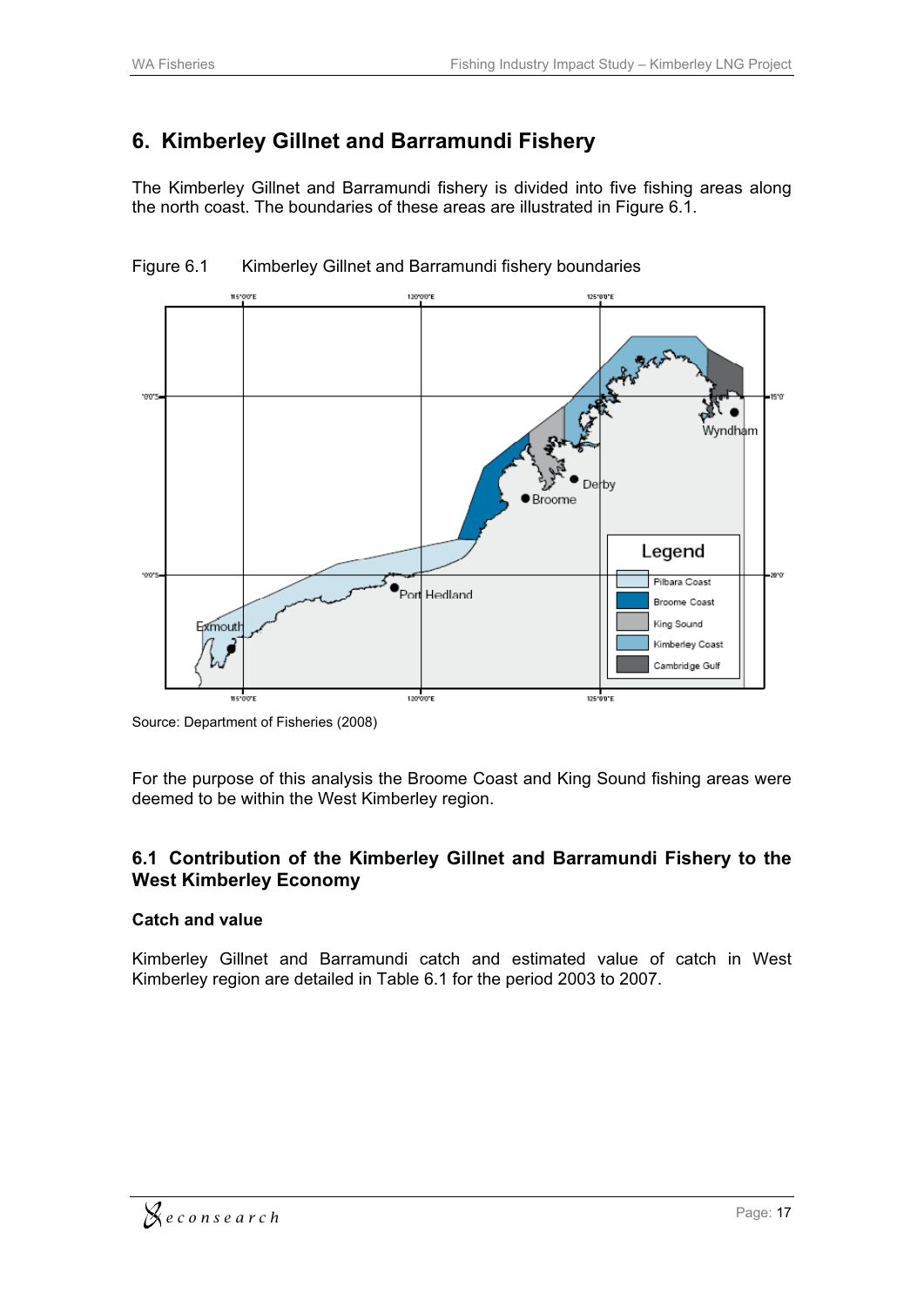|                             |            | Value               |                  |       |         |
|-----------------------------|------------|---------------------|------------------|-------|---------|
| Year                        | Barramundi | Threadfin<br>Salmon | Other<br>Species | Total | \$      |
| <b>Broome Coast</b>         |            |                     |                  |       |         |
| 2003                        | 10.6       | 83.0                | 2.8              | 96.4  | 549,089 |
| 2004                        | 16.7       | 65.6                | 2.3              | 84.6  | 543,679 |
| 2005                        | 10.1       | 64.3                | 5.6              | 80.0  | 484,211 |
| 2006                        | 11.1       | 61.2                | 3.6              | 75.9  | 476,967 |
| 2007                        | 6.7        | 72.6                | 3.1              | 82.4  | 494,551 |
| 5-year average <sup>a</sup> | 11.0       | 69.3                | 3.5              | 83.9  | 525,931 |
| King Sound                  |            |                     |                  |       |         |
| 2003                        | 6.4        | 2.8                 | 3.6              | 12.8  | 72,908  |
| 2004                        | 6.1        | 1.0                 | 2.4              | 9.5   | 61,051  |
| 2005                        | 5.0        | 1.1                 | 2.6              | 8.7   | 52,658  |
| 2006                        | 4.9        | 2.3                 | 0.0              | 7.2   | 45,246  |
| 2007                        | 5.2        | 1.1                 | 0.2              | 6.5   | 39,012  |
| 5-year average <sup>a</sup> | 5.5        | 1.7                 | 1.8              | 8.9   | 56,068  |
| <b>Total West Kimberley</b> |            |                     |                  |       |         |
| 2003                        | 17.0       | 85.8                | 6.4              | 109.2 | 621,997 |
| 2004                        | 22.8       | 66.6                | 4.7              | 94.1  | 604,731 |
| 2005                        | 15.1       | 65.4                | 8.2              | 88.7  | 536,868 |
| 2006                        | 16.0       | 63.5                | 3.6              | 83.1  | 522,213 |
| 2007                        | 11.9       | 73.7                | 3.3              | 88.9  | 533,563 |
| a<br>5-year average         | 16.6       | 71.0                | 5.2              | 92.8  | 581,999 |

#### Table 6.1 Kimberley Gillnet and Barramundi fishery catch, effort and value of catch in the West Kimberley region, 2003 to 2007

<sup>a</sup> Estimate based on 5-year average catch and average price in the fishery for 2007 adjusted for inflation. Source: Department of Fisheries (2008), ABS (2009) and EconSearch analysis

#### **Regional employment and expenditure...**

In order to calculate the economic impacts for the fishery it was necessary to estimate the level of expenditure by licence holders in the regional economy. Insufficient information was available from the industry consultation and additional data was required to calculate the economic impacts.

Estimates of average annual regional expenditure by Kimberley Gillnet and Barramundi fishery licence holders are summarised in Table 6.2.

Based on information from industry sources it is estimated that on average approximately 7 persons are employed in the fishery within the region on a part-time basis (approximately 3 full-time equivalents).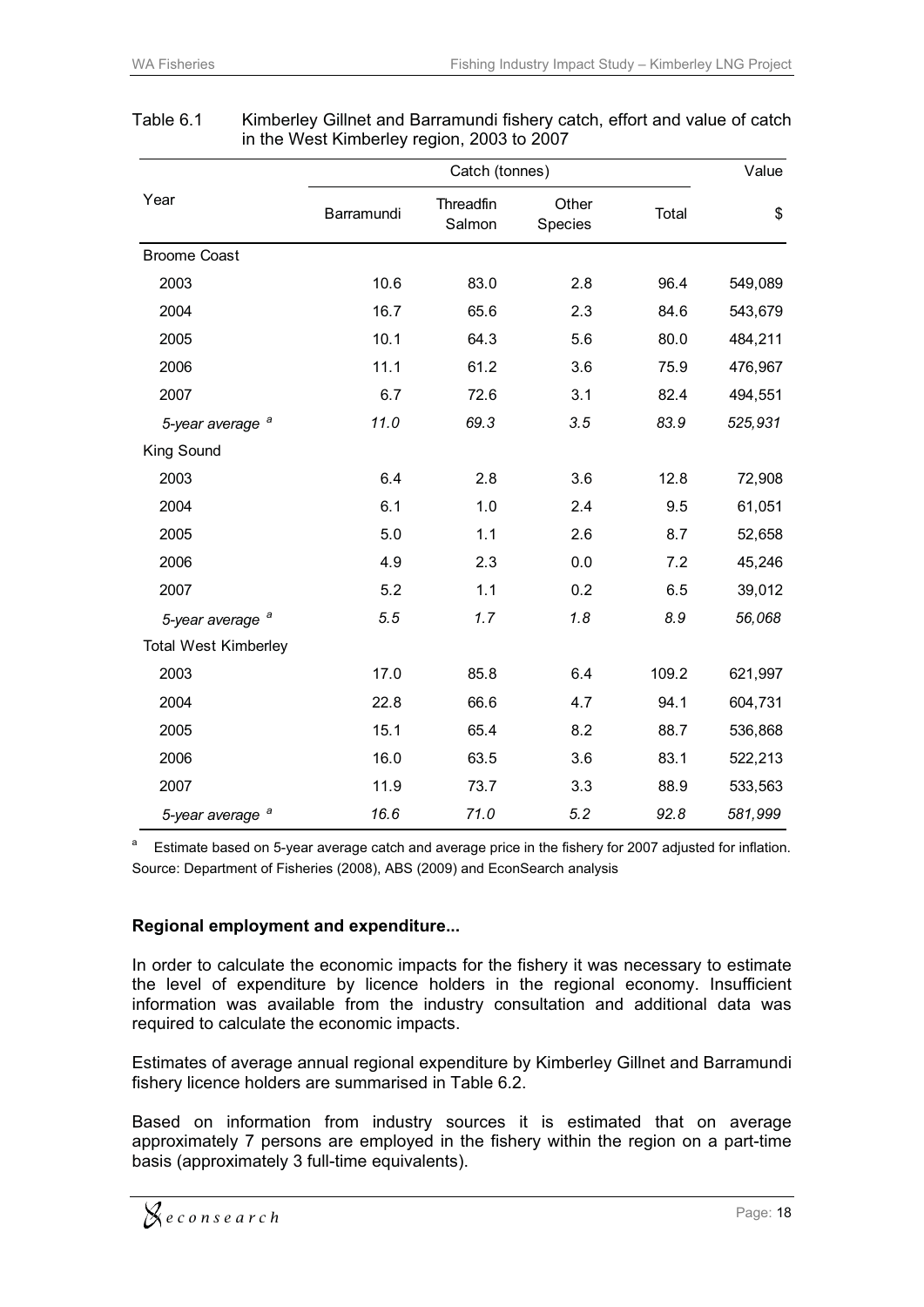| Expenditure Item           | Annual Regional Expenditure (\$) |                                      |
|----------------------------|----------------------------------|--------------------------------------|
|                            | Average per Tonne <sup>a</sup>   | Estimated Fishery Total <sup>b</sup> |
| <b>Fishing Costs</b>       |                                  |                                      |
| Fuel                       | 503                              | 46,700                               |
| Repairs & Maintenance      | 482                              | 44,800                               |
| Bait/Ice                   | 128                              | 11,900                               |
| Provisions                 | 18                               | 1,600                                |
| Labour <sup>c</sup>        | 2,023                            | 187,800                              |
| <b>Total Fishing Costs</b> | 3,154                            | 292,800                              |
| Overhead Costs             |                                  |                                      |
| Licence Fee                |                                  | 23,500                               |
| Insurance                  |                                  | 6,300                                |
| Interest                   |                                  | 11,400                               |
| Labour <sup>c</sup>        |                                  | 16,300                               |
| Legal & Accounting         |                                  | 5,700                                |
| Telephone etc.             |                                  | 7,500                                |
| Slipping & Mooring         |                                  | 2,300                                |
| Travel                     |                                  | 1,500                                |
| Office, Admin & Other      |                                  | 23,500                               |
| <b>Total Overheads</b>     |                                  | 98,000                               |
| Total                      |                                  | 390,800                              |

#### Table 6.2 Estimated average annual expenditure in the West Kimberley region, Kimberley Gillnet and Barramundi fishery.

a Based on consultation with Kimberley Gillnet and Barramundi fishery licence holders and average fishing costs in the South Australian Marine Scalefish Fishery (Net Sector).

Based on 5-year average catch and value in the fishery (Table 6.1).

c Labour costs are separated into variable (fishing and repairs and maintenance) and fixed (administration and management) costs.

Source: Survey responses, EconSearch (2009c) and EconSearch analysis

#### **Estimated regional economic and population contribution...**

Estimates of the economic and population impact generated by the Kimberley Gillnet and Barramundi fishery in the West Kimberley region are summarised in Table 6.3. These estimates were calculated using the input-output model prepared for the West Kimberley region and were based on published information on catch and value of catch in the fishery (see Table 6.1) and information provided by licence holders in the fishery.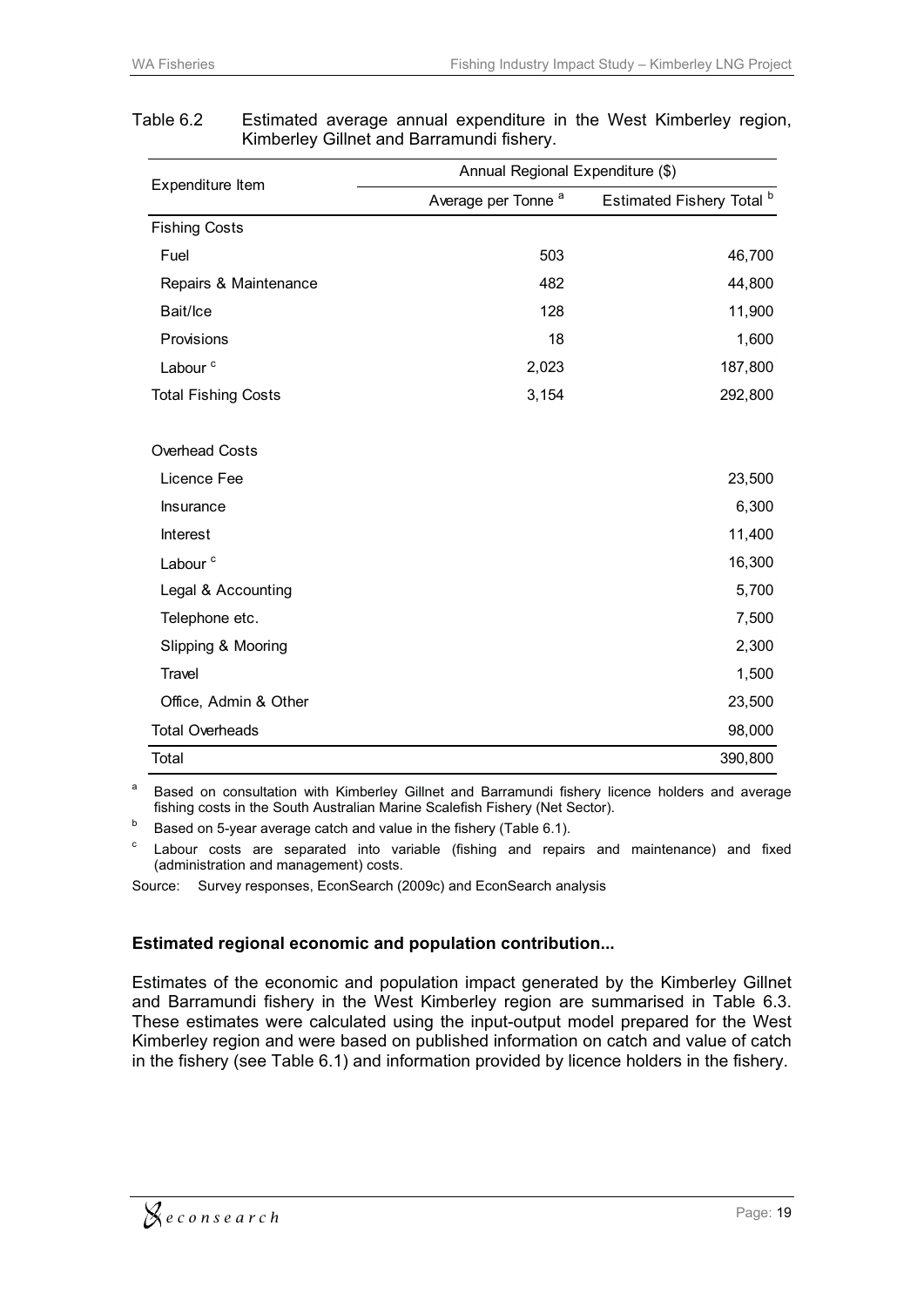#### *Output...*

The value of output generated directly in the West Kimberley region by Kimberley Gillnet and Barramundi fishing activity averaged \$0.6 million over the 5 years to 2007 (Table 6.3).

| Sector               | Output | Employment |          | Household<br>Income |      | <b>GRP</b> |      | Population |      |
|----------------------|--------|------------|----------|---------------------|------|------------|------|------------|------|
|                      | \$m\$  | (fte jobs) |          | \$m\$               |      | \$m\$      |      | (no)       |      |
| Total direct effects | 0.6    | 3.0        | 67%      | 0.20                | 71%  | 0.40       | 70%  | 4          | 67%  |
| Flow-on effects      |        |            |          |                     |      |            |      |            |      |
| Trade                |        | 0.5        | 11%      | 0.02                | 8%   | 0.03       | 5%   | 1          | 11%  |
| Manufacturing        |        | 0.1        | 3%       | 0.01                | 3%   | 0.01       | 2%   | 0          | 3%   |
| Accomm, Rest, Cafes  |        | 0.1        | 3%       | 0.01                | 2%   | 0.01       | 1%   | 0          | 3%   |
| Transport            |        | 0.1        | 1%       | 0.00                | 1%   | 0.01       | 1%   | 0          | 1%   |
| <b>Other Sectors</b> |        | 0.7        | 15%      | 0.04                | 16%  | 0.11       | 19%  | 1          | 15%  |
| Total Flow-on b      |        | 1.5        | 33%      | 0.08                | 29%  | 0.17       | 30%  | 2          | 33%  |
| Total <sup>b</sup>   |        |            | 4.5 100% | 0.29                | 100% | 0.56       | 100% | 6          | 100% |

#### Table 6.3 Average annual contribution of the Kimberley Gillnet and Barramundi fishery to the West Kimberley regional economy<sup>a</sup>

<sup>a</sup> Based on 5-year average catch and value of catch (Table 6.1) and estimated average annual regional expenditure (Table 6.2).<br> $b$  Totals may not sum due to rounding.

Source: EconSearch analysis

#### *Employment and household income...*

The Kimberley Gillnet and Barramundi fishery was responsible for the direct employment of 3.0 full-time equivalents (fte) in the West Kimberley region. Flow-on business activity was estimated to generate a further 1.5 fte jobs in the region.

Personal income of \$0.20 million was earned in the fishing sector (wages of employees and estimated drawings by owner/operators). An additional \$0.08 million was earned by wage earners in other businesses in the region as a result of fishing in the Kimberley Gillnet and Barramundi fishery.

#### *GRP...*

GRP is measured as value of output less the cost of goods and services (including imports) used in producing the output. Total Kimberley Gillnet and Barramundi fishery related contribution to GRP in the West Kimberley region was \$0.56 million, \$0.40 million generated by fishing directly and \$0.17 million in other sectors of the regional economy.

#### *Population...*

The direct population impact provides an estimate of the population levels associated directly with the business activities of the Kimberley Gillnet and Barramundi fishery in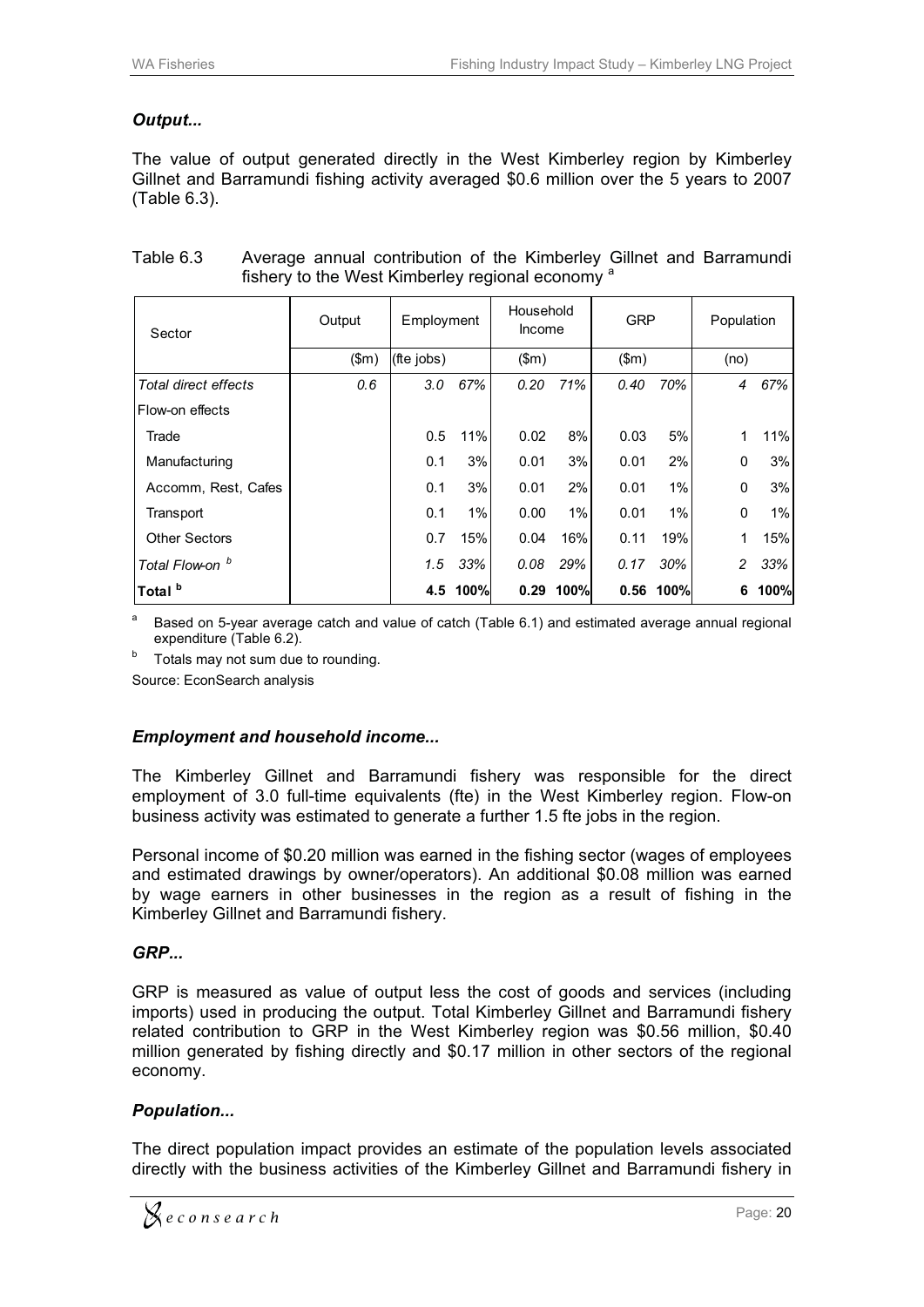the West Kimberley region. This was calculated by applying the average family size in the region to the number of persons employed directly in the fishery. The direct population impact of the fishery was estimated to be 4 persons.

The flow-on population impact provides an estimate of population levels associated with market-driven activities (i.e. flow-on business activities generated by the Kimberley Gillnet and Barramundi fishery) and related non-market activities (i.e. population driven by services such as education). The flow-on population impact was estimated to be 2 persons.

The aggregate population impact (direct and flow-ons) was estimated to be 6 persons.

#### **6.2 Scenario Two: 20 per cent Decline in Threadfin Salmon Catch in the Broome Coast Fishing Area**

Estimates of economic and population impact were calculated to highlight the effects of a decline in Threadfin Salmon catch in the Broome Coast fishing area of 20 per cent (from the 5-year average). This impact scenario was developed based on consultation with licence holders in the fishery and with the Department of Fisheries regarding the potential effects of construction and operation of the LNG facility.

#### **Catch and value...**

Estimates of economic impact were calculated based on a 20 per cent decline in catch of Threadfin Salmon in the Broome Coast fishing region. The catch and value of catch used in calculating the economic impacts of Scenario Two are detailed in Table 6.4.

|                             |            | Value               |                  |        |         |
|-----------------------------|------------|---------------------|------------------|--------|---------|
|                             | Barramundi | Threadfin<br>Salmon | Other<br>Species | Total  | \$      |
| 5-Year Average              |            |                     |                  |        |         |
| <b>Broome Coast</b>         | 11.0       | 69.3                | 3.5              | 83.9   | 525,931 |
| King Sound                  | 5.5        | 1.7                 | 1.8              | 8.9    | 56,068  |
| <b>Total West Kimberley</b> | 16.6       | 71.0                | 5.2              | 92.8   | 581,999 |
| Scenario 2                  |            |                     |                  |        |         |
| <b>Broome Coast</b>         | 11.0       | 55.5                | 3.5              | 70.0   | 438,958 |
| King Sound                  | 5.5        | 1.7                 | 1.8              | 8.9    | 56,068  |
| <b>Total West Kimberley</b> | 16.6       | 57.1                | 5.2              | 78.9   | 495,025 |
| Change $(\%)$               |            |                     |                  |        |         |
| <b>Broome Coast</b>         | 0%         | $-20%$              | 0%               | $-17%$ | $-17%$  |
| King Sound                  | $0\%$      | $0\%$               | $0\%$            | $0\%$  | $0\%$   |
| <b>Total West Kimberley</b> | 0%         | $-20%$              | 0%               | $-15%$ | $-15%$  |

Table 6.4 Kimberley Gillnet and Barramundi fishery catch and value of catch in the West Kimberley region: Scenario Two

Source: Table 6.1 and EconSearch analysis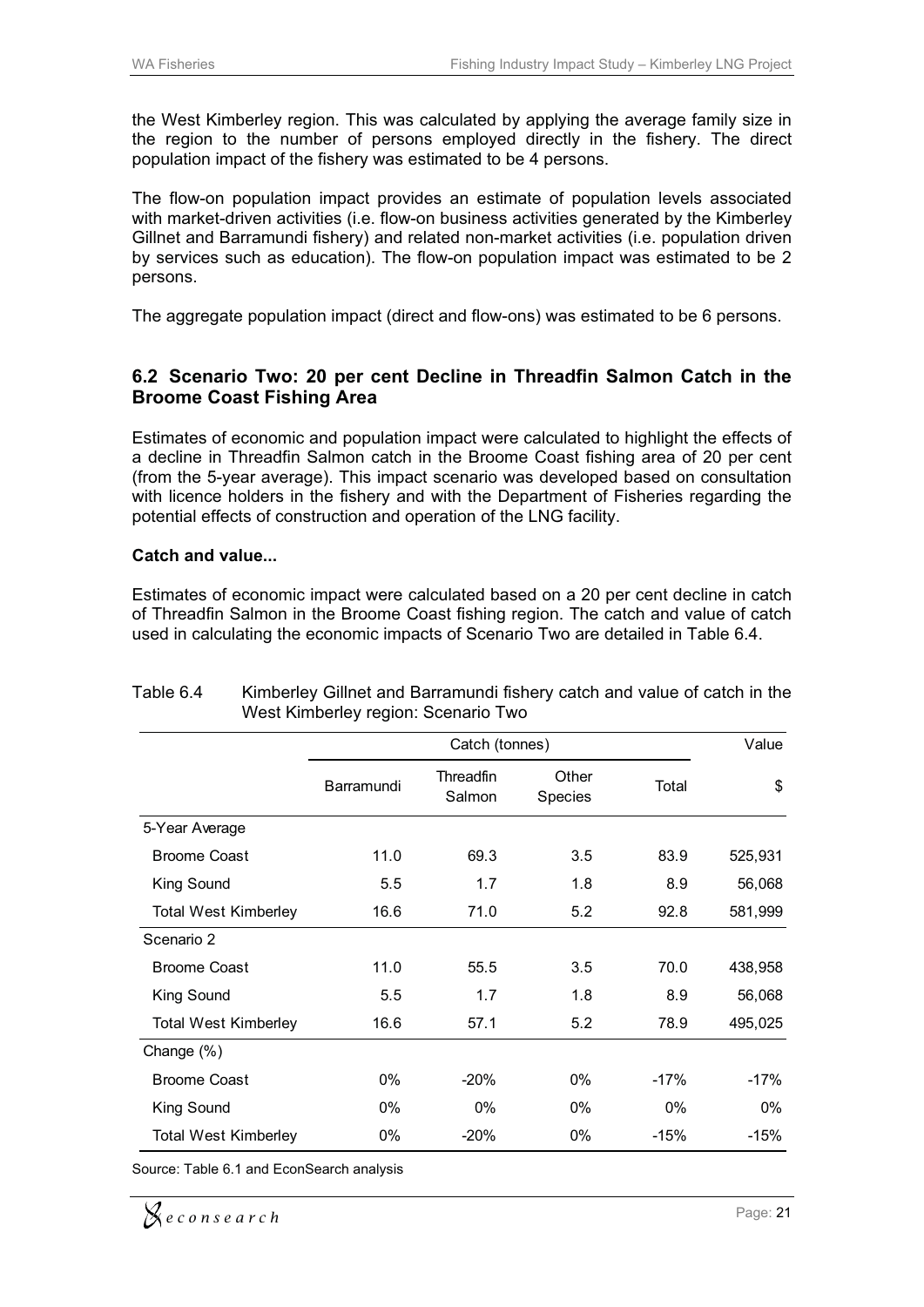#### **Regional employment and expenditure...**

In response to a decline in catch in the region the level of expenditure on fishing costs (e.g. fuel, provisions and labour) is likely to fall. The profitability of fishing businesses operating in the region may fall in response to lower value of production in the fishery. This is likely to a result in a decline in the number of boats operating in the fishery, particularly in the long term.

Overall there is likely to be a fall in regional expenditure and employment generated by the fishery activities under Scenario Two.

#### **Estimated regional economic and population impacts...**

Estimates of the economic and population impact of a 20 per cent decline in catch of Threadfin Salmon in the West Kimberley region are summarised in Table 6.5 and outlined in the following text.

| Sector               | Output | Employment | Household<br>Income | <b>GRP</b> | Population |
|----------------------|--------|------------|---------------------|------------|------------|
|                      | \$m\$  | (fte jobs) | \$m\$               | \$m\$      | (no)       |
| Total direct effects | $-0.1$ | $-1.2$     | $-0.03$             | $-0.04$    | $-2$       |
| Flow-on effects      |        |            |                     |            |            |
| Trade                |        | $-0.1$     | 0.00                | $-0.01$    | $\Omega$   |
| Manufacturing        |        | 0.0        | 0.00                | 0.00       | $\Omega$   |
| Accomm, Rest, Cafes  |        | 0.0        | 0.00                | 0.00       | $\Omega$   |
| Transport            |        | 0.0        | 0.00                | 0.00       | $\Omega$   |
| <b>Other Sectors</b> |        | $-0.1$     | $-0.01$             | $-0.02$    | $\Omega$   |
| Total Flow-on b      |        | $-0.3$     | $-0.02$             | $-0.03$    | $\Omega$   |
| Total <sup>b</sup>   |        | $-1.5$     | $-0.05$             | $-0.08$    | $-2$       |

#### Table 6.5 Net economic and population impact of Scenario Two, Kimberley Gillnet and Barramundi fishery, West Kimberley region<sup>a</sup>

Based on a decline in total production (Table 6.4) and corresponding decline in regional expenditure and employment.<br>Totals may not sum due to rounding.

Source: EconSearch analysis

Estimates of economic and population impact were calculated using the input-output model prepared for the West Kimberley region and were based on estimates of catch and value of catch in the fishery and estimated expenditure by licence holders.

#### *Output…*

In response to a reduction in Threadfin Salmon catch in the Broome Coast area (by 20 per cent) the direct value of output of the fishery in the region would decrease by \$0.1 million, a decline of 15 per cent relative to the 5-year average annual value of output.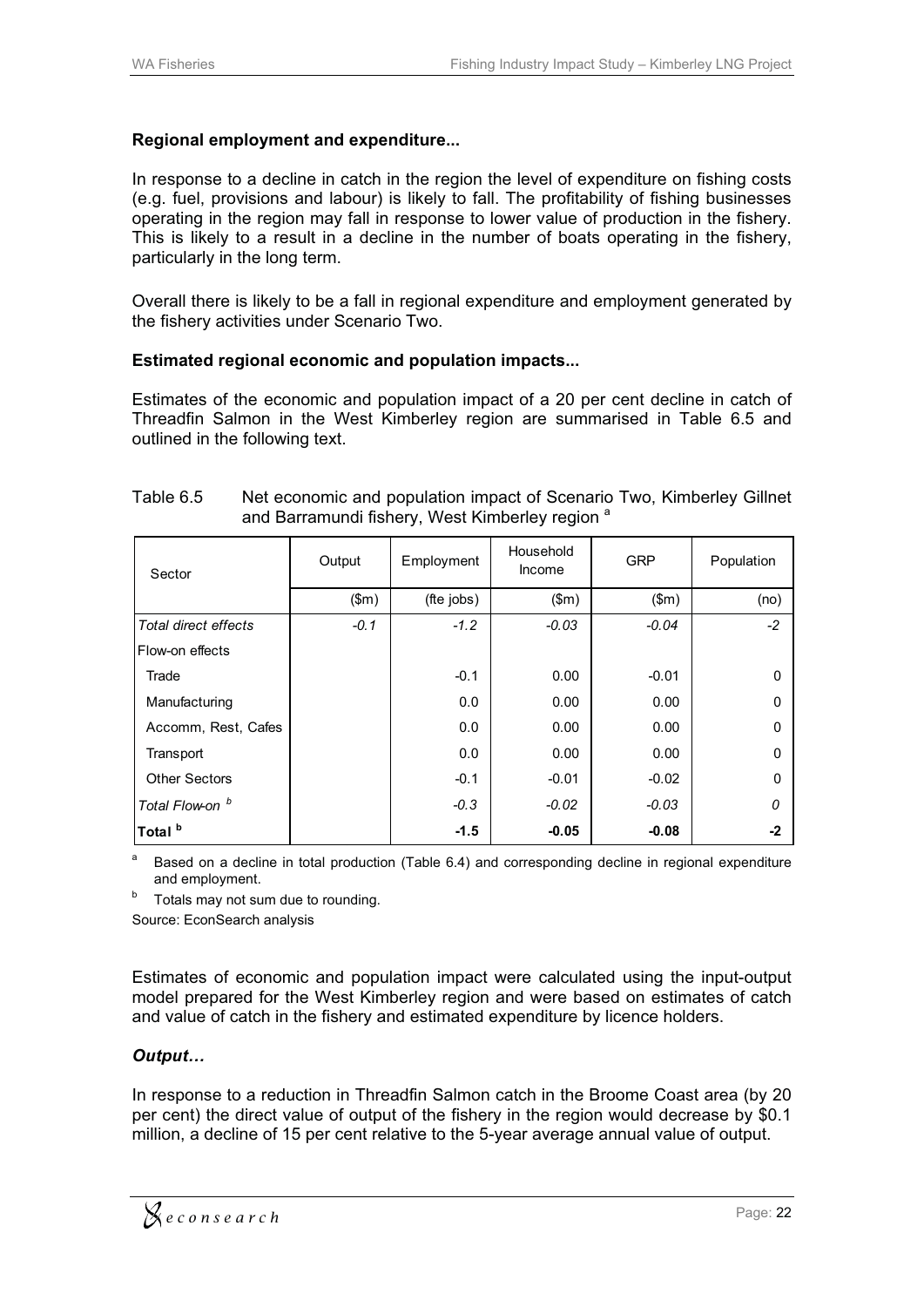#### *Employment and Household Income…*

In response to a reduction in production in the fishery, direct employment is expected to fall by 1.2 fte jobs, a decline of 40 per cent relative to the average levels of employment.

Flow-on employment is expected to fall by 0.3 fte jobs, a decline of 19 per cent relative to average levels. In aggregate, direct and flow-on employment was estimated to fall by 1.5 fte jobs, a decline of 33 per cent.

Associated with the net loss in direct employment, direct household income generated in the region by fishery activities is expected to fall by \$0.03 million. Household income flow-ons are also expected to decline by approximately \$0.02 million. Total net household income impact (-\$0.05 million) represents a 17 per cent decline from average levels.

#### *Gross Regional Product…*

In response to a decline in catch in the fishery, contribution to GRP by the fishing sector is expected to decrease by approximately \$0.04 million, a fall of approximately 11 per cent compared to its average value.

Flow-on GRP is estimated to decline by approximately \$0.03 million in response to a decrease in Threadfin Salmon catch. In aggregate, direct and flow-on GRP is expected to decline by \$0.08 million.

#### *Population…*

The direct population impact (loss) of a 20 per cent decrease in Threadfin Salmon catch was estimated to be 2 persons. This estimate is based on the assumption that 20 per cent of employees who would remain in the region after they lose their jobs and the remainder would leave the West Kimberley region.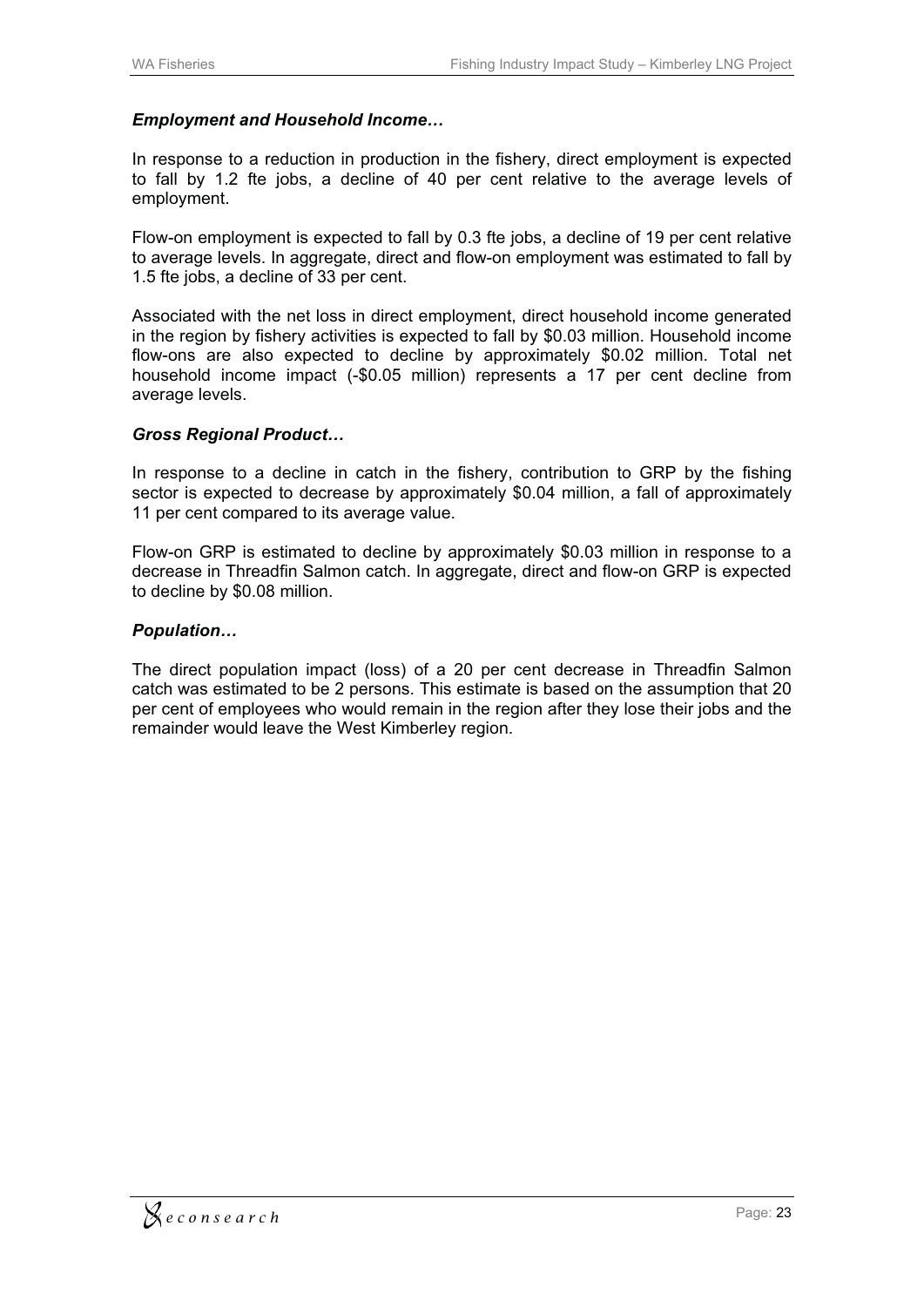#### **7. Northern Demersal Scalefish Fishery**

The Northern Demersal Scalefish fishery is divided into three fishing zones located off the north-west coast of Western Australia. The boundaries of the fishery and the individual zones are illustrated in Figure 7.1.





In 2007, seven vessels fished in the Northern Demersal Scalefish fishery. Industry consultation indicated that five of these vessels unload and operate out of Broome.

Source: Department of Fisheries (2008)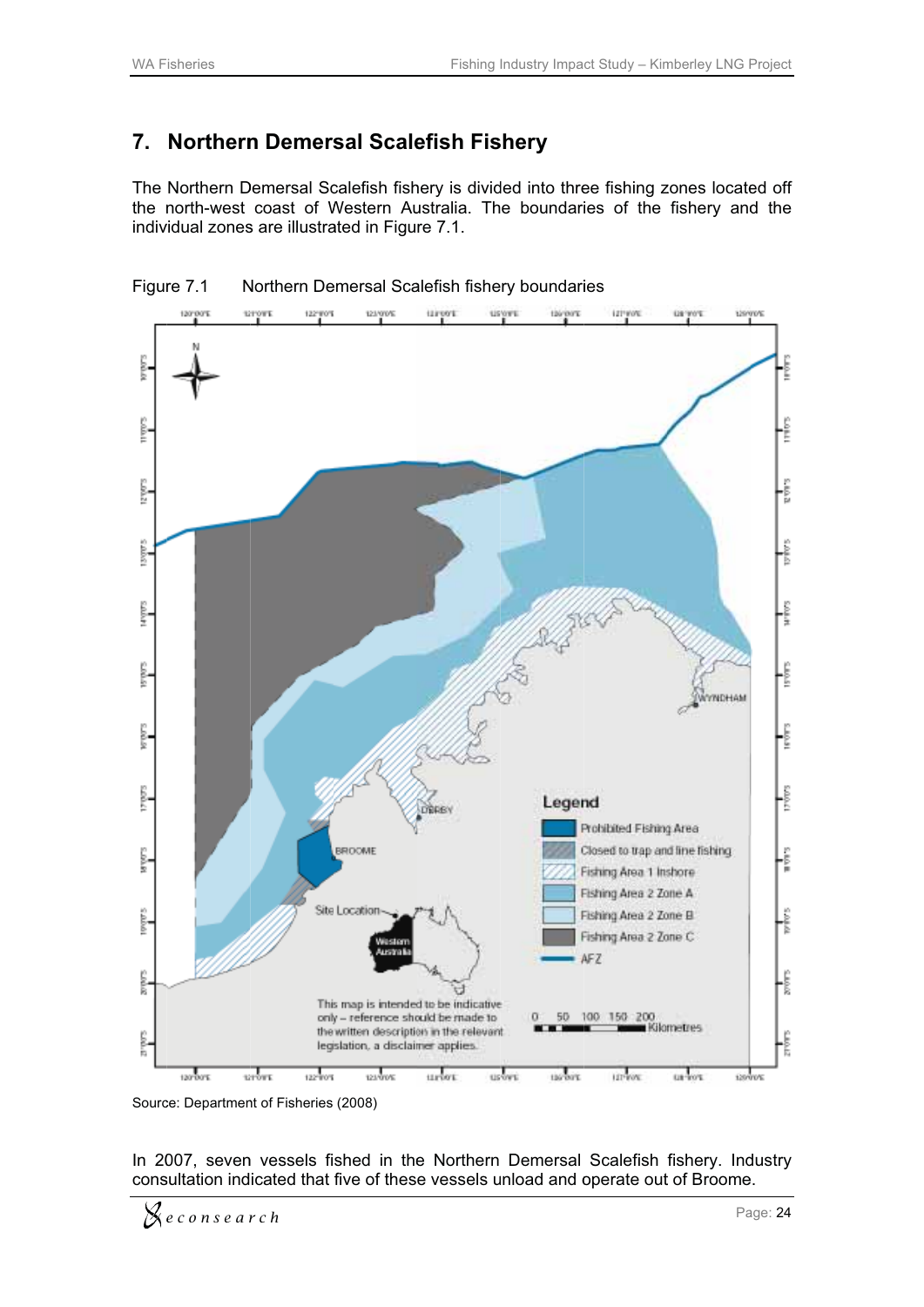#### **7.1 Contribution of the Northern Demersal Scalefish Fishery to the West Kimberley Economy**

#### **Catch, effort and value...**

Estimates of catch, effort and value of catch in the West Kimberley region are detailed in Table 7.1 for 2007/08.

#### Table 7.1 Northern Demersal Scalefish fishery catch, effort and value of catch in the West Kimberley region, 2007/08<sup>a</sup>

| Year    | Catch    | Effort | Value |
|---------|----------|--------|-------|
|         | (tonnes) | (days) | (\$m) |
| 2007/08 | 649      | 661    | 5.3   |

Based on the assumption that five of the seven boats in the fishery operate and unload out of Broome. Source: Department of Fisheries (2008), Survey responses and EconSearch analysis

Completed survey responses were received from four of the five boats that operate in the West Kimberley region. Estimates of total regional catch, effort and value of the fishery for 2007/08 were derived from these responses. Total catch landed in the region was estimated to be almost 650 tonnes in 2007/08. The total value of this catch was estimated to be approximately \$5.3 million (Table 7.1).

#### **Regional expenditure...**

Estimates of regional expenditure by Northern Demersal Scalefish fishery licence holders in 2007/08 are summarised in Table 7.2. These estimates of average and total expenditure in the West Kimberley are based on completed survey responses.

Employment per vessel ranged from 6 to 8 full-time and part-time employees. Average employment is estimated to be approximately 5 full-time equivalents (ftes) per boat.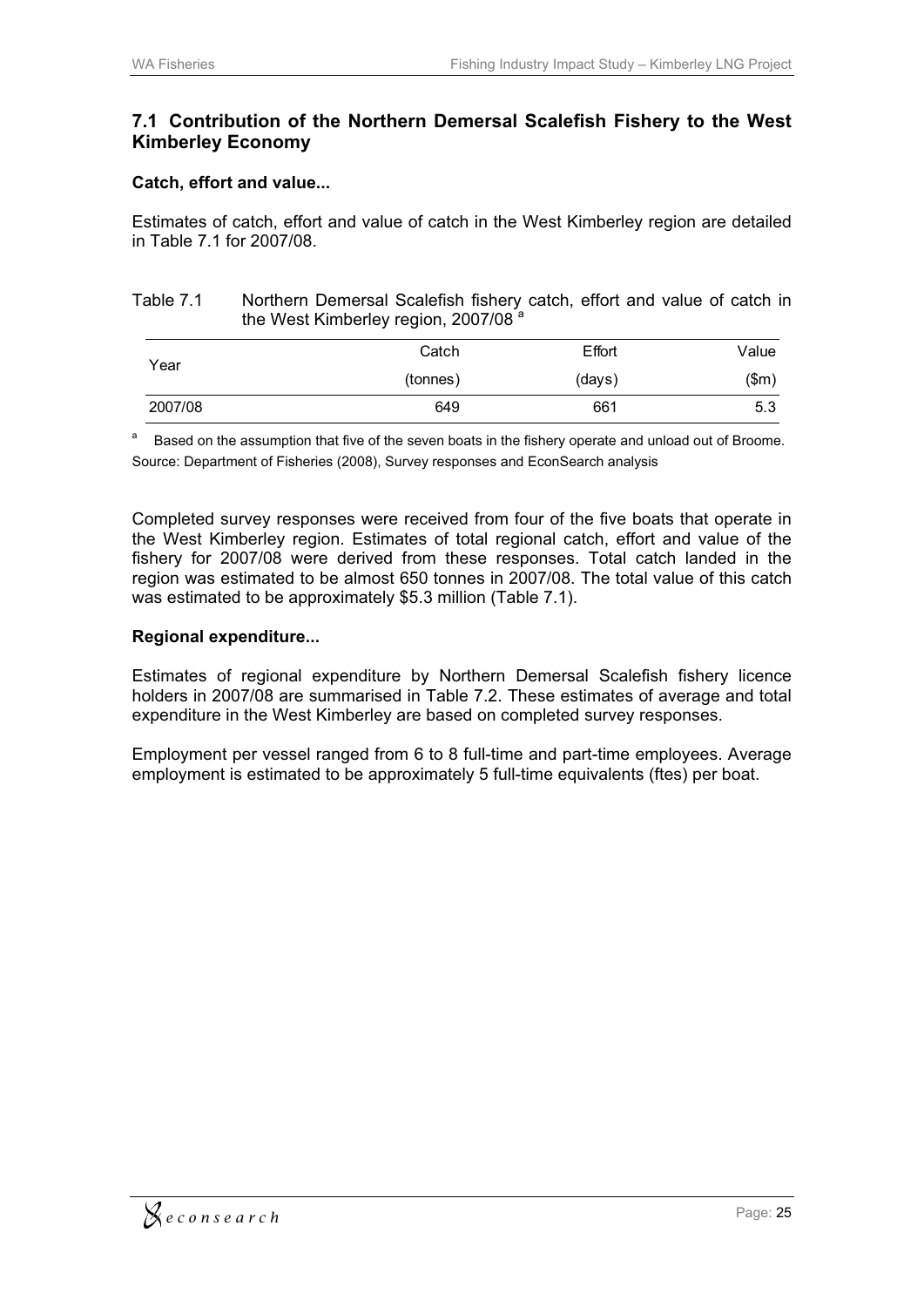|                            | Regional Expenditure in 2007/08 (\$) |                  |                                                |  |  |  |  |  |
|----------------------------|--------------------------------------|------------------|------------------------------------------------|--|--|--|--|--|
| Expenditure Item           | Average per Tonne                    | Average per Boat | <b>Estimated Fishery</b><br>Total <sup>a</sup> |  |  |  |  |  |
| <b>Fishing Costs</b>       |                                      |                  |                                                |  |  |  |  |  |
| Fuel                       | 1,284                                | 179,700          | 832,700                                        |  |  |  |  |  |
| Repairs & Maintenance      | 730                                  | 102,200          | 473,400                                        |  |  |  |  |  |
| Bait/Ice                   | 212                                  | 29,700           | 137,500                                        |  |  |  |  |  |
| Provisions                 | 146                                  | 20,500           | 95,000                                         |  |  |  |  |  |
| Labour <sup>b</sup>        | 2,813                                | 404,400          | 1,873,500                                      |  |  |  |  |  |
| Other                      | 76                                   | 68,800           | 318,900                                        |  |  |  |  |  |
| <b>Total Fishing Costs</b> | 5,185                                | 805,400          | 3,730,900                                      |  |  |  |  |  |
| Overhead Costs             |                                      |                  |                                                |  |  |  |  |  |
| Licence Fee                |                                      | 22,800           | 114,000                                        |  |  |  |  |  |
| Insurance                  |                                      | 29,000           | 144,800                                        |  |  |  |  |  |
| Interest                   |                                      | 59,000           | 295,100                                        |  |  |  |  |  |
| Labour <sup>b</sup>        |                                      | 7,600            | 38,200                                         |  |  |  |  |  |
| Legal & Accounting         |                                      | 24,000           | 119,900                                        |  |  |  |  |  |
| Telephone etc.             |                                      | 6,700            | 33,400                                         |  |  |  |  |  |
| Slipping & Mooring         |                                      | 22,100           | 110,400                                        |  |  |  |  |  |
| Travel                     |                                      | 19,600           | 98,200                                         |  |  |  |  |  |
| Admin & Other              |                                      | 70,300           | 351,700                                        |  |  |  |  |  |
| <b>Total Overheads</b>     |                                      | 261,200          | 1,305,800                                      |  |  |  |  |  |
| Total                      |                                      | 1,066,600        | 5,036,700                                      |  |  |  |  |  |

#### Table 7.2 Northern Demersal Scalefish fishery expenditure in the West Kimberley region, 2007/08<sup>a</sup>

 $\frac{a}{b}$  Based on 5 boats in the region.

 Labour costs are separated into variable (fishing and repairs and maintenance) and fixed (administration and management) costs.

Source: Survey responses and EconSearch analysis

#### **Estimated regional economic and population contribution...**

The estimated annual economic and population impact of the Northern Demersal Scalefish fishery on the West Kimberley region is summarised in Table 7.3.

#### *Output...*

The total value of output generated directly in the West Kimberley region by Northern Demersal Scalefish fishery enterprises summed to \$5.3 million in 2007/08. Flow-on (indirect) and total output impacts are not reported as there are problems with double counting which can give a misleading impression of the significance of the fishery to the region.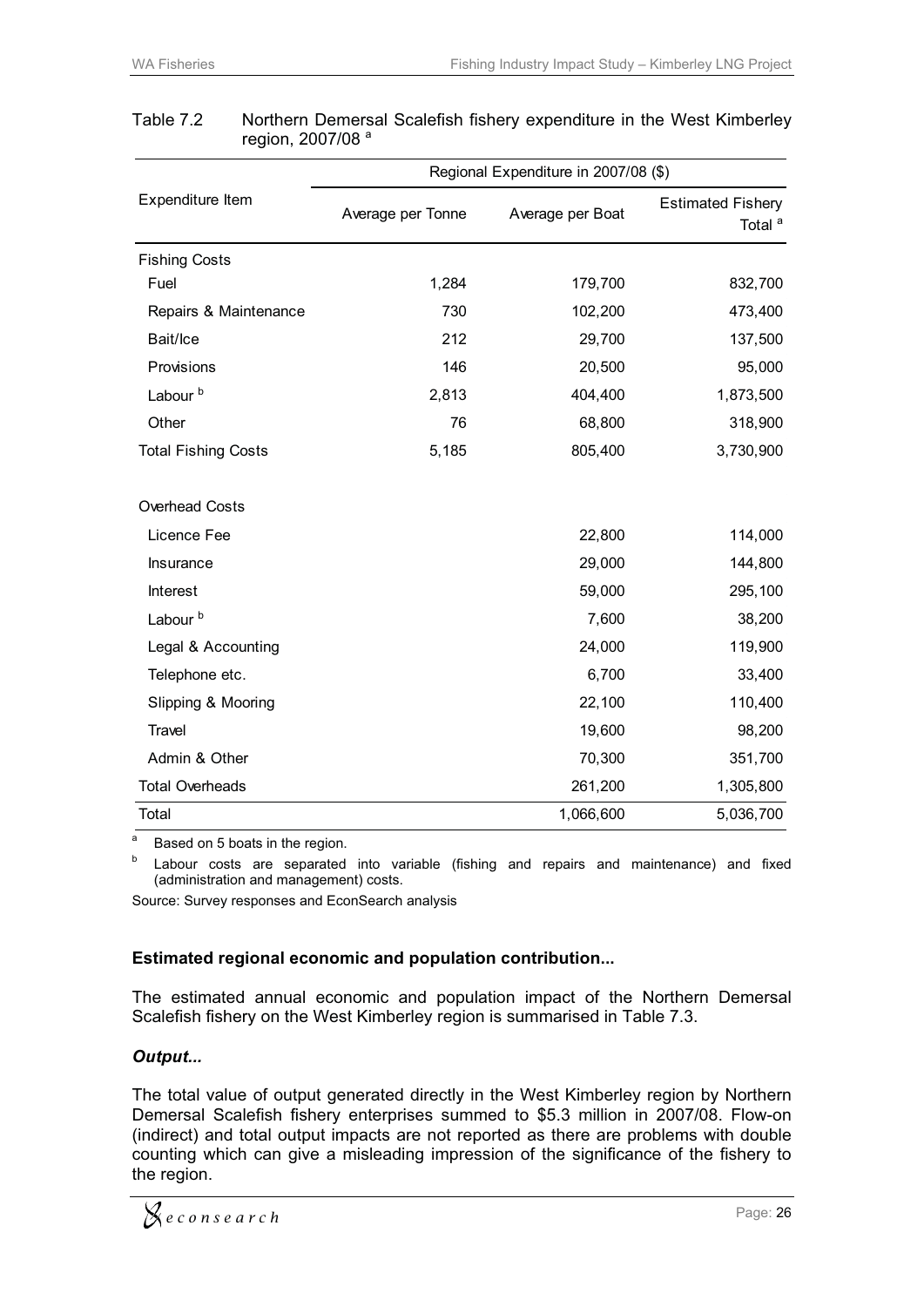| Sector                     | Output | Employment     |       | Household<br>Income |          | <b>GRP</b>    |          | Population     |       |
|----------------------------|--------|----------------|-------|---------------------|----------|---------------|----------|----------------|-------|
|                            | \$m\$  | (fte jobs)     |       | \$m\$               | %        | \$m\$         |          | (no)           |       |
| Total direct effects       | 5.3    | 24             | 56%   | 1.9                 | 64%      | $2.2^{\circ}$ | 53%      | 35             | 56%   |
| Flow-on effects            |        |                |       |                     |          |               |          |                |       |
| Trade                      |        | 8              | 18%   | 0.4                 | 12%      | 0.5           | 11%      | 11             | 18%   |
| Manufacturing              |        | 2              | 4%    | 0.1                 | 3%       | 0.1           | 3%       | $\overline{2}$ | 4%    |
| Accomm, Rest, Cafes        |        | 2              | 4%    | 0.1                 | 2%       | 0.1           | 3%       | $\overline{2}$ | 4%    |
| Transport                  |        | 1              | $1\%$ | 0.0                 | 1%       | 0.1           | 2%       | 1              | $1\%$ |
| <b>Business Services</b>   |        | $\overline{2}$ | 5%    | 0.2                 | 5%       | 0.6           | 15%      | 3              | 5%    |
| <b>Other Sectors</b>       |        | 6              | 13%   | 0.3                 | 12%      | 0.6           | 13%      | 8              | 13%   |
| Total Flow-on <sup>b</sup> |        | 19             | 44%   | 1.1                 | 36%      | 2.0           | 47%      | 28             | 44%   |
| Total <sup>b</sup>         |        | 43             | 100%  |                     | 3.0 100% |               | 4.2 100% | 63             | 100%  |

Table 7.3 Average annual contribution of the Northern Demersal Scalefish fishery to the West Kimberley regional economy<sup>a</sup>

<sup>a</sup> Based on estimated catch, value of catch, regional expenditure and employment for 2007/08.

 $b$  Totals may not sum due to rounding.

Source: EconSearch analysis

#### *Employment and Household Income...*

The Northern Demersal Scalefish fishery was responsible for direct employment of 24 full-time equivalents in the West Kimberley region. Flow-on activity was estimated to generate a further 19 fte job in the region. These regional jobs were concentrated in the trade (8), manufacturing (2), accommodation, restaurants and cafes (2), and business services (2) sectors (Table 7.3).

Personal income of approximately \$1.9 million was earned in the fishing sector (wages of employees and estimated drawings by owner/operators) in the West Kimberley region. An additional \$1.1 million was earned by wage earners in other businesses in the region as a result of fishing activities. The total household income impact was \$3.0 million (Table 7.3).

#### *Gross Regional Product...*

In 2007/08, total Northern Demersal Scalefish fishing industry related GRP in the West Kimberley region was estimated to be approximately \$4.2 million, \$2.2 million in fishing directly and \$2.0 million generated in other sectors of the regional economy.

#### *Population...*

The direct population impact provides an estimate of the population levels associated directly with the business activities of the Northern Demersal Scalefish fishery in the West Kimberley region. This was estimated to be 35 persons.

The flow-on population impact provides an estimate of population levels associated with market-driven activities (i.e. flow-on business activities generated by the Northern Demersal Scalefish fishery) and related non-market activities (i.e. population driven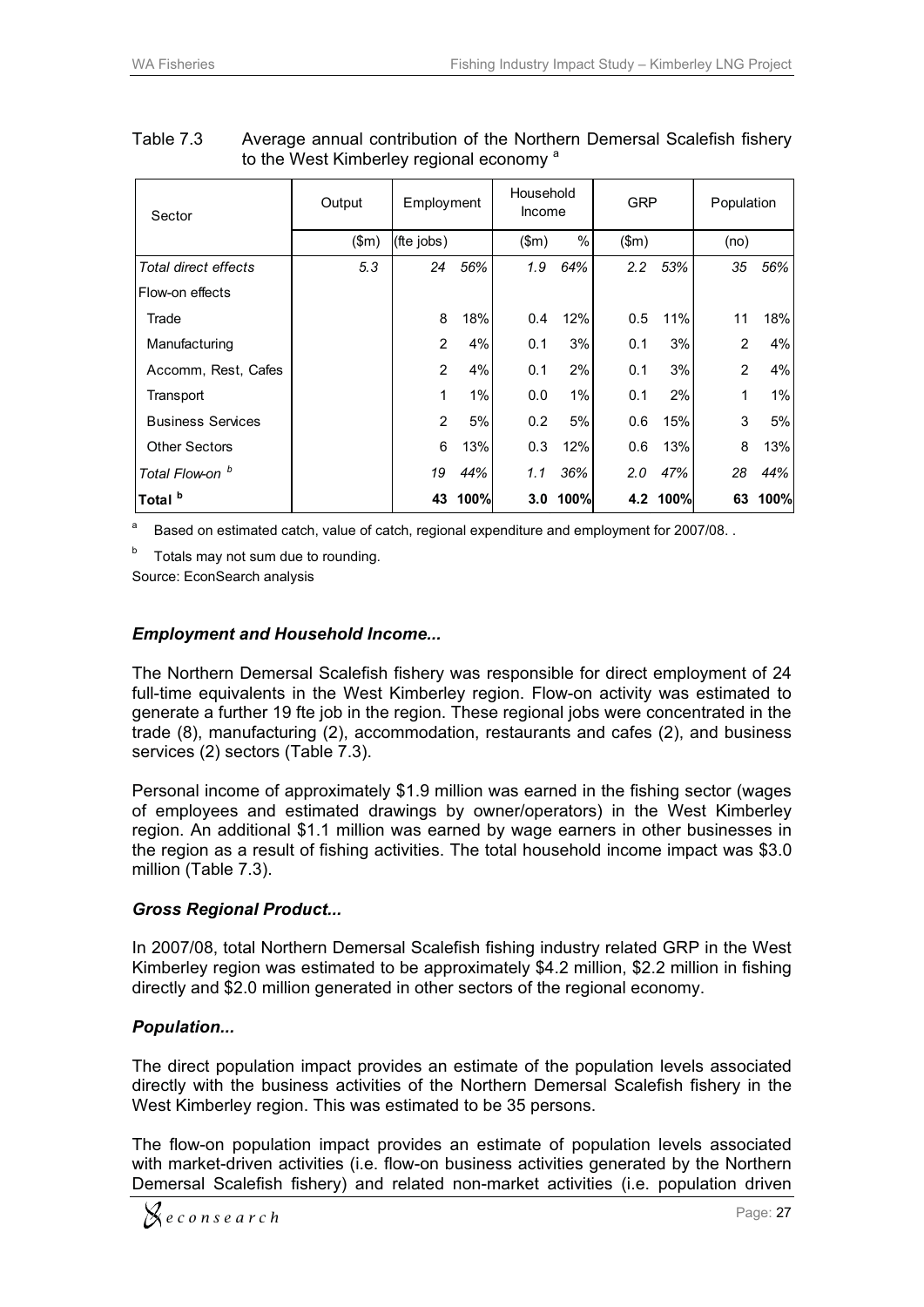services such as education). The flow on population impact was estimated to be 28 persons.

The aggregated population impact (direct and flow-ons) was estimated to be 63 persons (Table 7.3).

#### **7.2 Scenario Three: Decline in Fishery Activity in the Region**

Licence holders indicated that there are already existing issues with accessibility of the port facilities. An increase in activity at the port, associated with the LNG facility, is likely to exacerbate existing issues.

Fishery licence holders indicated that the construction and operation of the facility is unlikely to have a significant impact catch and catchability of key species. The LNG facility is, however, expected to result in a decline in the use of the port for landing fish and other fishery activities (e.g. refuelling).

Estimates of economic impact were calculated to highlight the effect of a decline in the Northern Demersal Scalefish fishery activity in the West Kimberley region of 10 per cent.

#### **Catch and value...**

Estimates of catch and value of catch unloaded in the West Kimberley region are summarised in Table 7.4.

#### Table 7.4 Northern Demersal Scalefish fishery catch and value of catch in the West Kimberley region: Scenario Three<sup>a</sup>

|            | Catch    | Value  |
|------------|----------|--------|
|            | (tonnes) | (\$m)  |
| 2007/08    | 649      | 5.3    |
| Scenario 5 | 584      | 4.8    |
| Change (%) | $-10%$   | $-10%$ |

<sup>a</sup> Note the total production and value refers to catch by boats based within or landing their catch within the region. Total catch in the fishery is assumed to remain unchanged and is likely to be landed elsewhere (e.g. Darwin).

Source: Survey responses and EconSearch analysis

#### **Regional expenditure and employment...**

As a result of a decrease in the level of fishery activity in the region there is likely to be a corresponding decline in regional expenditure on fishing inputs (e.g. fuel and repairs and maintenance). The level of employment in the regional is also expected to fall in response to a decline in fishing activity in the region.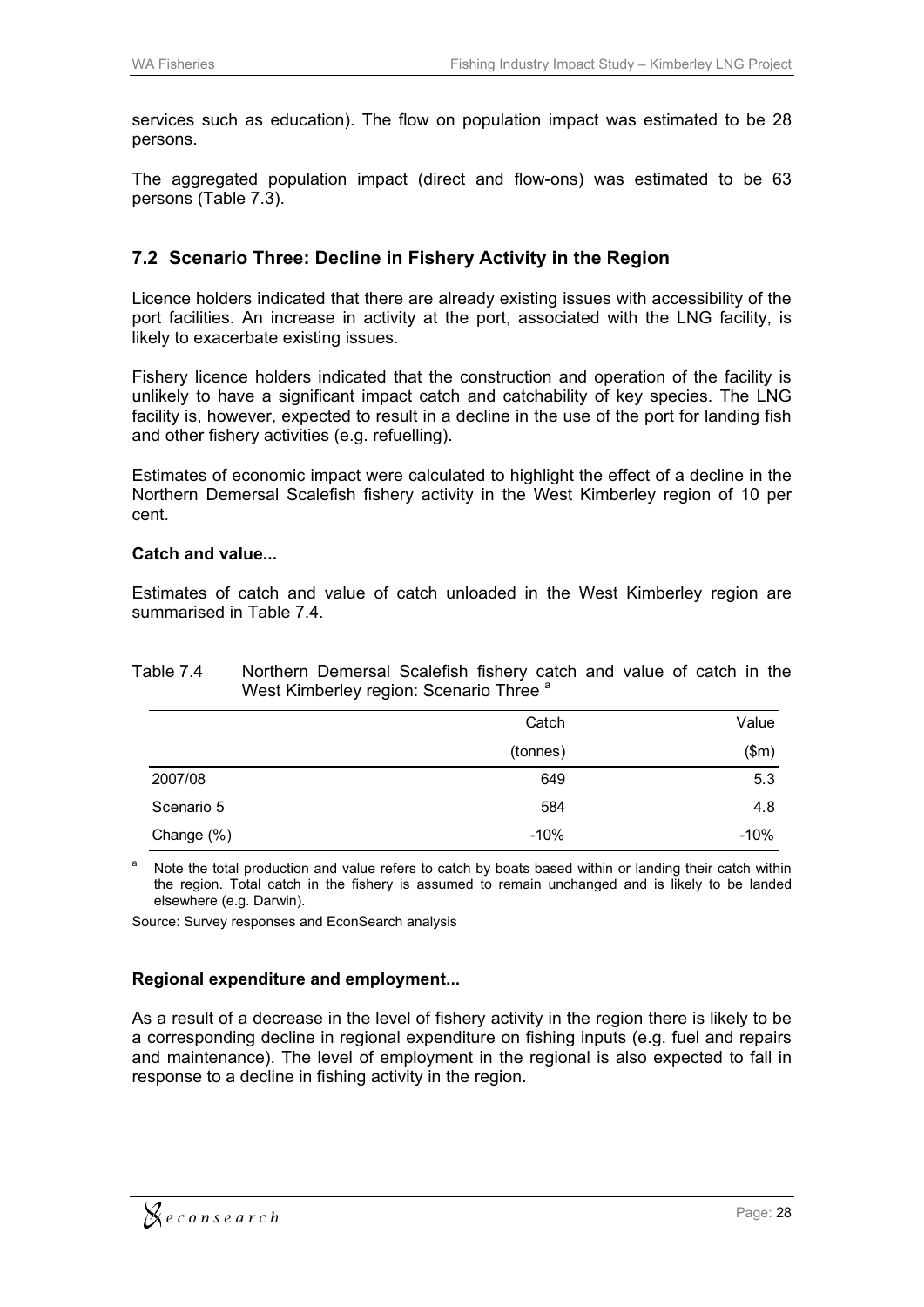#### **Estimated regional economic and population impacts...**

The estimated net economic and population impact of a decline in fishery activity in the region is summarised in Table 7.5.

| Sector                     | Output | Employment   | Household<br>Income | <b>GRP</b> | Population |
|----------------------------|--------|--------------|---------------------|------------|------------|
|                            | \$m\$  | (fte jobs)   | \$m\$               | \$m\$      | (no)       |
| Total direct effects       | $-0.5$ | $-4$         | $-0.2$              | $-0.3$     | -6         |
| Flow-on effects            |        |              |                     |            |            |
| Trade                      |        | $\Omega$     | 0.0                 | 0.0        | $\Omega$   |
| Manufacturing              |        | $\mathbf{0}$ | 0.0                 | 0.0        | $\Omega$   |
| Accomm, Rest, Cafes        |        | $\mathbf{0}$ | 0.0                 | 0.0        | $\Omega$   |
| Transport                  |        | $\mathbf{0}$ | 0.0                 | 0.0        | $\Omega$   |
| <b>Business Services</b>   |        | $\mathbf{0}$ | 0.0                 | 0.0        | $\Omega$   |
| <b>Other Sectors</b>       |        | $\Omega$     | 0.0                 | 0.0        | $\Omega$   |
| Total Flow-on <sup>b</sup> |        | $-1$         | 0.0                 | $-0.1$     | -1         |
| Total <sup>b</sup>         |        | -5           | $-0.2$              | $-0.4$     | -7         |
|                            |        |              |                     |            |            |

| Table 7.5 |                                                                |  |  | Net economic and population impact of Scenario Three, Northern |  |  |  |  |  |
|-----------|----------------------------------------------------------------|--|--|----------------------------------------------------------------|--|--|--|--|--|
|           | Demersal Scalefish fishery, West Kimberley region <sup>a</sup> |  |  |                                                                |  |  |  |  |  |

Based on a decline in the level of fishery activity in the region and corresponding decline in regional expenditure and employment.

Totals may not sum due to rounding.

Source: EconSearch analysis

#### *Output…*

In response to a reduction in Northern Demersal Scalefish fishery activity in the region the direct value of output is expected to decrease by approximately \$0.5 million, a decline of 10 per cent relative to the current (2007/08) value.

#### *Employment and Household Income…*

In response to a reduction in fishery in the region, direct employment in the sector is expected to fall by 4 fte jobs, a decline of 17 per cent compared to current levels.

Flow-on employment is expected to fall by 1 fte job, a decline of 4 per cent relative to current levels. In aggregate, direct and flow-on employment is expected to fall by 5 jobs, an 11 per cent decline relative to current levels.

Associated with the net loss in direct employment, direct household income generated by the fishery is expected to fall by \$0.2 million, a decline of 10 per cent relative to its current value.

In aggregate, direct and flow-on household income is expected to decline by \$0.2 million, a fall of 8 per cent.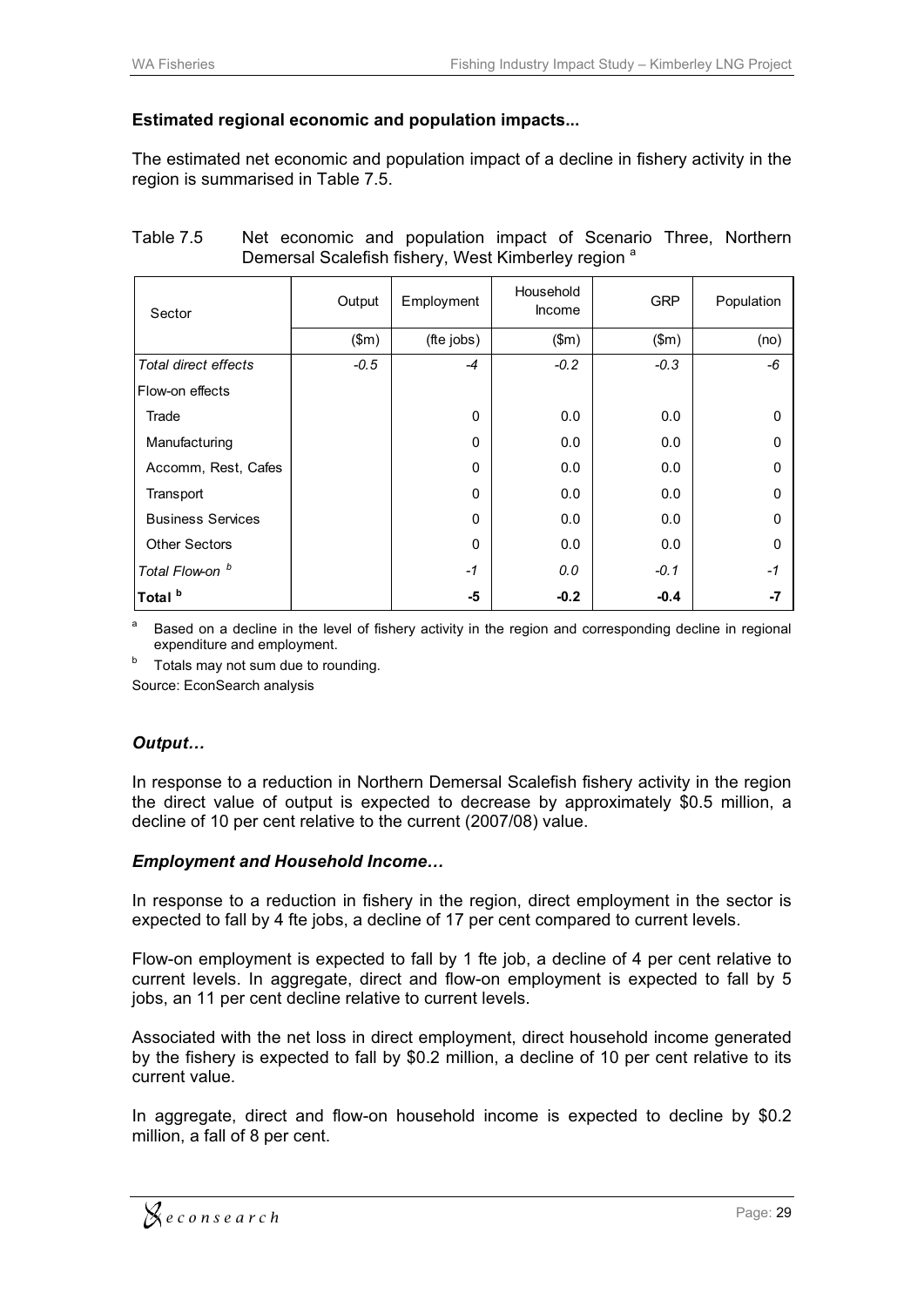#### *Gross Regional Product…*

In response to a reduction in the number of Northern Demersal Scalefish fishery boats in the region, contribution to GRP by the fishing industry is expected to decrease by approximately \$0.3 million, a decline of around 16 per cent relative to the current value.

Flow-on GRP is expected to decline by approximately \$0.1 million, a decrease of 4 per cent relative to the current flow-ons generated by the fishery. In aggregate, direct and flow-on GRP is expected to decline by \$0.4 million, a fall of 10 per cent.

#### *Population…*

The direct population impact (loss) of the decrease in number of boats in the region was estimated to be 6 persons. This estimate is based on the assumption that 20 per cent of employees who would remain in the region after they lose their jobs and the remainder would leave the region.

The flow-on population impact provides an estimate of population levels associated with market-driven activities (i.e. decreased flow-on business activity generated by a decline in fishing activity) and related non-market activities (i.e. population driven services such as education). The flow-on population impact was estimated to be a loss of 1 person from the region.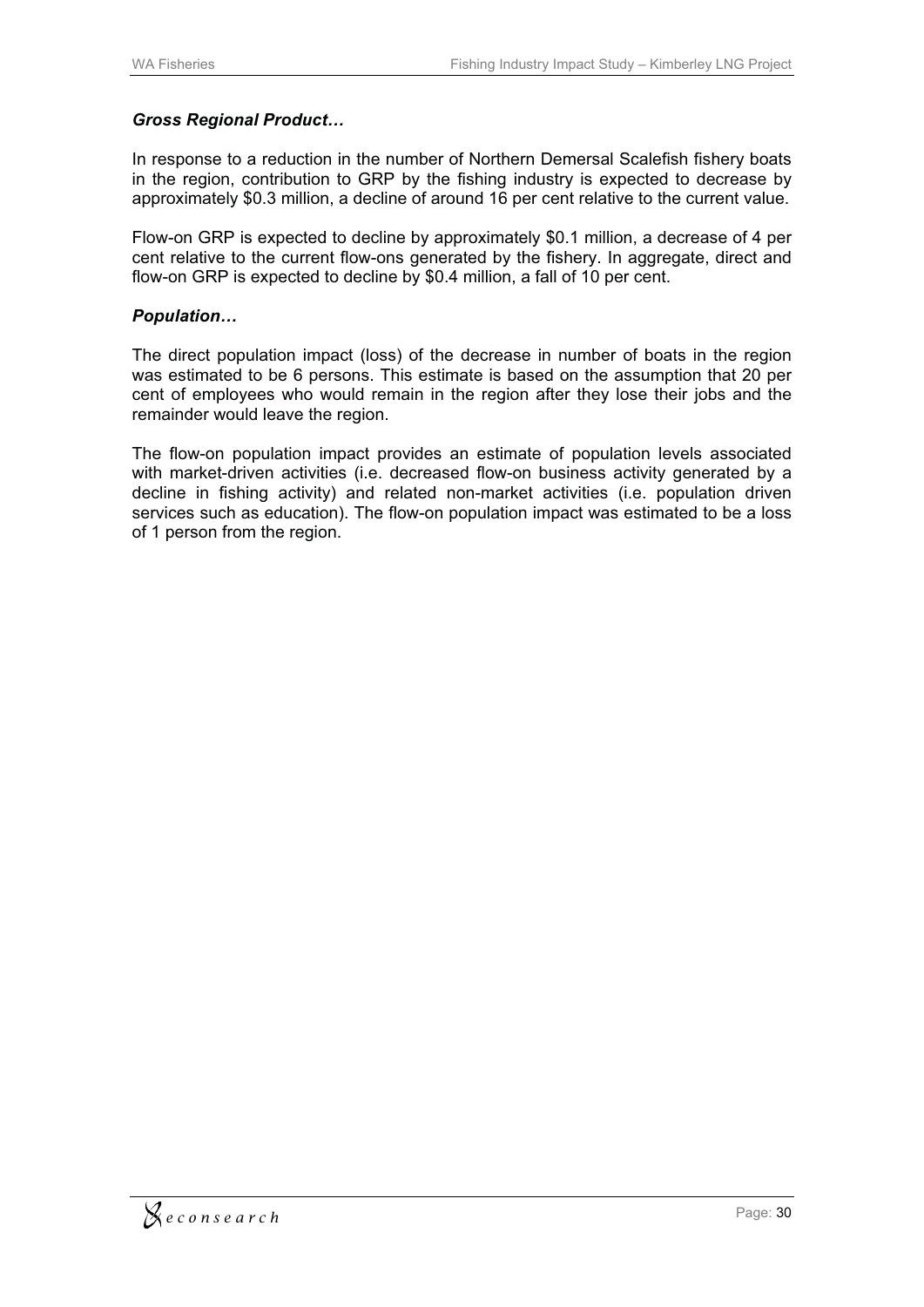# **8. Mackerel Fishery**

The Mackerel fishery is divided into three fishing zones namely the Kimberley (Area 1), Pilbara (Area 2) and Gascoyne and West Coast (Area 3). For the purpose of this analysis, the Kimberley fishing zone (Area 1) of the Mackerel fishery was deemed to be within the study area.

#### **8.1 Contribution of the Mackerel Fishery to the West Kimberley Economy**

#### **Catch and value...**

Catch and estimated value of catch are detailed in Table 8.1 for the period 2003 to 2007.

| Table 8.1                   | region, 2003 to 2007 | Mackerel fishery catch, effort and value of catch in the West Kimberley |       |       |  |  |  |
|-----------------------------|----------------------|-------------------------------------------------------------------------|-------|-------|--|--|--|
|                             | Catch (tonnes)       |                                                                         |       |       |  |  |  |
| Year                        | Spanish              | Grey & Other                                                            | Total | (\$m) |  |  |  |
| 2003                        | 267.0                | 16.2                                                                    | 283.2 | 1.51  |  |  |  |
| 2004                        | 249.9                | 18.9                                                                    | 268.8 | 1.48  |  |  |  |
| 2005                        | 173.4                | 19.8                                                                    | 193.2 | 1.59  |  |  |  |
| 2006                        | 177.9                | 12.2                                                                    | 190.1 | 1.73  |  |  |  |
| 2007                        | 216.6                | 8.0                                                                     | 224.6 | 2.45  |  |  |  |
| 5-year average <sup>a</sup> | 217.0                | 15.0                                                                    | 232.0 | 2.64  |  |  |  |

Estimate based on 5-year average catch and 2007 average price in the fishery adjusted for inflation. Source: Department of Fisheries (2008), ABS (2009) and EconSearch analysis

Industry consultation indicated that four boats operated in the Mackerel fishery in the West Kimberley region in 2007/08.

#### **Regional expenditure and employment...**

Estimates of regional expenditure by Mackerel fishery licence holders in 2007/08 is summarised in Table 8.2. These estimates of average and total expenditure in the West Kimberley are based on completed survey responses from two of the four Mackerel fishery licence holders in the region.

Average employment per vessel is estimated to be four full-time employees. Based on four boats operating in the region, total employment in the fishery in the West Kimberley region is estimated to be 16 full-time equivalents.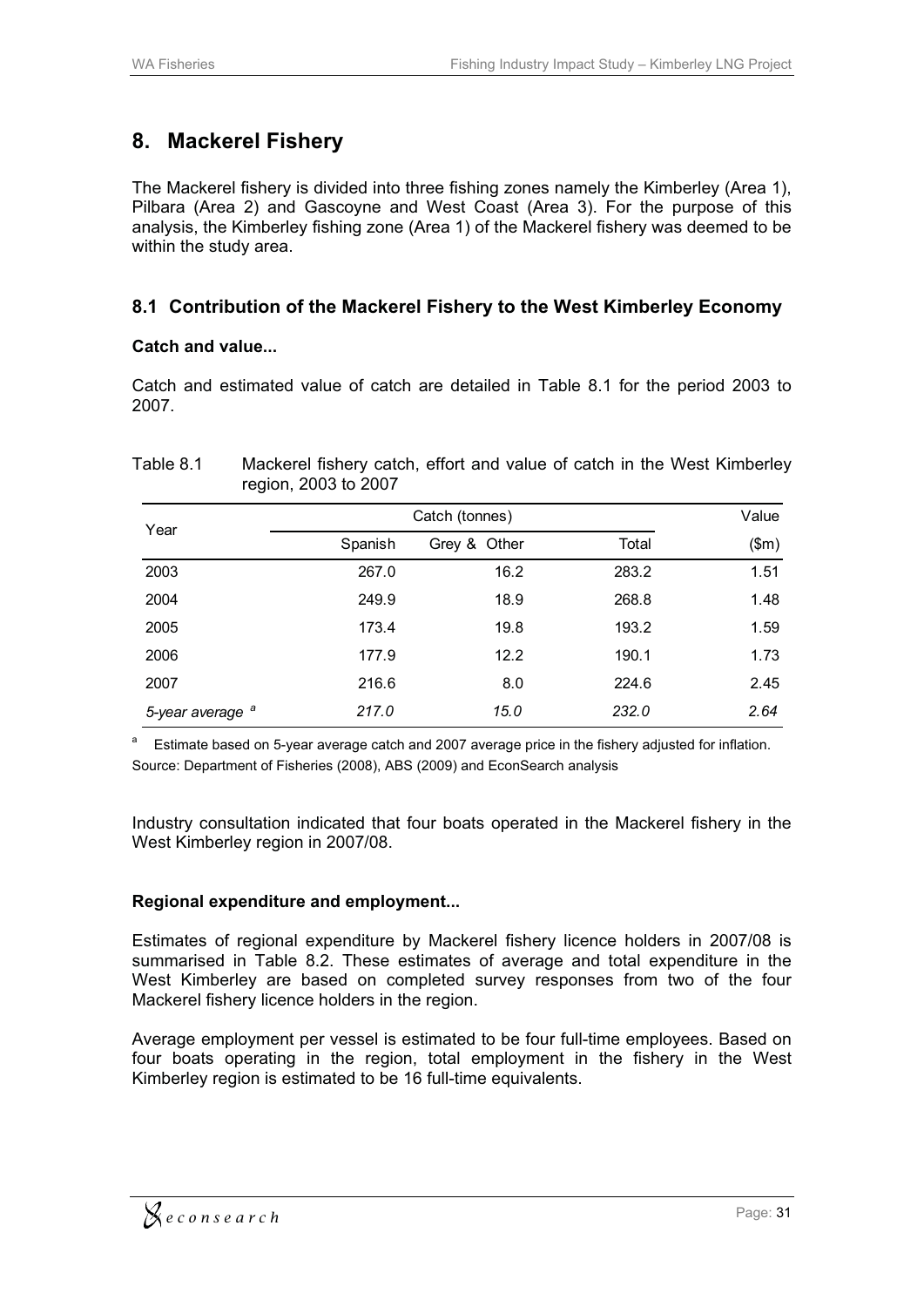|                            | Annual Regional Expenditure (\$) |                                      |  |  |  |  |
|----------------------------|----------------------------------|--------------------------------------|--|--|--|--|
| Expenditure Item           | Average per Tonne                | Estimated Fishery Total <sup>b</sup> |  |  |  |  |
| <b>Fishing Costs</b>       |                                  |                                      |  |  |  |  |
| Fuel                       | 1,500                            | 352,100                              |  |  |  |  |
| Repairs & Maintenance      | 1,600                            | 365,400                              |  |  |  |  |
| Bait/Ice                   | 200                              | 39,800                               |  |  |  |  |
| Provisions                 | 300                              | 60,500                               |  |  |  |  |
| Labour <sup>c</sup>        | 5,200                            | 1,046,300                            |  |  |  |  |
| Other                      | 300                              | 73,700                               |  |  |  |  |
| <b>Total Fishing Costs</b> | 9,100                            | 1,864,100                            |  |  |  |  |
| Overhead Costs             |                                  |                                      |  |  |  |  |
| Licence Fee                |                                  | 42,000                               |  |  |  |  |
| Insurance                  |                                  | 55,500                               |  |  |  |  |
| Interest                   |                                  | 63,200                               |  |  |  |  |
| Labour <sup>c</sup>        |                                  | 30,700                               |  |  |  |  |
| Legal & Accounting         |                                  | 9,600                                |  |  |  |  |
| Telephone etc.             |                                  | 16,100                               |  |  |  |  |
| Slipping & Mooring         |                                  | 21,600                               |  |  |  |  |
| Travel                     |                                  | $\mathbf{0}$                         |  |  |  |  |
| Office, Admin & Other      |                                  | 36,000                               |  |  |  |  |
| <b>Total Overheads</b>     |                                  | 274,700                              |  |  |  |  |
| Total                      |                                  | 2,138,800                            |  |  |  |  |

#### Table 8.2 Estimated average annual expenditure in the West Kimberley region, Mackerel fishery<sup>a</sup>

a Based on consultation with Mackerel fishery licence holders in the West Kimberley region.<br>C Based on 5-year average catch and value in the fishery.<br>b Labour, acety are accounted into unrights (fishing and applies and ma

 Labour costs are separated into variable (fishing and repairs and maintenance) and fixed (administration and management) costs.

Source Survey responses, Department of Fisheries (2008) and EconSearch analysis

#### **Estimated regional economic and population contribution...**

The estimated economic and population impact of the Mackerel fishery on the West Kimberley region is summarised in Table 8.3.

#### *Output...*

The total value of output generated directly in the West Kimberley region by Mackerel fishery enterprises summed to \$2.6 million. Flow-on (indirect) and total output impacts are not reported as there are problems with double counting which can give a misleading impression of the significance of the fishery to the region.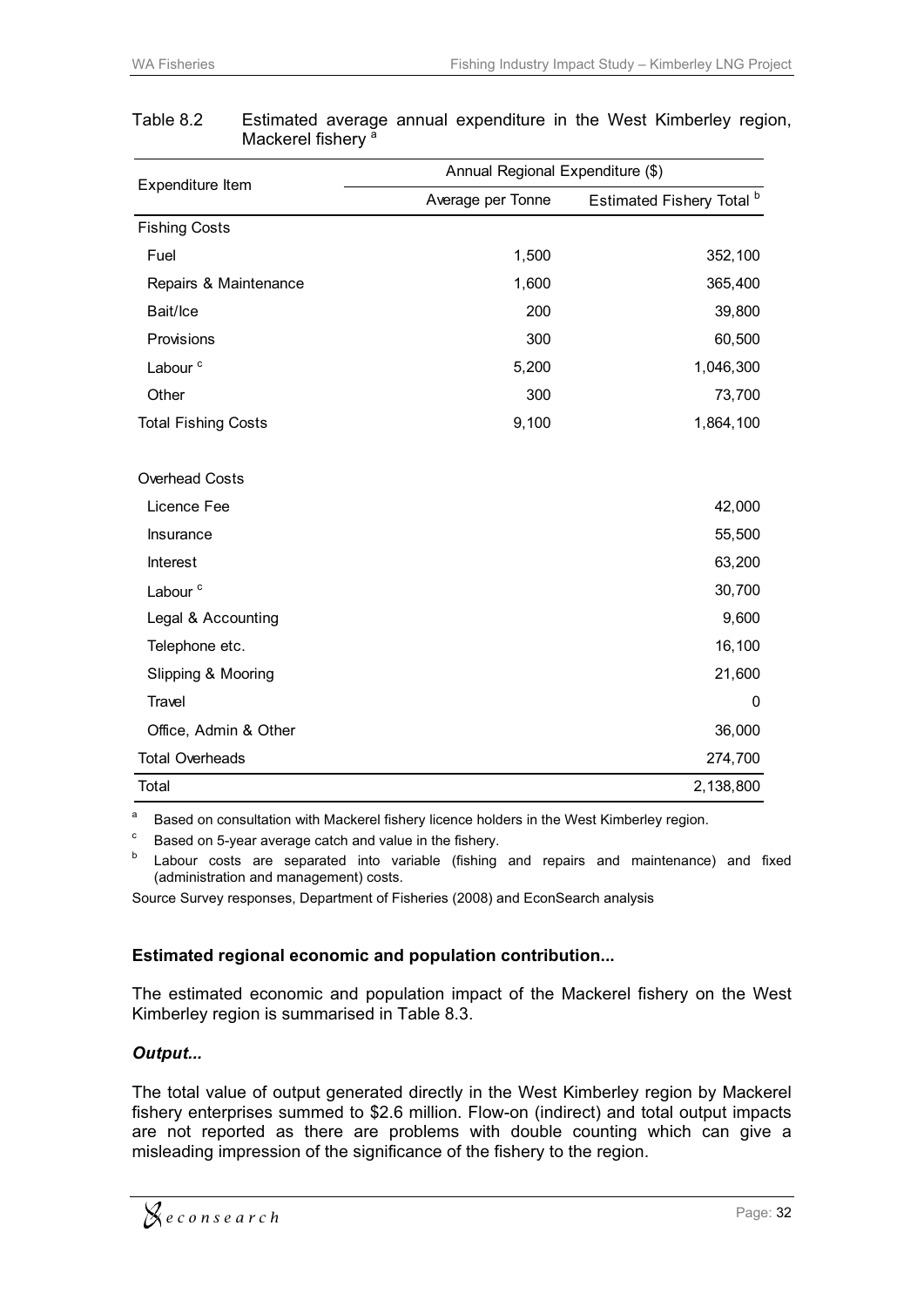| Sector                   | Output | Employment    |      | Household<br>Income |          | <b>GRP</b> |      | Population |       |
|--------------------------|--------|---------------|------|---------------------|----------|------------|------|------------|-------|
|                          | \$m\$  | (fte jobs)    |      | \$m\$               |          | \$m\$      |      | (no)       |       |
| Total direct effects     | 2.6    | 16            | 65%  | 1.1                 | 70%      | 1.5        | 62%  | 23         | 65%   |
| Flow-on effects          |        |               |      |                     |          |            |      |            |       |
| Trade                    |        | 3             | 14%  | 0.2                 | 10%      | 0.2        | 9%   | 5          | 14%   |
| Manufacturing            |        | 1             | 4%   | 0.1                 | 4%       | 0.1        | 4%   | 2          | 4%    |
| Accomm, Rest, Cafes      |        | 1             | 3%   | 0.0                 | 2%       | 0.1        | 2%   | 1          | 3%    |
| Transport                |        | 0             | 1%   | 0.0                 | 1%       | 0.0        | 1%   | 0          | $1\%$ |
| <b>Business Services</b> |        | 1             | 2%   | 0.0                 | 3%       | 0.3        | 12%  | 1          | 2%    |
| <b>Other Sectors</b>     |        | $\mathcal{P}$ | 10%  | 0.2                 | 10%      | 0.2        | 10%  | 4          | 10%   |
| Total Flow-on b          |        | 9             | 35%  | 0.5                 | 30%      | 0.9        | 38%  | 13         | 35%   |
| Total <sup>b</sup>       |        | 25            | 100% |                     | 1.5 100% | 2.4        | 100% | 36         | 100%  |

Table 8.3 Average annual contribution of the Mackerel fishery to the West Kimberley regional economy<sup>a</sup>

Based on 5-year average catch and value of catch (Table 8.1) and estimated average annual expenditure (Table 8.2).<br> $b$  Totals may not sum due to rounding.

Source: EconSearch analysis

#### *Employment and Household Income...*

The Mackerel fishery was responsible for direct employment of 16 full-time equivalents in the West Kimberley region. Flow-on activity was estimated to generate a further 9 fte job in the region. These regional jobs were concentrated in the trade (3), manufacturing (1), accommodation, restaurants and cafes (1), business services (1) sectors (Table 9.3).

Personal income of approximately \$1.1 million was earned in the fishing sector (wages of employees and estimated drawings by owner/operators) in the West Kimberley region. An additional \$0.5 million was earned by wage earners in other businesses in the region as a result of fishing activities. The total household income impact was \$1.5 million in the West Kimberley region (Table 8.3).

#### *Gross Regional Product...*

Total Mackerel fishing industry related GRP in the West Kimberley region was estimated to be approximately \$2.4 million, \$1.5million in fishing directly and \$0.9 million generated in other sectors of the regional economy.

#### *Population...*

The direct population impact provides an estimate of the population levels associated directly with the business activities of the Mackerel fishery in the West Kimberley region. The direct population impact of the Mackerel fishery in the West Kimberley region was estimated to be 23 persons.

The flow-on population impact provides an estimate of population levels associated with market-driven activities (i.e. flow-on business activities generated by the Mackerel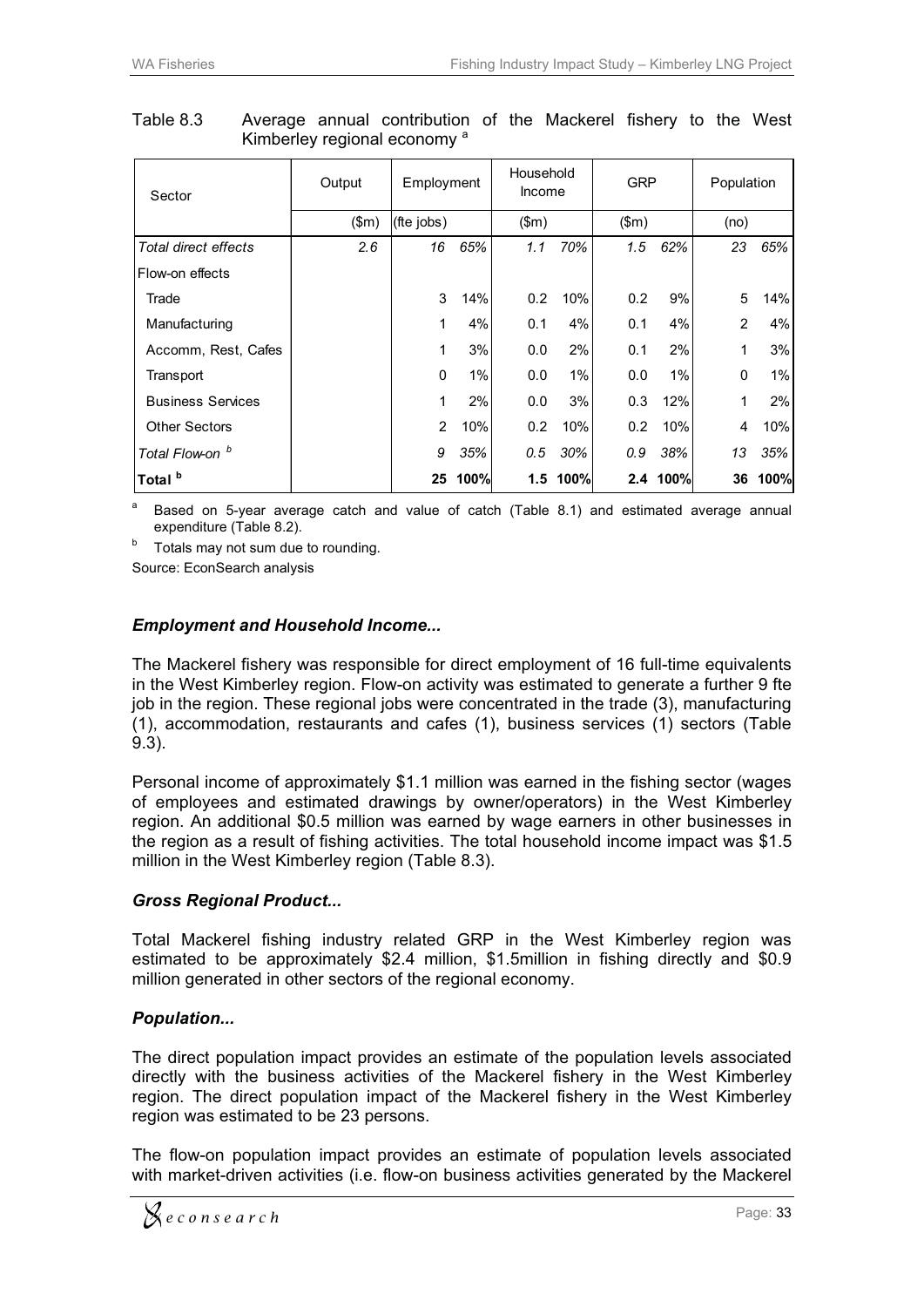fishery) and related non-market activities (i.e. population driven services such as education). The flow on population impact was estimated to be 13 persons.

The aggregated population impact (direct and flow-ons) was estimated to be 36 persons (Table 8.3).

#### **8.2 Scenario Four: 20 per cent Decline in Mackerel Fishery Catch**

Licence holders and operators in the Mackerel fishery indicated that approximately 60 per cent of their catch is caught in fishing grounds near the Lacepede Islands. Proximity of the proposed LNG development to the Lacepede Island fishing grounds could significantly reduce catch from this area. Consultation with industry indicated that catch of Mackerel in the Lacepede Island fishing grounds could be reduced to zero.

Estimates of economic impact were calculated to highlight the effect of a decline in average Mackerel catch of 20 per cent and associated with this a fall in the number of Mackerel fishery boats operating in the West Kimberley region. For the purpose of this analysis it was assumed that the number of boats would fall from the current level (four boats) to three boats.

#### **Catch and value...**

Estimates of catch, effort and value of catch were based on the assumption that catch declines by 20 per cent from the 5-year average and only three of the four boats continue to fish in the West Kimberley region. These estimates are summarised in Table 8.4.

|                |         | Value        |        |        |
|----------------|---------|--------------|--------|--------|
| Year           | Spanish | Grey & Other | Total  | \$m\$  |
| 5-Year Average | 217.0   | 15.0         | 232.0  | 2.64   |
| Scenario 4     | 173.6   | 12.0         | 185.6  | 2.11   |
| Change         | $-20%$  | $-20%$       | $-20%$ | $-20%$ |

Table 8.4 Mackerel fishery catch and value of catch in the West Kimberley region: Scenario Four

Source: Department of Fisheries (2008) and EconSearch analysis

#### **Regional expenditure and employment...**

As a result of a decrease in catch and number of boats operating in the region there is likely to be a corresponding decline in regional expenditure. Fishing costs (e.g. fuel and gear) are assumed to decline in response to a decline in catch in the fishery. Local expenditure on overhead (fixed) costs is also assumed to fall in response to a decrease in the number of boats/businesses operating in the local fishery.

Associated with a decline in fishing activity under Scenario Four is likely to be a fall in the level of employment associated with fishing and other related activities (e.g. repairs and maintenance and management).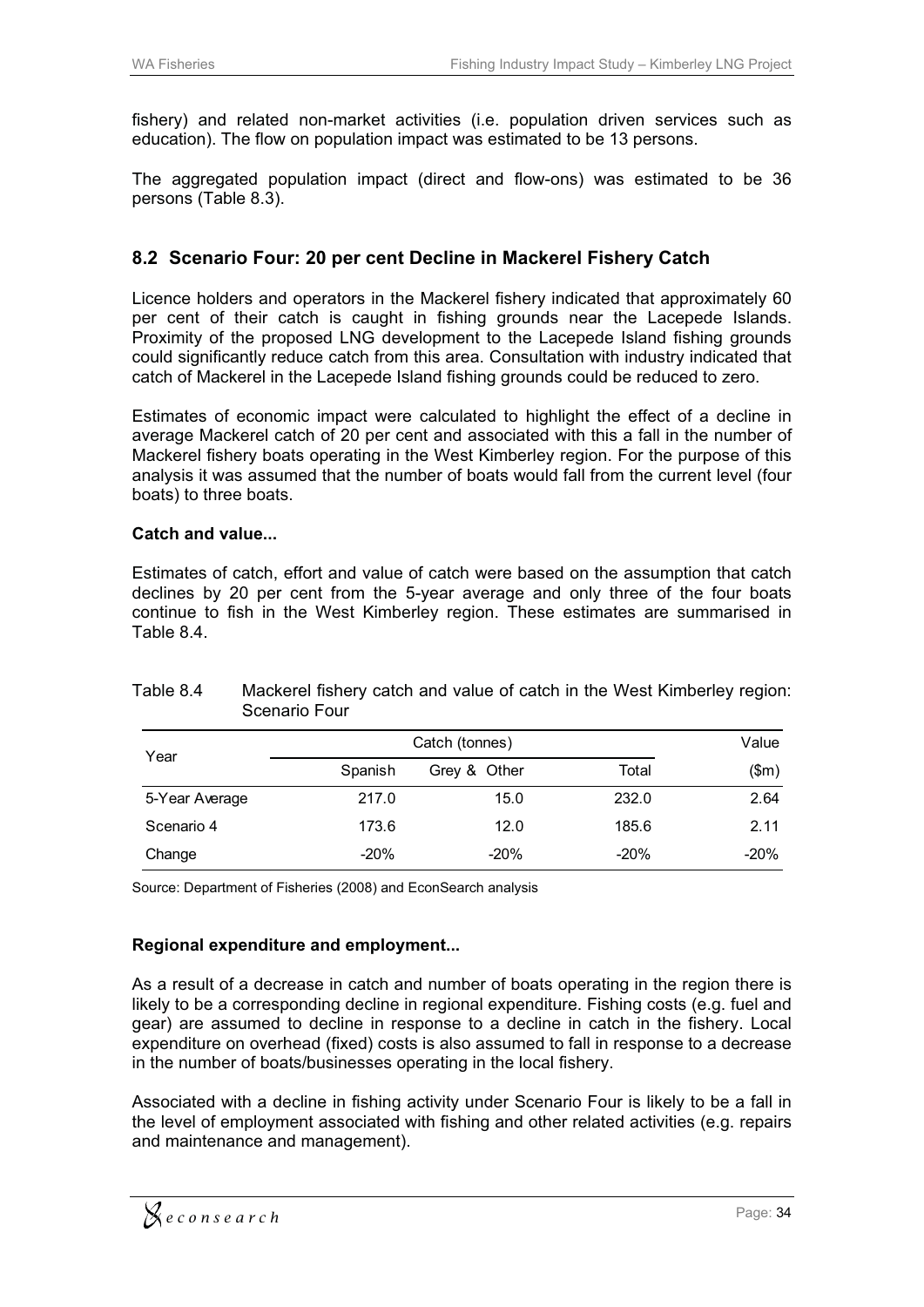#### **Estimated regional economic and population impacts...**

The estimated net economic and population impact of a 20 per cent decline in catch and a corresponding fall in the number of boats in the region (from four to three) are summarised in Table 8.5 and outlined in the following text.

| Sector                      | Output | Employment | Household<br><b>Income</b> | <b>GRP</b> | Population |
|-----------------------------|--------|------------|----------------------------|------------|------------|
|                             | \$m\$  | (fte jobs) | \$m\$                      | \$m\$      | (no)       |
| <b>Total direct effects</b> | $-0.5$ | $-4$       | $-0.1$                     | $-0.3$     | -6         |
| Flow-on effects             |        |            |                            |            |            |
| Trade                       |        | 0          | 0.0                        | 0.0        | $-1$       |
| Manufacturing               |        | 0          | 0.0                        | 0.0        | $\Omega$   |
| Accomm, Rest, Cafes         |        | 0          | 0.0                        | 0.0        | $\Omega$   |
| Transport                   |        | $\Omega$   | 0.0                        | 0.0        | $\Omega$   |
| <b>Business Services</b>    |        | 0          | 0.0                        | 0.0        | $\Omega$   |
| <b>Other Sectors</b>        |        | 0          | 0.0                        | 0.0        | $\Omega$   |
| Total Flow-on <sup>b</sup>  |        | $-1$       | $-0.1$                     | $-0.1$     | $-2$       |
| Total <sup>b</sup>          |        | -5         | $-0.1$                     | $-0.4$     | -7         |

| Table 8.5 | Net economic and population impact of Scenario Four, Mackerel fishery, |
|-----------|------------------------------------------------------------------------|
|           | West Kimberley region <sup>a</sup>                                     |

Based on a decline in catch and value of 20 per cent (from 5-year average) and corresponding decline in fishing related expenditure and employment.<br>b Totals may not sum due to rounding.

Source: EconSearch analysis

#### *Output…*

In response to a reduction in catch in the fishery the direct value of output is expected to decrease by approximately \$0.5 million, a decline of 20 per cent relative to the 5 year average.

#### *Employment and Household Income…*

In response to a reduction in catch and the number of boats operating in the region, direct employment in the sector is expected to fall by 4 fte jobs, a decline of 25 per cent compared to the average.

Flow-on employment is expected to fall by 1 fte job, a decline of 13 per cent relative to current levels. In aggregate, direct and flow-on employment is expected to fall by 5 jobs, a 21 per cent decline relative to current levels.

Associated with the net loss in direct employment, direct household income generated by the fishery is expected to fall by \$0.1 million, a decline of 5 per cent relative to the average.

Household income flow-ons generated by the decline in the number of boats in the region are expected to be approximately -\$0.1 million, a fall of 13 per cent relative to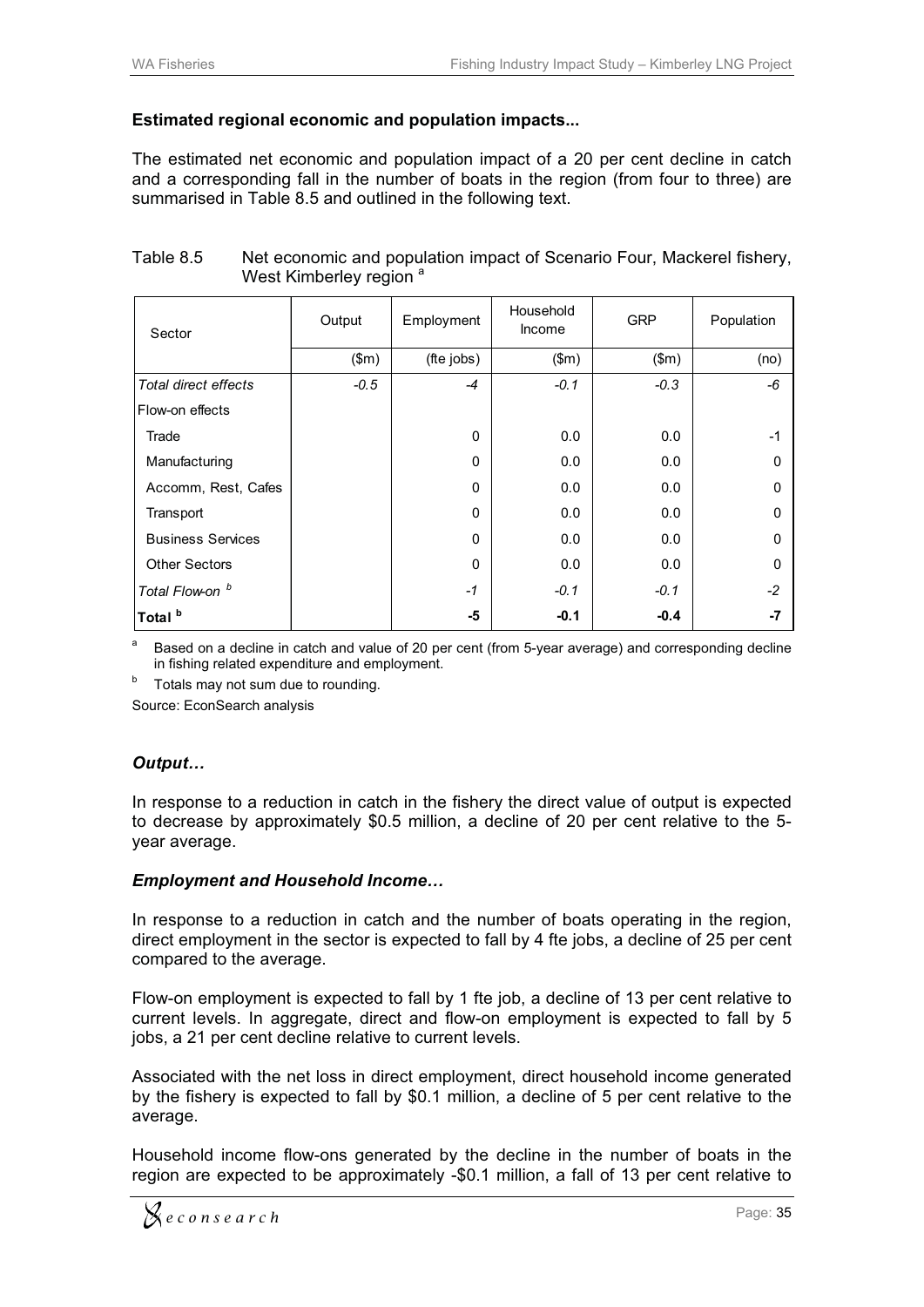average flow-ons. In aggregate, direct and flow-on household income is expected to decline by \$0.1 million, a decrease of 7 per cent.

#### *Gross Regional Product…*

In response to a reduction in catch and in the number of Mackerel fishery boats in the region, contribution to GRP by the fishing industry is expected to decrease by approximately \$0.3 million, a decline of around 19 per cent relative to the average value.

Flow-on GRP is expected to decline by approximately \$0.1 million, a decrease of 12 per cent relative to the current flow-ons generated by the fishery. In aggregate, direct and flow-on GRP is expected to decline by \$0.4 million, a fall of 16 per cent.

#### *Population…*

The direct population impact (loss) of the decrease in number of boats in the region was estimated to be 6 persons. This estimate is based on the assumption that 20 per cent of employees who would remain in the region after they lose their jobs and the remainder would leave the region.

The flow-on population impact provides an estimate of population levels associated with market-driven activities (i.e. decreased flow-on business activity generated by a decline in fishing activity) and related non-market activities (i.e. population driven services such as education). The flow-on population impact was estimated to be a loss of 2 persons from the region.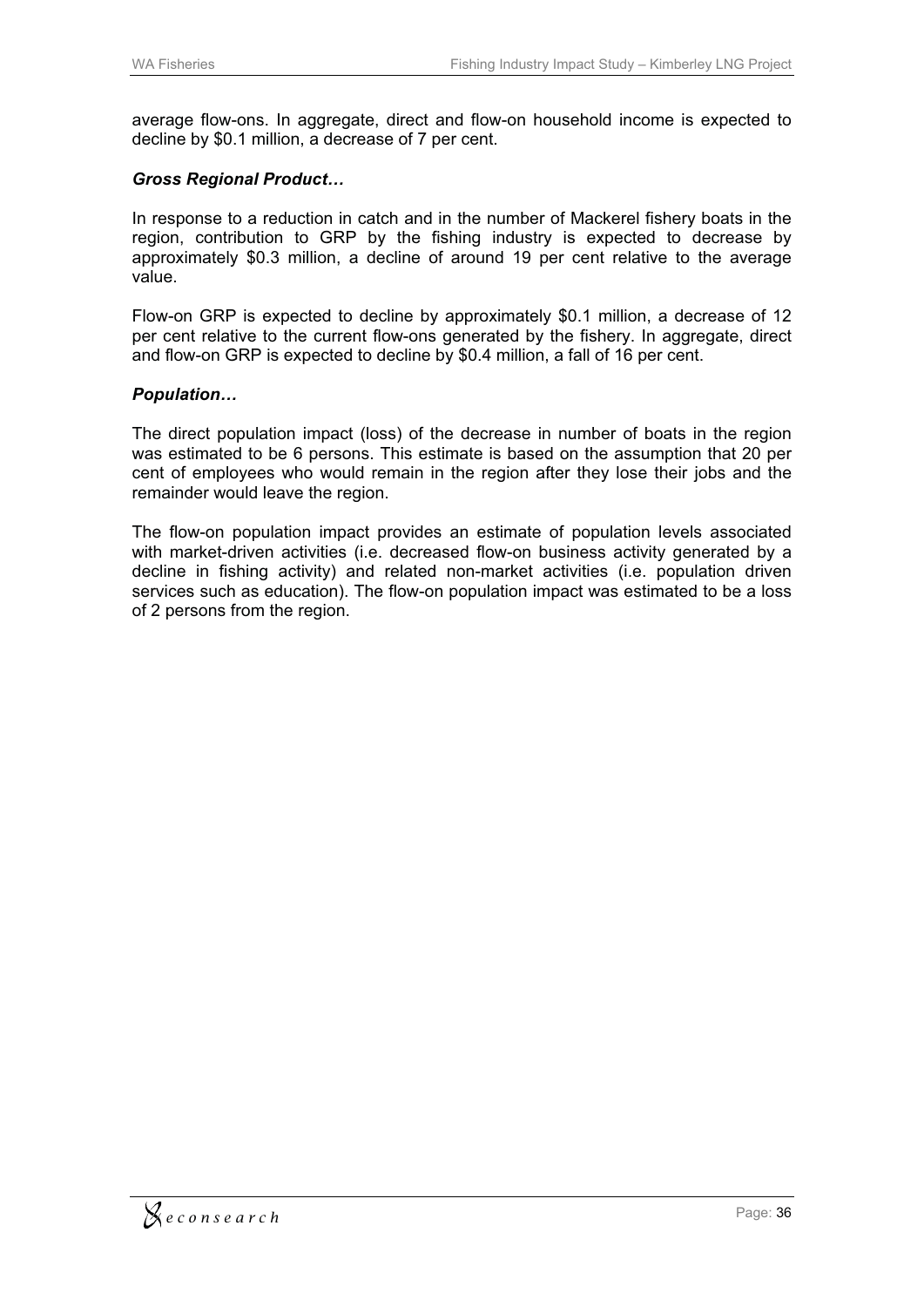# **9. Charter Boat Fishery**

#### **9.1 Contribution of the Charter Boat Fishery to the West Kimberley Economy**

#### **Number of visitors and charter income...**

Estimated number of visitors and visitor expenditure on charter fishing activities for 2007/08 are detailed in Table 9.1.

| Table 9.1 | Kimberley region, 2007/08     | Charter fishery visitor numbers and charter income in the West |         |                 |                                |
|-----------|-------------------------------|----------------------------------------------------------------|---------|-----------------|--------------------------------|
|           | Number of<br><b>Operators</b> | Visitors per Expenditure per Total Number of<br>Operator       | Visitor | <b>Visitors</b> | <b>Total Charter</b><br>Income |
|           | (no)                          | (no)                                                           | (\$)    | (no)            | (\$m)                          |
| 2007/08   | 10                            | 1.342                                                          | 329     | 13.420          | 4.4                            |

Source: Survey responses

Consultation was undertaken with the charter boat sector and 5 completed survey responses were received. It is estimated that these responses account for approximately 50 per cent of total charter fishing industry in the West Kimberley region.

#### **Regional expenditure and employment...**

Estimates of annual regional expenditure by charter boat operators in the West Kimberley region are summarised in Table 9.2. These estimates are based on completed survey responses received from operators within the region.

Employment per operator ranged from 1 to 9 full-time and part-time employees (1 to 6 full-time equivalents). Average employment is estimated to be approximately 3 full-time equivalents per operator.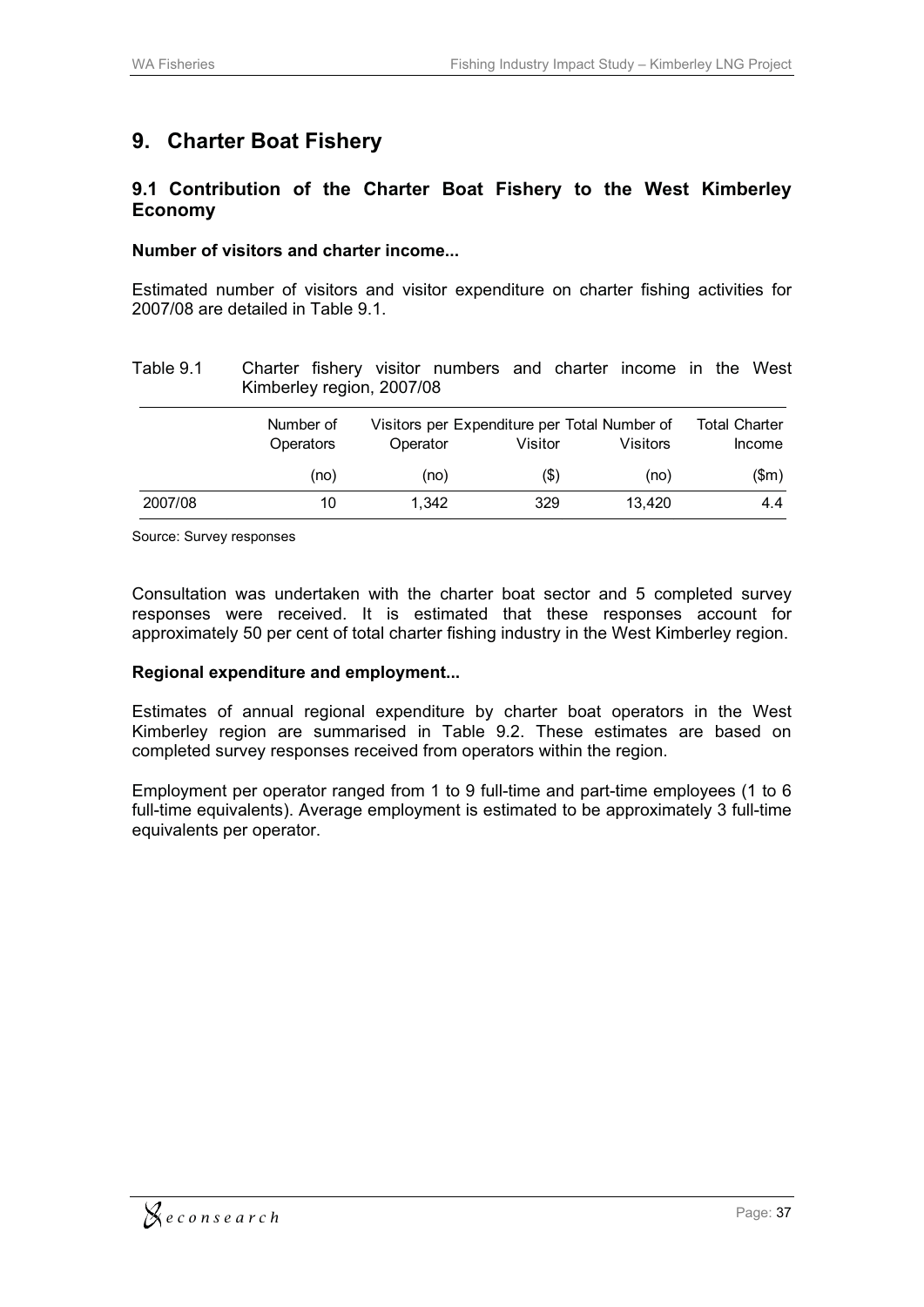|                                   | Estimated Regional Expenditure (\$) |                        |  |  |  |  |
|-----------------------------------|-------------------------------------|------------------------|--|--|--|--|
| Expenditure Item                  | Average per Visitor                 | <b>Estimated Total</b> |  |  |  |  |
| Variable Costs                    |                                     |                        |  |  |  |  |
| Fuel                              | 57                                  | 768,000                |  |  |  |  |
| Repairs & Maintenance             | 29                                  | 387,400                |  |  |  |  |
| Bait/Ice                          | 3                                   | 37,000                 |  |  |  |  |
| Provisions                        | 13                                  | 171,200                |  |  |  |  |
| Labour                            | 144                                 | 1,925,900              |  |  |  |  |
| Other                             | 5                                   | 67,600                 |  |  |  |  |
| Total Variable Costs <sup>b</sup> | 250                                 | 3,357,100              |  |  |  |  |
| <b>Fixed Costs</b>                |                                     |                        |  |  |  |  |
| Licence Fee                       |                                     | 81,700                 |  |  |  |  |
| Insurance                         |                                     | 75,700                 |  |  |  |  |
| Interest                          |                                     | 48,400                 |  |  |  |  |
| Labour                            |                                     | 282,500                |  |  |  |  |
| Legal & Accounting                |                                     | 40,700                 |  |  |  |  |
| Telephone etc.                    |                                     | 122,200                |  |  |  |  |
| Slipping & Mooring                |                                     | 201,000                |  |  |  |  |
| Travel                            |                                     | 0                      |  |  |  |  |
| Office & Admin                    |                                     | 199,100                |  |  |  |  |
| Total Fixed Costs <sup>b</sup>    |                                     | 1,051,200              |  |  |  |  |
| Total <sup>b</sup>                |                                     | 4,408,300              |  |  |  |  |

#### Table 9.2 Estimated average annual expenditure in the West Kimberley region, Charter Boat fishery

a Based on consultation with industry and estimated number of visitors detailed in Table 9.1.

 $b$  Totals may not sum due to rounding.

Source: Survey responses and EconSearch analysis.

#### **Estimates of economic and population contribution...**

The estimated economic and population impact of the Charter Boat fishery on the West Kimberley region is summarised in Table 9.3.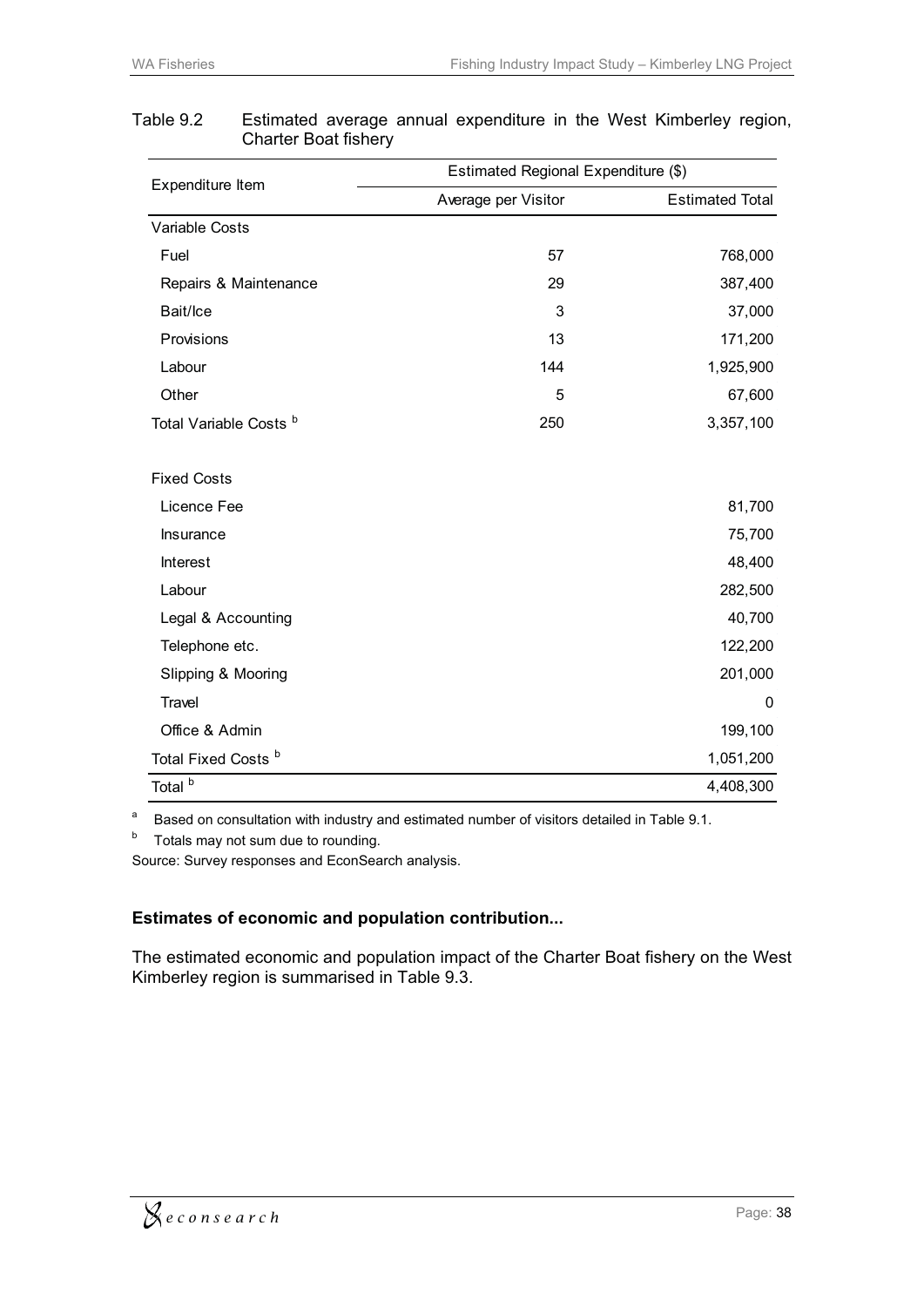| Sector               | Output | Employment     |      | Household<br>Income |          | <b>GRP</b> |             | Population     |       |
|----------------------|--------|----------------|------|---------------------|----------|------------|-------------|----------------|-------|
|                      | \$m\$  | (fte jobs)     |      | \$m\$               |          | \$m\$      |             | (no)           |       |
| Total direct effects | 4.4    | 31             | 65%  | 2.2                 | 70%      | 2.2        | 55%         | 45             | 64%   |
| Flow-on effects      |        |                |      |                     |          |            |             |                |       |
| Trade                |        | 7              | 14%  | 0.3                 | 10%      | 0.4        | 10%         | 10             | 14%   |
| Manufacturing        |        | 1              | 3%   | 0.1                 | 3%       | 0.1        | 3%          | $\overline{2}$ | 3%    |
| Accomm, Rest, Cafes  |        | $\overline{2}$ | 4%   | 0.1                 | 2%       | 0.1        | 3%          | 3              | 4%    |
| Transport            |        | 1              | 1%   | 0.0                 | $1\%$    | 0.1        | 1%          | 1              | $1\%$ |
| <b>Other Sectors</b> |        | 7              | 14%  | 0.4                 | 14%      | 1.1        | 28%         | 10             | 14%   |
| Total Flow-on        |        | 17             | 35%  | 0.9                 | 30%      | 1.8        | 45%         | 25             | 36%   |
| Total                |        | 48             | 100% |                     | 3.1 100% | 4.0        | <b>100%</b> | 70             | 100%  |

Table 9.3 Average annual contribution of the Charter Boat fishery to the West Kimberley regional economy

a Based on estimated number of visitors for 2007/08 and estimated charter income (Table 9.1).

 $b$  Totals may not sum due to rounding.

Source: EconSearch analysis

#### **9.2 Scenario Five: Economic and Population Impact of a 10 per cent Increase in Charters**

Estimates of economic and population impact were calculated to highlight the effects of a 10 per cent increase in fishing charters compared to the current (2007/08) level. This scenario was developed through consultation with industry representatives about the likely impact of the LNG facility construction phase.

Charter operators in the West Kimberley region indicated that there could potentially be an increase in demand for charters during the construction phase. This was based on the assumption that workers from outside the region would be brought in during the construction phase and these workers would generate a temporary increase in demand for charter boat services.

#### **Number of visitors and charter income...**

Estimated number of charters and charter income under Scenario Five is illustrated in Table 9.4.

Based on the estimated charter activity for 2007/08 (Table 9.1), a 10 per cent increase in charters would result in an increase in the total number of charter visitors and total charter income. It should be noted that this potential increase in charter activity and income is estimated to occur during the construction phase of the LNG project only.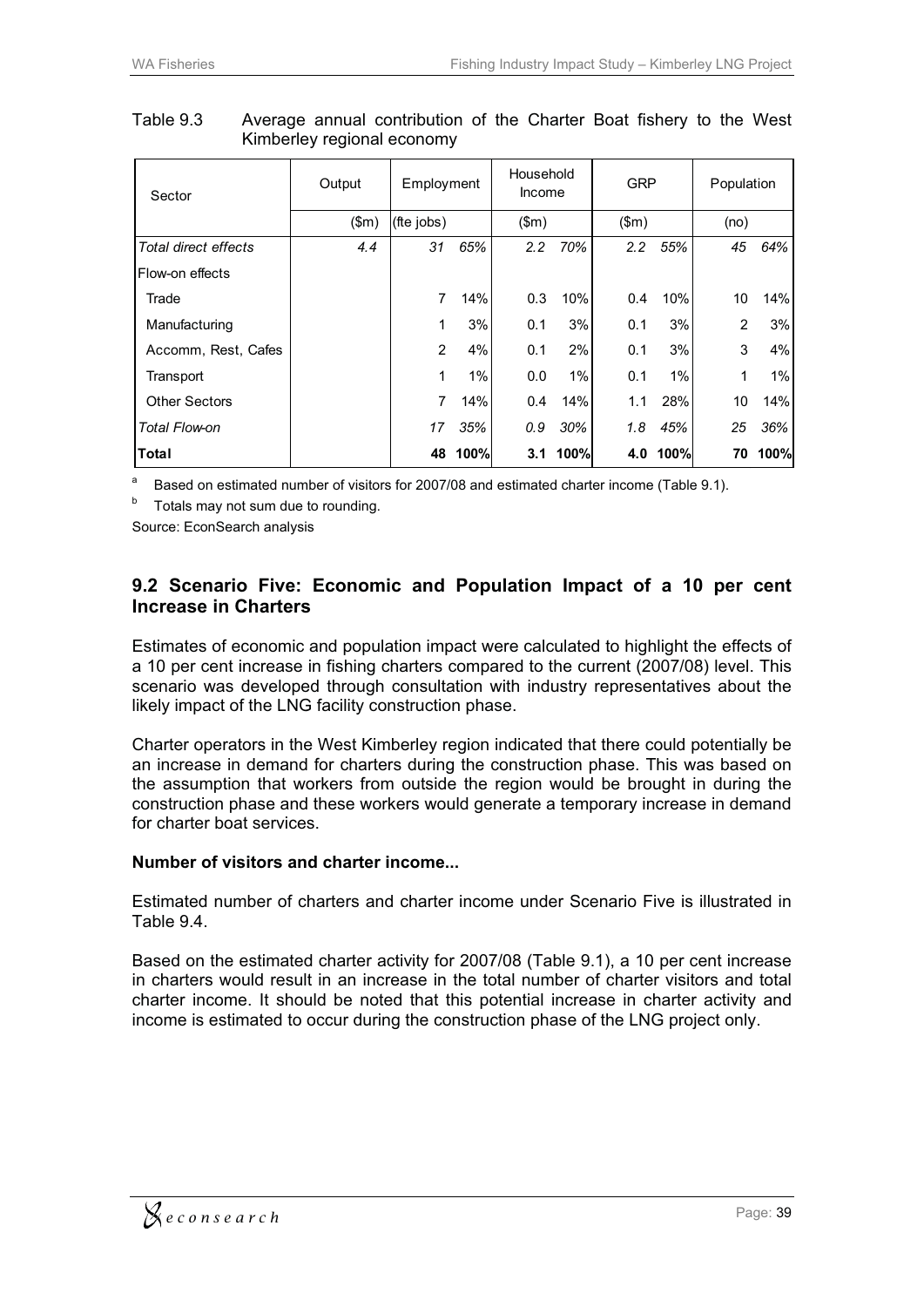|               | Number of<br>Operators | Operator | Visitors per Expenditure per Total Number of<br>Visitor <sup>a</sup> | <b>Visitors</b> | Total Charter<br>Income |
|---------------|------------------------|----------|----------------------------------------------------------------------|-----------------|-------------------------|
|               | (no)                   | (no)     | $($ \$)                                                              | (no)            | (\$m)                   |
| 2007/08       | 10                     | 1.342    | 329                                                                  | 13.420          | 4.4                     |
| Scenario 5    | 10                     | 1.476    | 329                                                                  | 14.762          | 4.9                     |
| Change $(\%)$ | $0\%$                  | 10%      | $0\%$                                                                | 10%             | 10%                     |

#### Table 9.4 Charter fishery visitor numbers and charter income in the West Kimberley region: Scenario Five

Source: Survey responses and EconSearch analysis.

#### **Regional expenditure and employment...**

Under Scenario Five there is likely to be an increase in regional expenditure and employment as a result of the increase in charter activities.

#### **Estimates of economic and population impact...**

The estimated net economic and population impact of a 10 per cent increase in charter activities in the West Kimberley region is summarised in Table 9.5 and outlined in the following text.

| Sector               | Output | Employment   | Household<br>Income | <b>GRP</b> | Population    |
|----------------------|--------|--------------|---------------------|------------|---------------|
|                      | \$m\$  | (fte jobs)   | \$m\$               | \$m\$      | (no)          |
| Total direct effects | 0.4    | 2            | 0.2                 | 0.3        | $\mathcal{P}$ |
| Flow-on effects      |        |              |                     |            |               |
| Trade                |        | 1            | 0.0                 | 0.0        |               |
| Manufacturing        |        | $\mathbf{0}$ | 0.0                 | 0.0        | $\Omega$      |
| Accomm, Rest, Cafes  |        | $\mathbf{0}$ | 0.0                 | 0.0        | $\Omega$      |
| Transport            |        | $\mathbf{0}$ | 0.0                 | 0.0        | 0             |
| <b>Other Sectors</b> |        | $\mathbf{0}$ | 0.0                 | 0.1        |               |
| Total Flow-on        |        | 1            | 0.1                 | 0.1        | $\mathcal{P}$ |
| Total                |        | 3            | 0.3                 | 0.4        |               |

#### Table 9.5 Net economic and population impact of Scenario Five, Charter Boat fishery, West Kimberley region<sup>a</sup>

<sup>a</sup> Based on an increase in charter numbers and income of 10 per cent (from the 2007/08 estimate) and corresponding increase in expenditure and employment.<br>Totals may not sum due to rounding.

Source: EconSearch analysis.

As mentioned previously, Scenario Five relates to the construction phase on the LNG project only. The potential ongoing impact (i.e. after construction is completed) of the LNG facility on the charter industry is discussed under Scenario Six.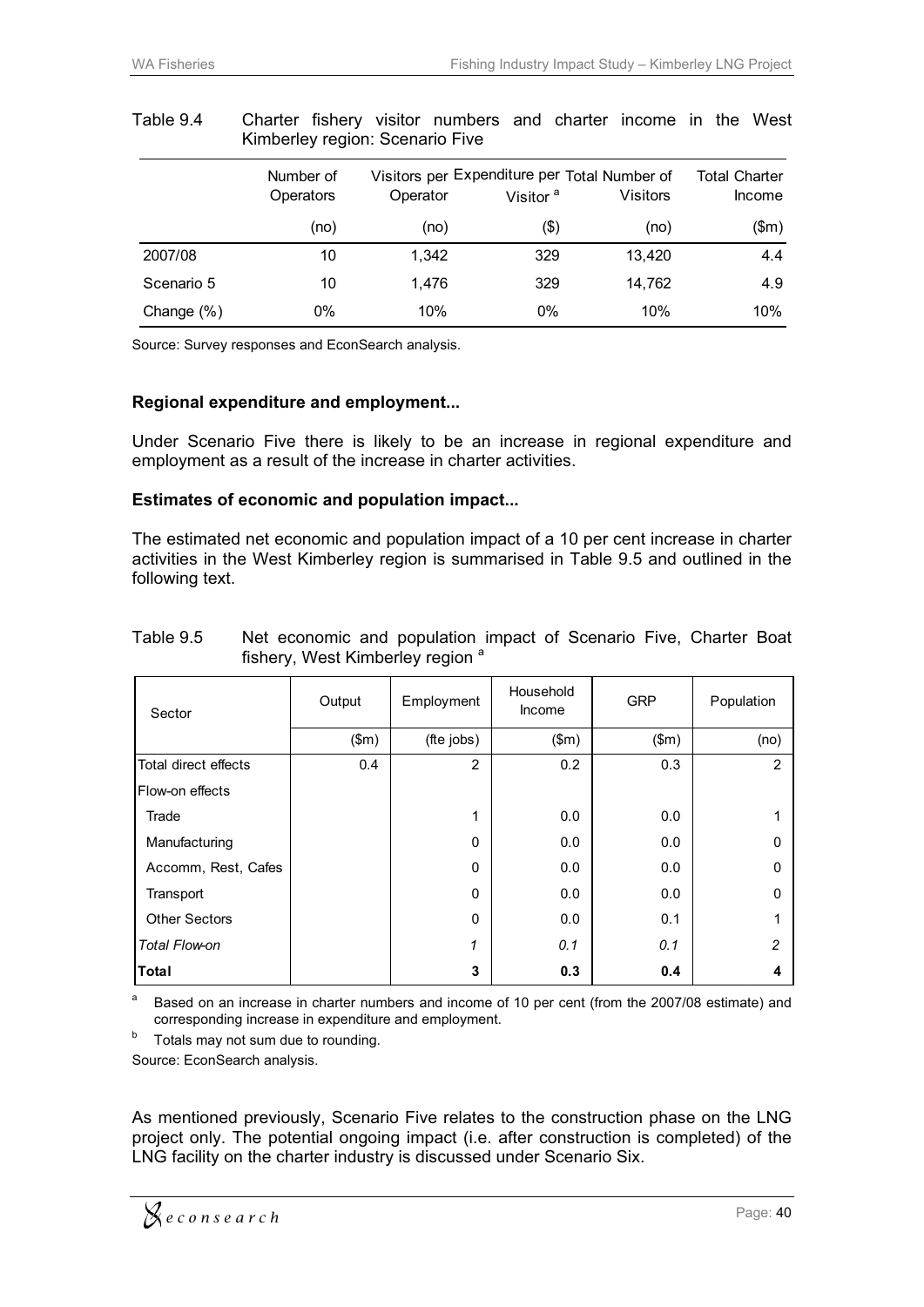#### *Output...*

In response to an increase in Charter Boat fishery activity in the region the direct value of output is expected to increase by \$0.4 million, an increase of 10 per cent compared to the estimated value for 2007/08.

#### *Employment and Household Income...*

In response to a 10 per cent increase in Charter Boat fishery activity, direct employment in the sector is expected to rise by 2 fte jobs. Flow-on employment is also expected to rise by 1 fte job. The total employment impact (3 fte jobs) represents a 6 per cent increase relative to current levels.

Associated with the net gain in employment, direct and flow-on household income generated is expected to rise by approximately 8 per cent.

#### *Gross Regional Product...*

In response to an increase in Charter Boat fishery activity, total contribution to GRP by the fishing industry is expected to rise by \$0.3 million.

#### *Population...*

The direct population impact (gain) of a 10 per cent increase in fishery activity was estimated to be 2 persons. This estimated was based on the assumption that 20 per cent of new jobs in the sector would be filled by previously unemployed locals.

The total population impact (direct and flow-on) was estimated to be a gain of 4 persons to the region.

#### **9.3 Scenario Six: Economic and Population Impact of a 10 per cent Decline in Charters**

Estimates of economic and population impact were calculated to highlight the effects of a 10 per cent decline in Charter Boat fishery activity. This scenario was developed based on consultation with industry representatives about the likely ongoing impact of the proposed LNG facility.

Charter boat operators indicated that the operation of the LNG facility has the potential to impact of stocks and catchability of Sailfish species. They also expected that there would be some loss to the visual amenity in the region especially in the immediate proximity of the LNG facility. Based on these two factors, charter boat operator expected a decline in their levels of activity.

#### **Number of visitors and charter income...**

Estimated number of charters and charter income under Scenario Six is detailed in Table 9.6.

Based on the estimated charter income for 2007/08 reported in Table 9.1, a 10 per cent decline in charter visitors would reduce charter income to \$4.0 million. For the purpose of this analysis it was assumed that there would be a reduction in the number of charter operators in the region (from 10 to 9) in response to the reduction in charter visitors (Table 9.6).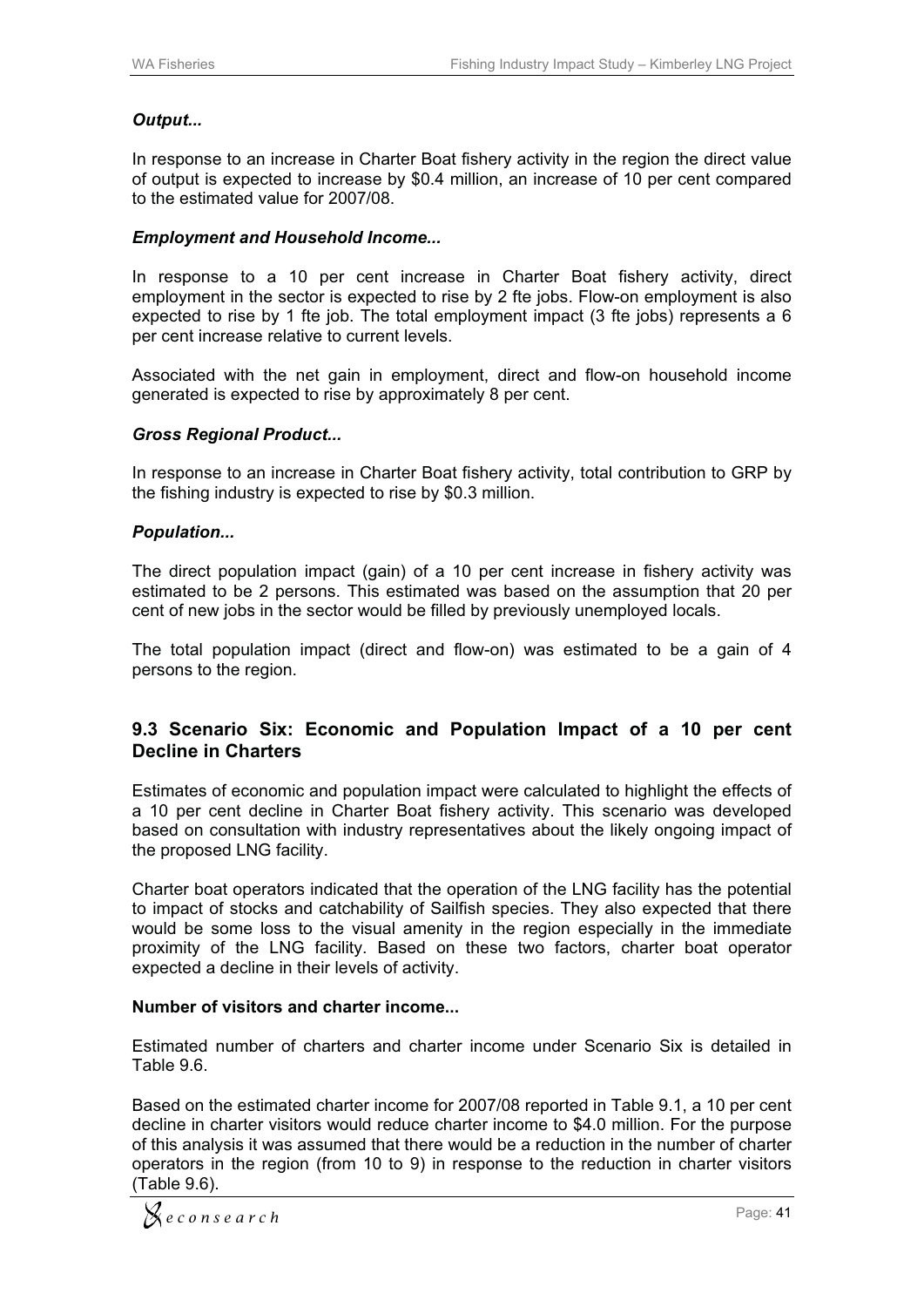|               | Number of<br>Operators | Operator | Visitors per Expenditure per Total Number of<br>Visitor <sup>a</sup> | <b>Visitors</b> | Total Charter<br>Income |
|---------------|------------------------|----------|----------------------------------------------------------------------|-----------------|-------------------------|
|               | (no)                   | (no)     | \$)                                                                  | (no)            | \$m\$                   |
| 2007/08       | 10                     | 1,342    | 329                                                                  | 13,420          | 4.4                     |
| Scenario 6    | 9                      | 1,342    | 329                                                                  | 12.078          | 4.0                     |
| Change $(\%)$ | $-10%$                 | $0\%$    | $0\%$                                                                | $-10%$          | $-10%$                  |

#### Table 9.6 Charter fishery visitor numbers and charter income in the West Kimberley region, Scenario Six

Source: Survey responses and EconSearch analysis

A decline in charter fishing activity has the potential to affect the overall number of visitors to the West Kimberley region. A significant proportion of those who participate in fishing charters are visitors from outside the region. Some of these visitors may continue to visit the region to undertake alternative activities while others may choose to reduce the duration of their stay or not visit the region at all.

For the purpose of this analysis it is assumed that there is a reduction in the number of visitors to the West Kimberley region equivalent to one visitor night per lost charter visitor (approximately 1,300 nights).

#### **Regional expenditure and employment**

Under Scenario Six there is likely to be a decline in regional expenditure in response to a reduction in visitor numbers and the fall in the number of operators. Associated with the decline in activity there is also expected to be a fall in owner-operator and employed labour.

Associated with the expected decline in visitor nights in the region there is expected to be a decline in visitor expenditure (e.g. accommodation, meals, travel, etc.).

#### **Estimated regional economic and population impacts...**

The estimated net economic and population impact of a 10 per cent decline in charter boat visitors is summarised in Table 9.7.

#### *Output...*

In response to a decrease in Charter Boat fishery activity in the region the direct value of output is expected to decrease by \$0.4 million, a decrease of 10 per cent compared to the estimated value for 2007/08. Associated with a fall in charter visitors is an estimated decline in tourism related output of \$0.1 million. The combined direct output impact is a decline of \$0.6 million.

#### *Employment and Household Income...*

In response to a 10 per cent decrease in Charter Boat fishery activity, direct employment in the sector is expected to fall by 3 fte jobs. Associated with the fall in charter visitors to the region is a decline in tourism related employment of 1 fte jobs.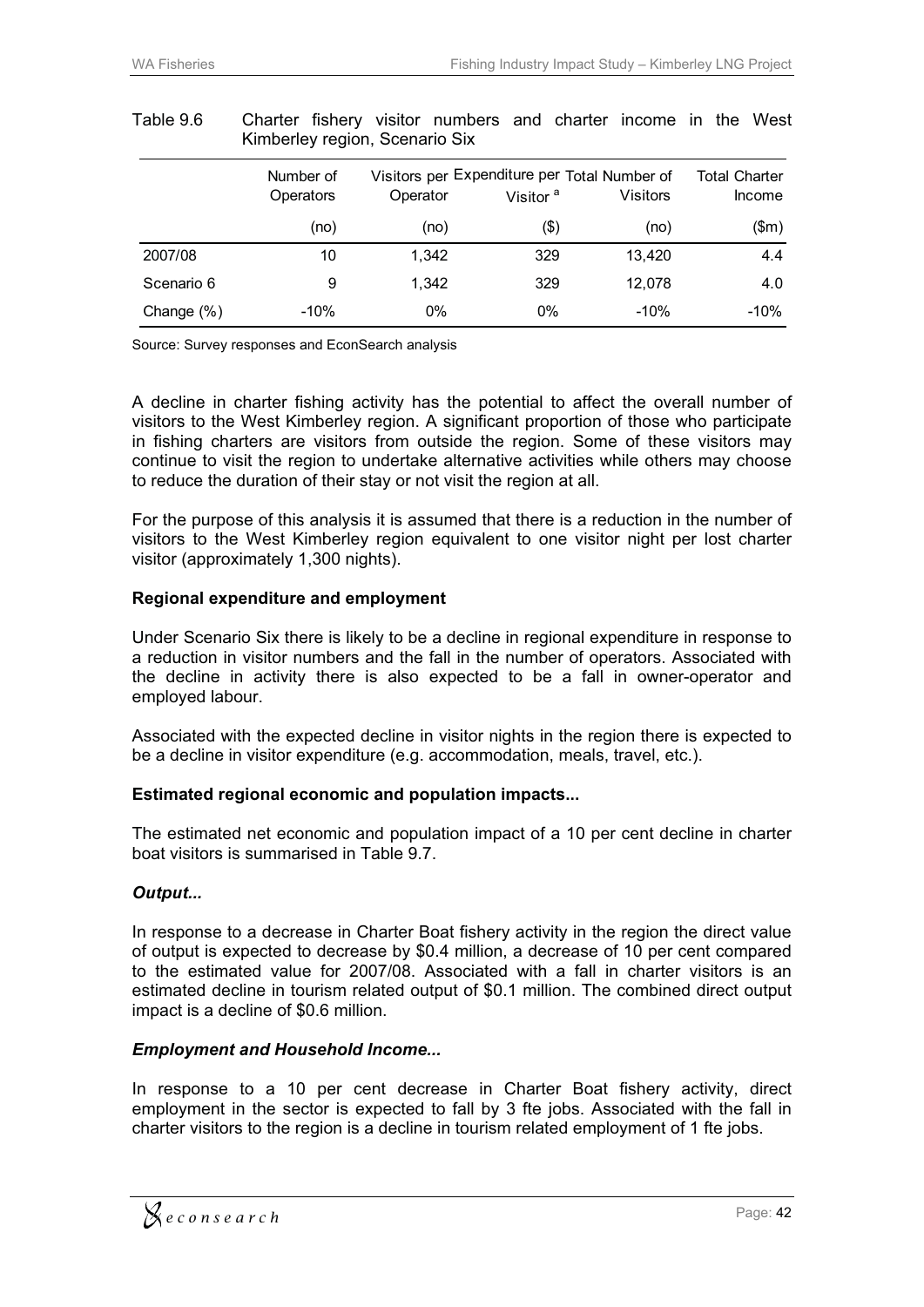Flow-on employment is expected to fall by 2 fte jobs. The total employment impact (direct plus flow-ons) is estimated to be 6 fte jobs lost in the West Kimberley region.

Associated with the net loss in employment, direct and flow-on household income generated is expected to fall by approximately \$0.4 million.

| Sector                     | Output | Employment |      | Household<br>Income |             | <b>GRP</b> |      | Population |      |
|----------------------------|--------|------------|------|---------------------|-------------|------------|------|------------|------|
|                            | \$m\$  | (fte jobs) |      | \$m\$               |             | \$m\$      |      | (no)       |      |
| Direct effects             |        |            |      |                     |             |            |      |            |      |
| <b>Charter Operations</b>  | $-0.4$ | -3         | 53%  | $-0.2$              | 60%         | $-0.2$     | 45%  | -5         | 53%  |
| <b>Tourism Related</b>     | $-0.1$ | -1         | 12%  | 0.0                 | 9%          | $-0.1$     | 11%  | -1         | 12%  |
| Total Direct <sup>b</sup>  | $-0.6$ | $-4$       | 65%  | $-0.3$              | 69%         | $-0.3$     | 55%  | -6         | 65%  |
| Flow-on effects            |        |            |      |                     |             |            |      |            |      |
| Trade                      |        | $-1$       | 13%  | 0.0                 | 10%         | 0.0        | 10%  | $-1$       | 13%  |
| Manufacturing              |        | 0          | 3%   | 0.0                 | 3%          | 0.0        | 3%   | $\Omega$   | 3%   |
| Accomm, Rest, Cafes        |        | 0          | 4%   | 0.0                 | 2%          | 0.0        | 3%   | $\Omega$   | 4%   |
| Transport                  |        | 0          | 1%   | 0.0                 | 1%          | 0.0        | 2%   | $\Omega$   | 1%   |
| <b>Business Services</b>   |        | 0          | 2%   | 0.0                 | 3%          | 0.0        | 3%   | 0          | 2%   |
| <b>Other Sectors</b>       |        | $-1$       | 12%  | 0.0                 | 12%         | $-0.1$     | 25%  | $-1$       | 12%  |
| Total Flow-on <sup>b</sup> |        | $-2$       | 35%  | $-0.1$              | 31%         | $-0.2$     | 45%  | -3         | 35%  |
| Total <sup>b</sup>         |        | -6         | 100% |                     | $-0.4$ 100% | $-0.5$     | 100% | -9         | 100% |

#### Table 9.7 Net economic and population impact of Scenario Six, Charter Boat fishery, West Kimberley region<sup>a</sup>

Based on a decrease in charter visitors and income of 10 per cent (from the 2007/08 estimate) and corresponding decrease in expenditure and employment.<br><sup>b</sup> Totals may not sum due to rounding.

Source: EconSearch analysis

#### *Gross Regional Product...*

In response to a decrease in Charter Boat fishery activity, total contribution to GRP by the fishery activity is expected to fall by \$0.5 million.

#### *Population...*

The direct population impact (loss) of a 10 per cent decrease in fishery activity was estimated to be 5 persons. The associated decline in visitors to the region was estimated to result in a population decline of 1 person. These estimates were based on the assumption that 20 per cent of employees would remain in the region after they lose their jobs and the remainder would leave the region.

The total population impact (direct and flow-on) was estimated to be a loss of 9 persons to the region.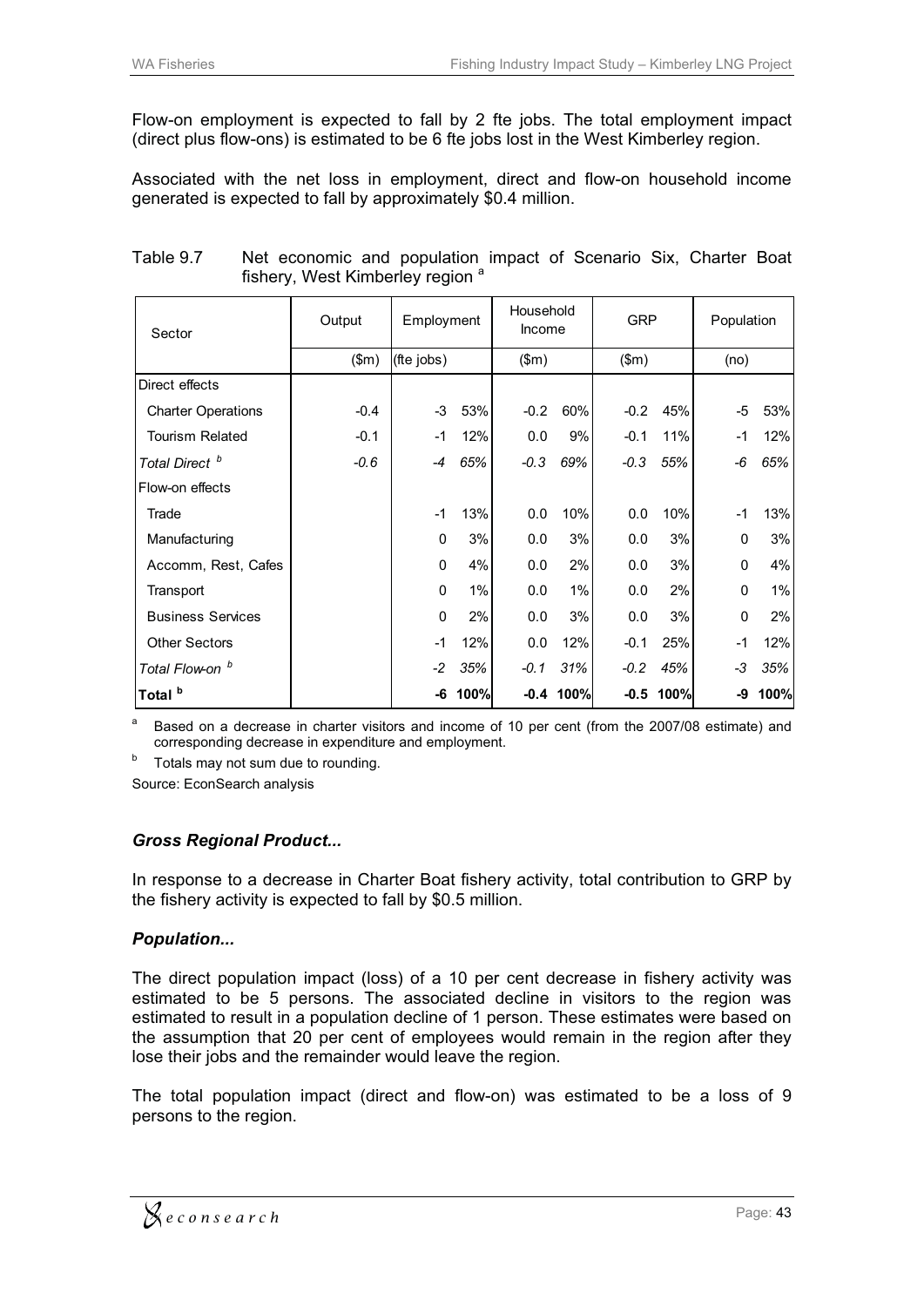# **10. Recreational Fishing**

#### **10.1 Value of Western Australia's Recreational Fisheries**

Data collected by the Fisheries Department of WA on catch and effort of recreational fishers has shown a rapid increase in demand for recreational fishing and the associated pressure on fish stock for target species. A recent estimate of the value of recreational fishing in WA was prepared based on data from the National Survey of Recreational Fishing (2000/01). The survey was based on logbooks completed by recreational fishing households. In WA a total of 48 recreational fishing sites were identified, Broome and West Kimberley were identified amongst the most frequently visited sites (Zhang et al. 2003).

Estimates of the value of access to recreational fishing sites were made based on the recreational fishers utility derived from fishing activity. Travel cost, based on distance travelled to recreational fishing sites, were also considered in the valuation of recreational fishing. At the time of publication of the study (2003) the annual access value for the Broome fishing site was estimated to be \$2.47 million (Zhang et al. 2003).

#### **10.2 Construction Phase Impact of the LNG Facility on Recreational Fishing**

Survey participants were asked whether they thought their fishing effort would be reduced during the construction phase of the proposed LNG project. Thirty five per cent of respondents indicated that they thought their fishing effort would be reduced during construction, approximately 40 per cent of respondents thought their fishing effort would be reduced and the remaining 25 per cent were unsure of the impact on their fishing effort.

#### **10.3 Ongoing Impact of the LNG Facility on Recreational Fishing**

Survey participants were asked whether they thought the operation of the proposed LNG would reduce their fishing effort in the long term. The majority of respondents (53 per cent) thought that their fishing effort would not be affected by the operation of the LNG facility. Approximately 35 per cent of respondents thought that their fishing effort would be reduced in the long term as a result of the operation of the LNG facility. The remainder of respondents (12 per cent) were unsure of the ongoing impact on their fishing effort.

Just over half of respondents indicated that they thought there would be benefits associated with the development of the LNG facility. Benefits listed include:

- $\bullet$ development within the town;
- $\bullet$ improved boat launching facilities (Broome and James Price Point);
- better road to launching site (James Price Point);
- increased income for local businesses;
- increased employment in local businesses; and
- creation of an artificial reef.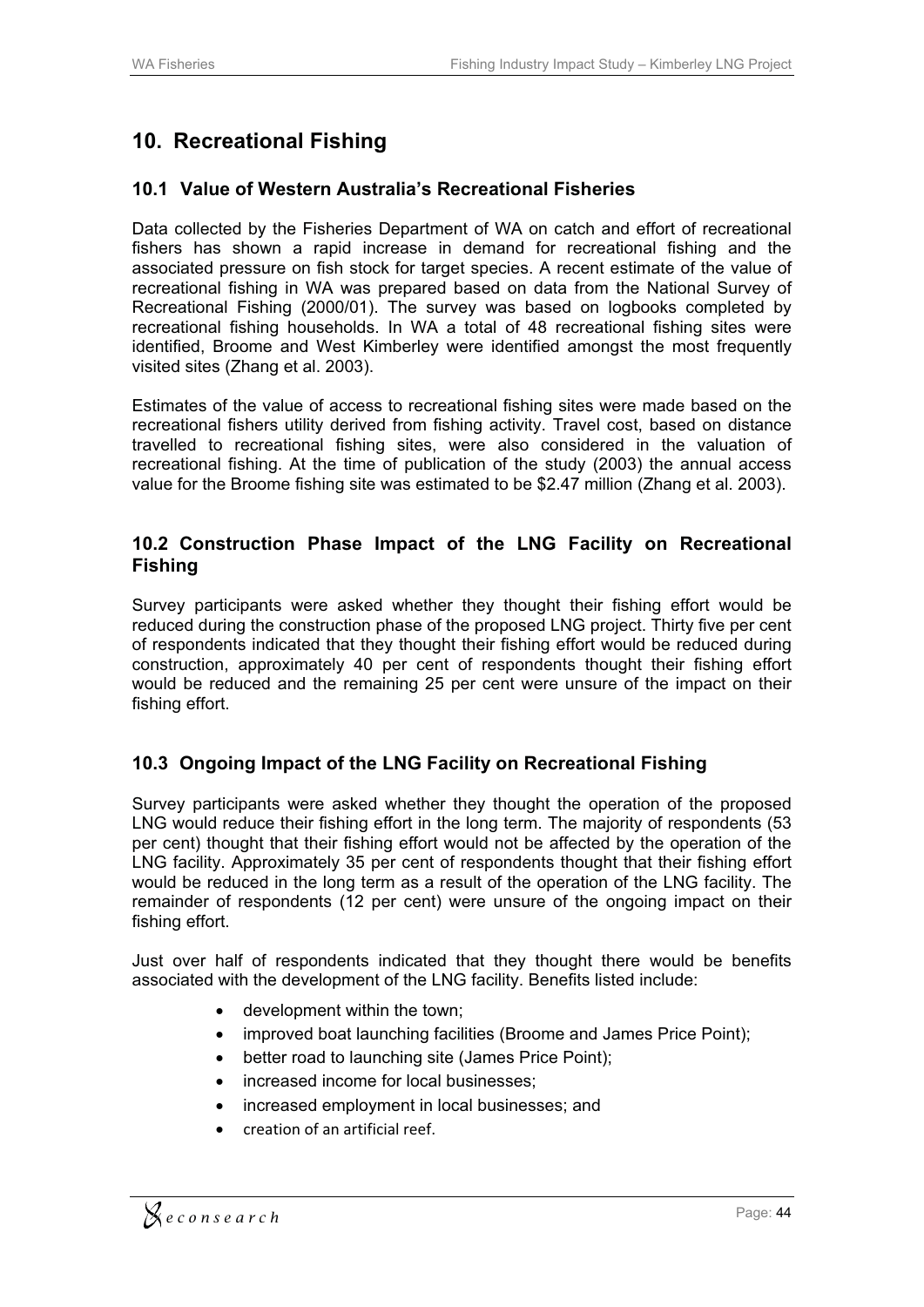## **References**

- Australian Bureau of Agricultural and Resource Economics (ABARE) 2008, *Australian Commodities, June Quarter 2008*, Canberra
- Australian Bureau of Statistics 2005, *2003/04 Household Expenditure Survey Summary of Results,* ABS Cat. No. 6530.0, Canberra, electronic version (and previous issues).
- Australian Bureau of Statistics 2006a, *Australian National Accounts: Input-Output Tables, 2001/02*, ABS Cat. No. 5209.0.55.001, Canberra.
- Australian Bureau of Statistics 2007a, *2006/07 Australian National Accounts, State Accounts*, ABS Cat. No. 5220.0, Canberra.
- Australian Bureau of Statistics 2007b, *Regional Population Growth, Australia and New Zealand*, ABS Cat. No. 3218.0, Canberra.
- Australian Bureau of Statistics 2007c, *Consumer Price Index, Australia,* ABS Cat. No. 6401.0, Canberra.
- Australian Bureau of Statistics 2007d, *Average Weekly Earnings, Australia,* ABS Cat. No. 6302.0, Canberra.
- Australian Bureau of Statistics 2008, *Agricultural Commodities: Small Area Data, Australia, 2006/07,* ABS Cat. No. 7125.0, Canberra.
- Australian Bureau of Statistics 2009, *Consumer Price Index, Australia,* ABS Cat. No. 6401.0, Canberra.
- Australian Taxation Office (ATO) 2008, *Taxation Statistics 2005/06, www.ato.gov.au/corporate/content*
- Department of Employment and Workplace Relations (DEWR) 2008, *Small Area Labour Markets, Australia, June Quarter 2008* (and previous issues).
- EconSearch 2009a, *Input-Output Tables for South Australia and its Regions, 2006/07: Technical Report,* report prepared for the Department of Trade and Economic Development, May.
- EconSearch 2009b, *Economic Indicators for the Spencer Gulf and West Coast Prawn Fisheries, 2007/08,* report prepared for the Department of Primary Industries and Resources South Australia, May.
- EconSearch 2009c, *Economic Indicators for the SA Marine Scalefish Fishery, 2007/08,*  report prepared for the Department of Primary Industries and Resources South Australia, June.
- Jensen, R.C. and West, G.R. 1986, *Input-Output for Practitioners, Vol.1, Theory and Applications*, Office of Local Government, Department of Local Government and Administrative Services, AGPS, Canberra.
- Mangan, J. and Phibbs, P. 1989, *Demo-Economic Input-Output Modelling with Special Reference to the Wollongong Economy,* Australian Regional Developments 20, AGPS, Canberra.
- West, G.R. 2005 (DRAFT), *Part B, IOW User's Guide and Reference*, University of Queensland.
- Zhang, J., Hertzler, G. and Burton, M. 2003, *Valuing Western Australia's Recreational Fisheries, prepared for the 47<sup>th</sup> Annual Conference of the Australian Agricultural* and Resource Economics Society, Fremantle.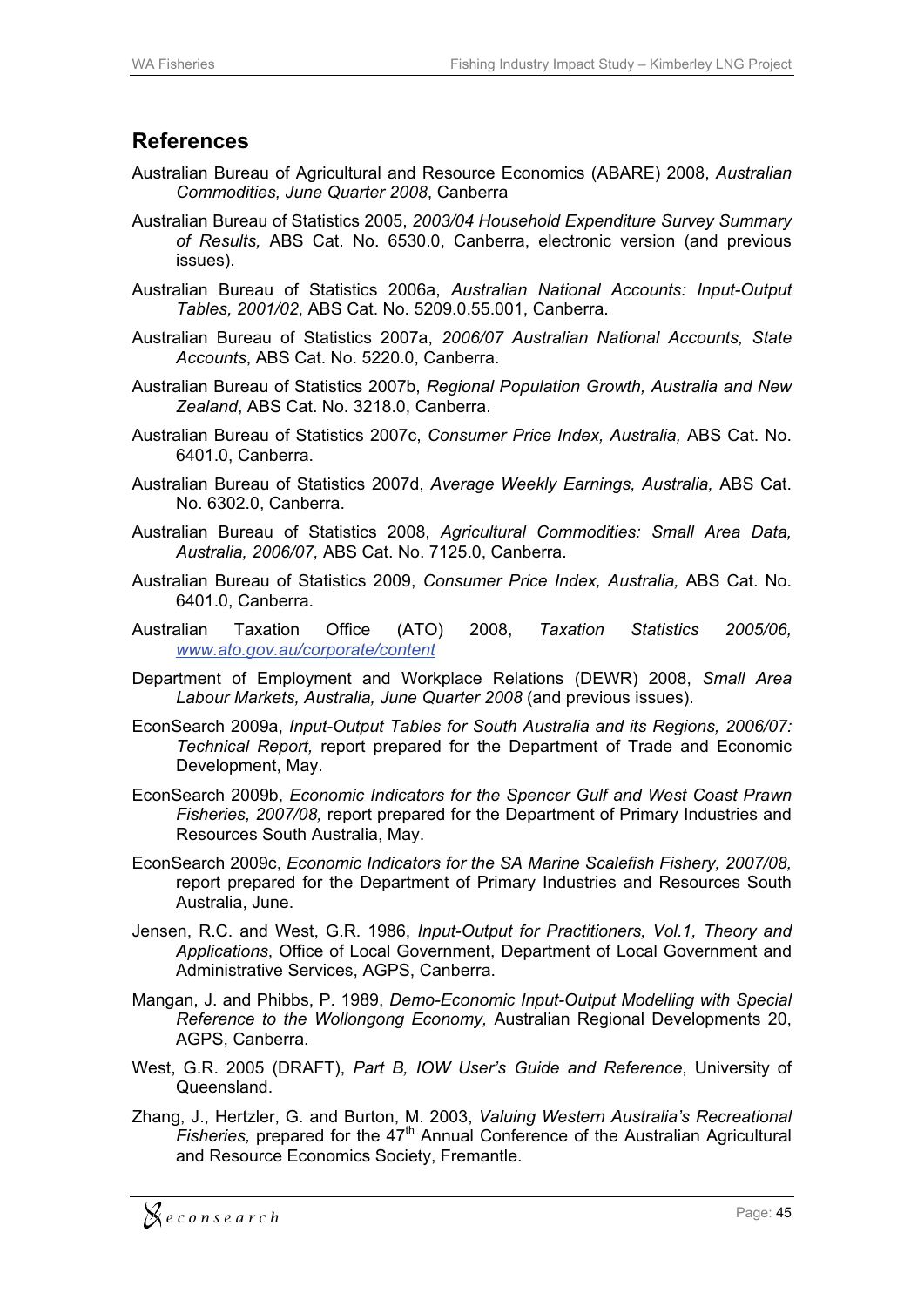#### **Disclaimer**

We have prepared the above report exclusively for the use and benefit of our client. Neither the firm nor any employee of the firm undertakes responsibility in any way whatsoever to any person (other than to the above mentioned client) in respect of the report including any errors or omissions therein however caused.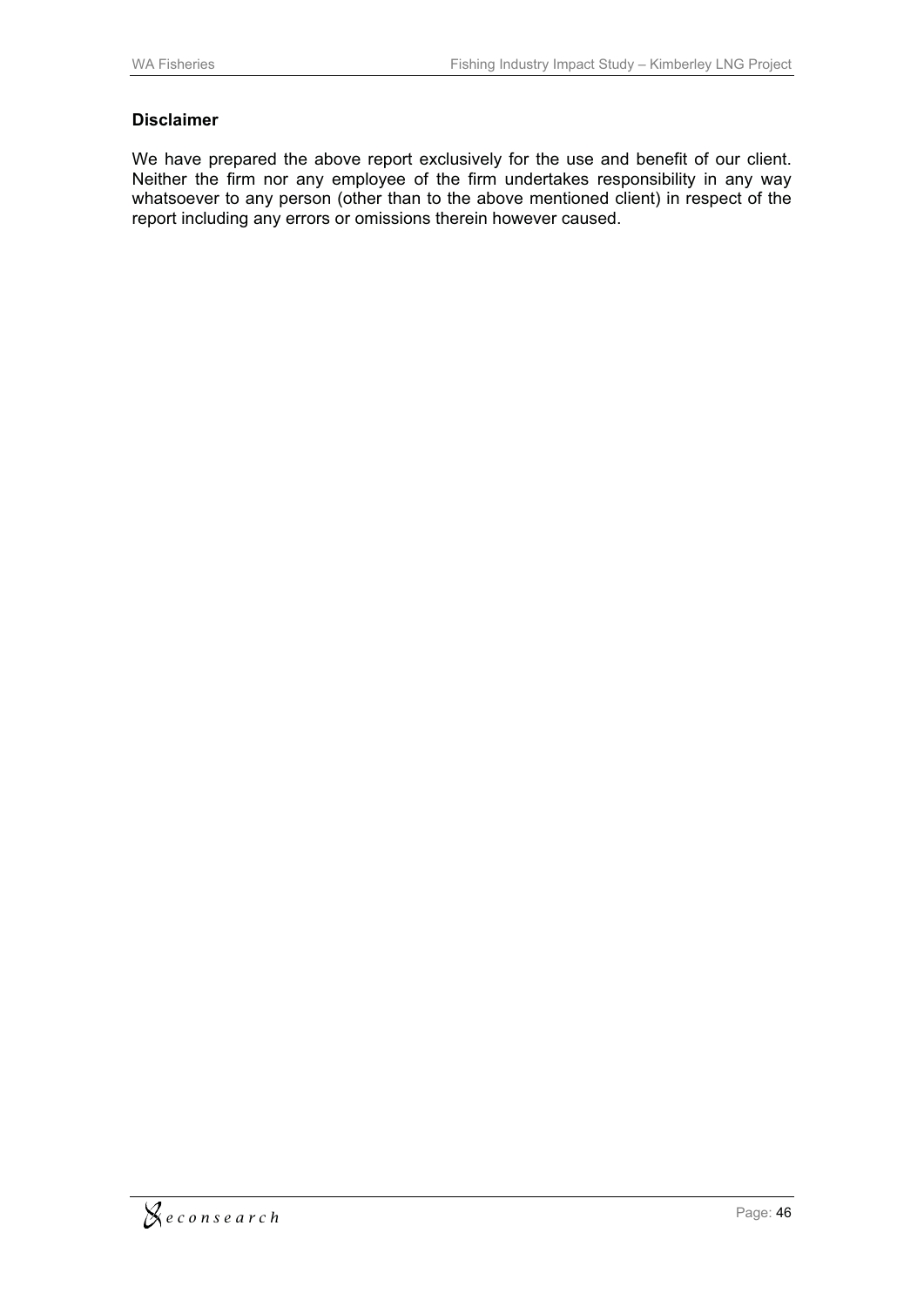# **Appendix 1 Sector Definitions for the West Kimberley Input-Output Model**

|                  | West Kimberley, 2007/08 |                | National Input-Output Table, 2004/05           |
|------------------|-------------------------|----------------|------------------------------------------------|
|                  | (66 sectors)            |                | $(109$ sectors)                                |
| 1                | Sheep                   | 1              | 0101 Sheep                                     |
| $\overline{2}$   | Grains                  | $\overline{2}$ | 0102 Grains                                    |
| 3                | <b>Beef cattle</b>      | 3              | 0103 Beef cattle                               |
| 4                | Dairy cattle            | 4              | 0104 Dairy cattle                              |
| 5                | Pigs                    | 5              | 0105 Pigs                                      |
| 6                | Poultry (meat)          | 6              | 0106 (part) Poultry                            |
| 7                | Poultry (eggs)          |                | 0106 (part) Poultry                            |
| 8                | Winegrapes              | $\overline{7}$ | 0107 (part) Other agriculture                  |
| $\boldsymbol{9}$ | Vegetables              |                | 0107 (part) Other agriculture                  |
| 10               | Fruit and nuts          |                | 0107 (part) Other agriculture                  |
| 11               | Other agriculture       |                | 0107 (part) Other agriculture                  |
| 12               | Services to agriculture | 8              | 0200 Services to agric., hunting &<br>trapping |
| 13               | Forestry                | 9              | 0300 Forestry and logging                      |
| 14               | Commercial fishing      | 10             | 0400 (part) Commercial fishing                 |
| $\overline{15}$  | Aquaculture             |                | 0400 (part) Commercial fishing                 |
| 16               | Coal, oil and gas       | 11             | <b>1101 Coal</b>                               |
|                  |                         | 12             | 1201 Oil and gas                               |
| 17               | Iron ores               | 13             | 1301 Iron ores                                 |
| 18               | Non-ferrous metal ores  | 14             | 1302 Non-ferrous metal ores                    |
| 19               | Other mining            | 15             | 1400 Other mining                              |
| $\overline{20}$  | Services to mining      | 16             | 1500 Services to mining                        |
| 21               | Food products           | 17             | 2101 Meat & meat products                      |
|                  |                         | 18             | 2102 Dairy products                            |
|                  |                         | 19             | 2103 Fruit and vegetable products              |
|                  |                         | 20             | 2104 Oils and fats                             |
|                  |                         | 21             | 2105 Flour mill products & cereal foods        |
|                  |                         | 22             | 2106 Bakery products                           |
|                  |                         | 23             | 2107 Confectionery                             |
|                  |                         | 24             | 2108 Other food products                       |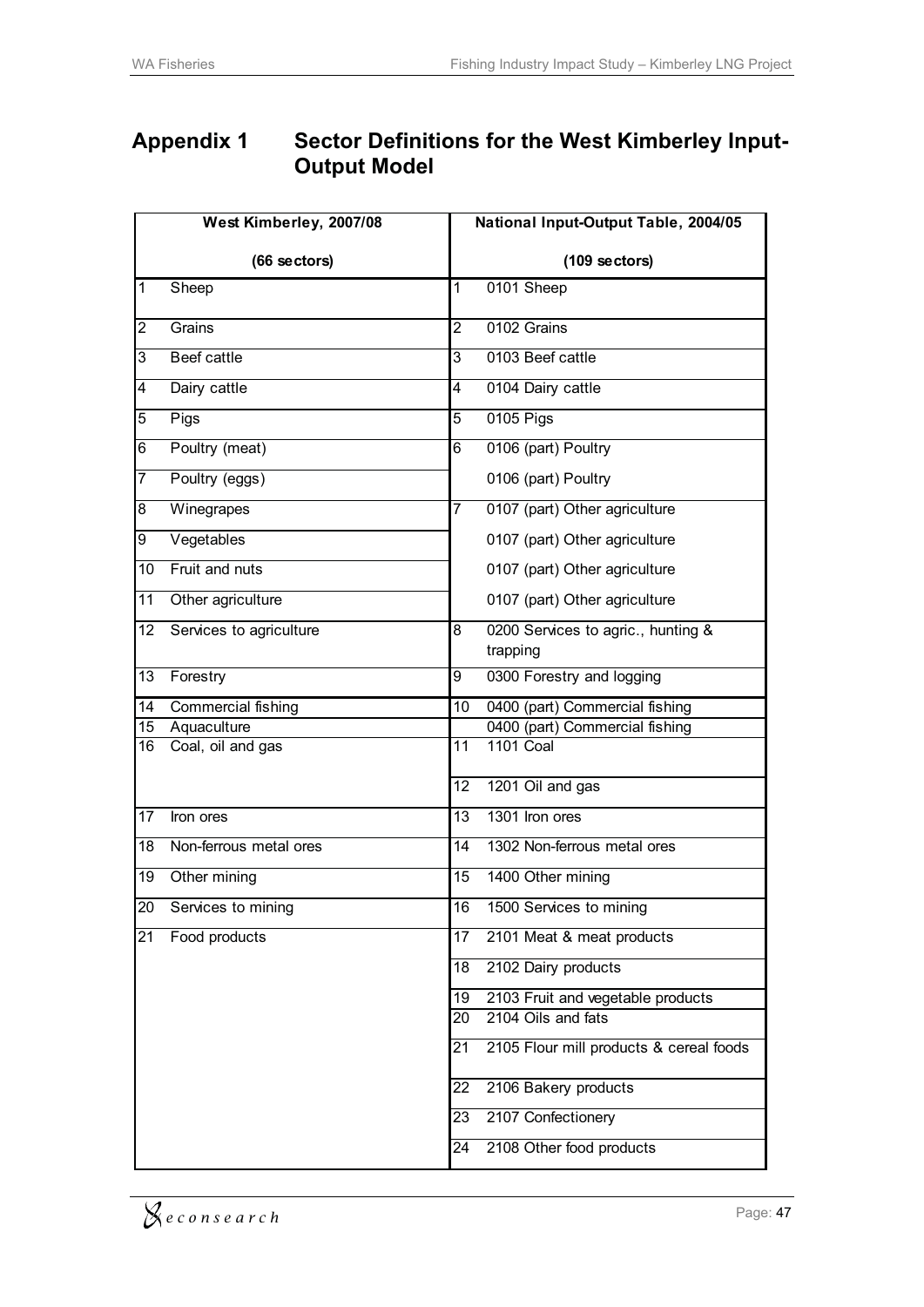|    | West Kimberley, 2007/08                      |                 | National Input-Output Table, 2004/05                       |
|----|----------------------------------------------|-----------------|------------------------------------------------------------|
|    | (66 sectors)                                 |                 | (109 sectors)                                              |
| 22 | Wine                                         | $\overline{25}$ | 2113 Wine, spirits and tobacco products                    |
| 23 | Other beverages                              | 26              | 2109 Soft drinks, cordials and syrups                      |
|    |                                              | 27              | 2110 Beer and malt                                         |
| 24 | Textiles, clothing and footwear              | 28              | 2201 Textile fibres, yarns etc.                            |
|    |                                              | 29              | 2202 Textile products                                      |
|    |                                              | 30              | 2203 Knitting mill products                                |
|    |                                              | 31              | 2204 Clothing                                              |
|    |                                              | 32              | 2205 Footwear                                              |
|    |                                              | 33              | 2206 Leather & leather products                            |
| 25 | Sawmill and other wood products              | 34              | 2301 Sawmill products                                      |
|    |                                              | 35              | 2302 Other wood products                                   |
| 26 | Pulp, paper and paper products               | 36              | 2303 Pulp, paper & paperboard                              |
|    |                                              | 37              | 2304 Paper containers and products                         |
| 27 | Printing & services to printing              | 38              | 2401 Printing & services to printing                       |
| 28 | Publishing, recorded media, etc.             | 39              | 2402 Publishing; recorded media etc                        |
| 29 | Petrochemical and other chemical<br>products | 40              | 2501 Petroleum & coal products                             |
|    |                                              | 41              | 2502 Basic chemicals                                       |
|    |                                              | 42              | 2503 Paints                                                |
|    |                                              | 43              | 2504 Medicinal and pharmaceuticals<br>products, pesticides |
|    |                                              | 44              | 2505 Soap & detergents                                     |
|    |                                              | 45              | 2506 Cosmetics & toiletry preparations                     |
|    |                                              | 46              | 2507 Other chemical products                               |
|    |                                              | 47              | 2508 Rubber products                                       |
|    |                                              | 48              | 2509 Plastic products                                      |
| 30 | Non-metallic mineral products                | 49              | 2601 Glass & glass products                                |
|    |                                              | 50              | 2602 Ceramic products                                      |
|    |                                              | 51              | 2603 Cement, lime and concrete slurry                      |
|    |                                              | 52              | 2604 Plaster & other concrete products                     |
|    |                                              | 53              | 2605 Other non-metallic mineral products                   |
| 31 | Iron and steel                               | 54              | 2701 Iron & steel                                          |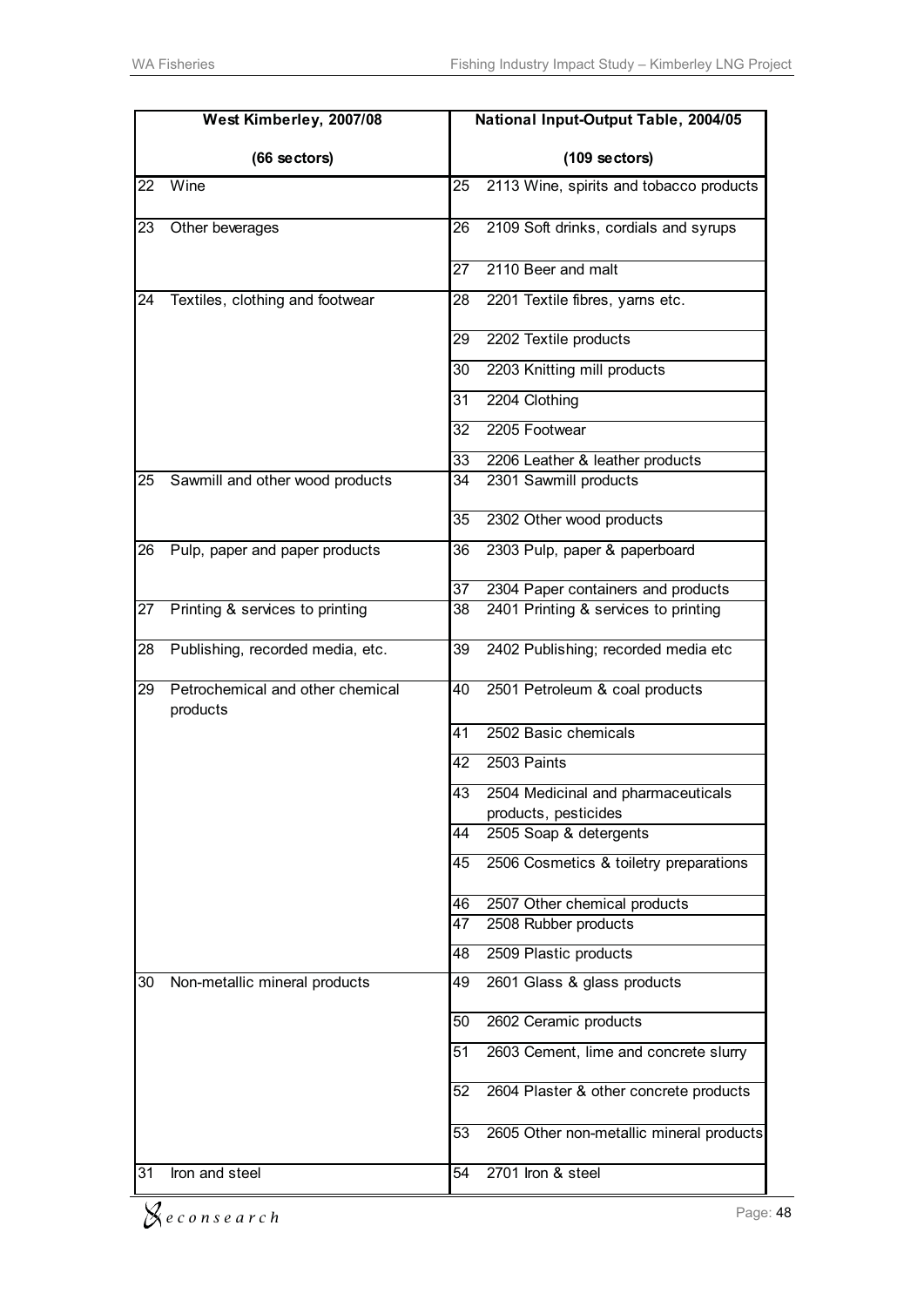|    | West Kimberley, 2007/08                 |    | National Input-Output Table, 2004/05          |  |  |
|----|-----------------------------------------|----|-----------------------------------------------|--|--|
|    | (66 sectors)                            |    | $(109$ sectors)                               |  |  |
| 32 | Basic non-ferrous metals and products   | 55 | 2702 Basic non-ferrous metals and<br>products |  |  |
| 33 | Metal products                          | 56 | 2703 Structural metal products                |  |  |
|    |                                         | 57 | 2704 Sheet metal products                     |  |  |
|    |                                         | 58 | 2705 Fabricated metal products                |  |  |
| 34 | Motor vehicles & parts; other transport | 59 | 2801 Motor vehicles & parts; other            |  |  |
|    | equip                                   |    | transport equip                               |  |  |
| 35 | Other machinery and equipment           | 60 | 2802 Ships and boats                          |  |  |
|    |                                         | 61 | 2803 Railway equipment                        |  |  |
|    |                                         | 62 | 2804 Aircraft                                 |  |  |
|    |                                         | 63 | 2805 Photographic & scientific                |  |  |
|    |                                         |    | equipment                                     |  |  |
|    |                                         | 64 | 2806 Electronic equipment                     |  |  |
|    |                                         | 65 | 2807 Household appliances                     |  |  |
|    |                                         | 66 | 2808 Other electrical equipment               |  |  |
|    |                                         | 67 | 2809 Agricultural, mining etc. machinery      |  |  |
|    |                                         | 68 | 2810 Other machinery & equipment              |  |  |
| 36 | Furniture                               | 69 | 2902 Furniture                                |  |  |
| 37 | Other manufacturing                     | 70 | 2901 Prefabricated buildings                  |  |  |
|    |                                         | 71 | 2903 Other manufacturing                      |  |  |
| 38 | Electricity supply                      | 72 | 3601 Electricity supply                       |  |  |
| 39 | Gas supply                              | 73 | 3602 Gas supply                               |  |  |
| 40 | Water supply, sewerage and drainage     | 74 | 3701 Water supply, sewerage and               |  |  |
| 41 | services                                | 75 | drainage services                             |  |  |
|    | Residential building                    |    | 4101 Residential building                     |  |  |
| 42 | Other construction                      | 76 | 4102 Other construction                       |  |  |
| 43 | <b>Construction trade services</b>      | 77 | 4201 Construction trade services              |  |  |
| 44 | Wholesale trade                         | 78 | 4501 Wholesale trade                          |  |  |
|    |                                         | 79 | 4502 Wholesale mechanical repairs             |  |  |
|    |                                         | 80 | 4503 Other wholesale repairs                  |  |  |
| 45 | Retail trade                            | 81 | 5101 Retail trade                             |  |  |
|    |                                         | 82 | 5102 Retail mechanical repairs                |  |  |
|    |                                         | 83 | 5103 Other retail repairs                     |  |  |
| 46 | Accommodation, cafes & restaurants      | 84 | 5701 Accommodation, cafes &<br>restaurants    |  |  |
| 47 | Road transport                          | 85 | 6101 Road transport                           |  |  |
| 48 | Rail, pipeline & other transport        | 86 | 6201 Rail, pipeline & other transport         |  |  |
|    |                                         |    |                                               |  |  |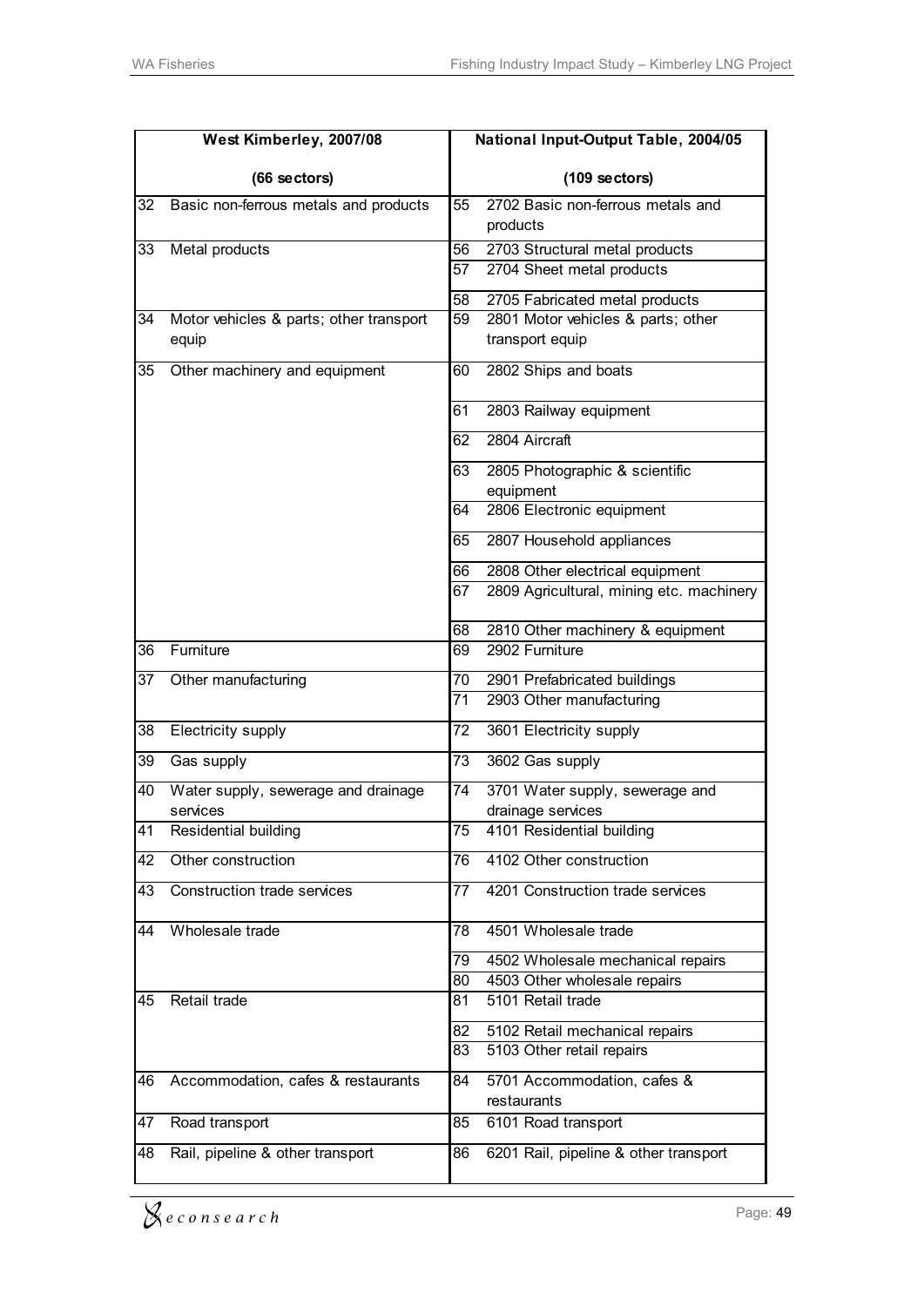|                       | West Kimberley, 2007/08            |    | National Input-Output Table, 2004/05          |
|-----------------------|------------------------------------|----|-----------------------------------------------|
|                       | (66 sectors)                       |    | (109 sectors)                                 |
| 49                    | Water transport                    | 87 | 6301 Water transport                          |
| 50                    | Air & space transport              | 88 | 6401 Air & space transport                    |
| 51                    | Services to transport; storage     | 89 | 6601 Services to transport; storage           |
| 52                    | <b>Communication services</b>      | 90 | 7101 Communication services                   |
| 53                    | Finance                            | 91 | 7301 Banking                                  |
|                       |                                    | 92 | 7302 Non-bank finance                         |
| 54                    | Insurance                          | 93 | 7401 Insurance                                |
| 55                    | Services to finance investment and | 94 | 7501 Services to finance investment and       |
|                       | insurance                          |    | insurance                                     |
| 56<br>$\overline{57}$ | Ownership of dwellings             | 95 | 7701 Ownership of dwellings                   |
|                       | Other property services            | 96 | 7702 Other property services                  |
| 58                    | Scientific research, technical and | 97 | 7801 Scientific research, technical and       |
|                       | computer serv.                     |    | computer serv.                                |
| 59                    | Legal, accounting, marketing and   | 98 | 7802 Legal, accounting, marketing and         |
|                       | business serv.                     |    | business serv.                                |
| 60                    | Other business services            | 99 | 7803 Other business services                  |
| 61                    | Government administration          |    | 100 8101 Government administration            |
| 62                    | Defence                            |    | 101 8201 Defence                              |
| 63                    | Education                          |    | 102 8401 Education                            |
| 64                    | Health and community services      |    | 103 8601 Health services                      |
|                       |                                    |    | 104 8701 Community services                   |
| 65                    | Cultural and recreational services |    | 105 9101 Motion picture, radio and television |
|                       |                                    |    | services                                      |
|                       |                                    |    | 106 9201 Libraries, museums & the arts        |
|                       |                                    |    | 107 9301 Sport, gambling and recreational     |
|                       |                                    |    | services                                      |
| 66                    | Personal services                  |    | 108 9501 Personal services                    |
|                       |                                    |    | 109 9601 Other services                       |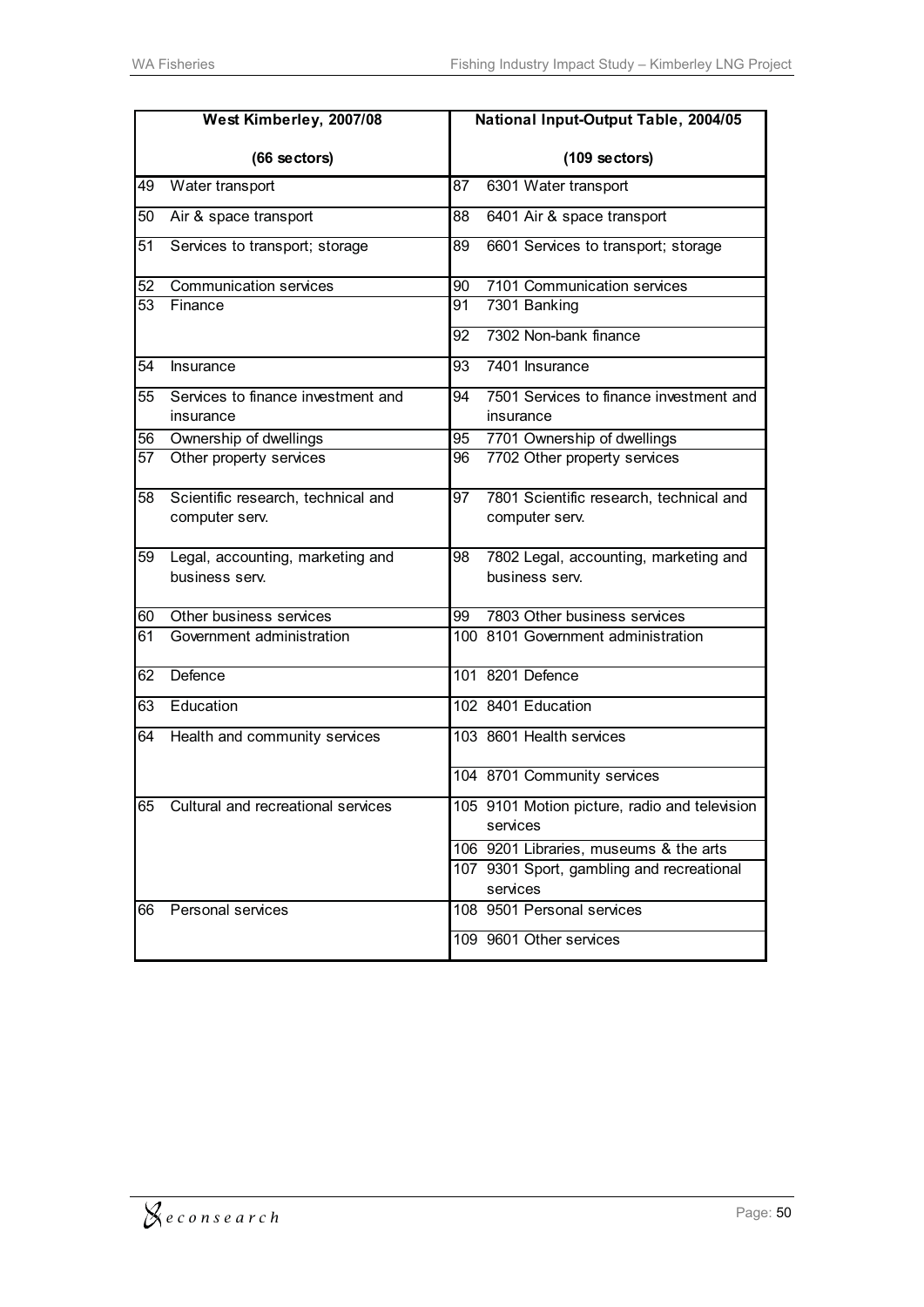# **Appendix 2 Input-Output Methodology**

#### **An Overview of Input-Output Analysis**

Input-output analysis provides a comprehensive economic framework that is extremely useful in the resource planning process. Broadly, there are two ways in which the inputoutput (I-O) method can be used.

First, the I-O model provides a numerical picture of the size and shape of an economy and its essential features. The I-O transactions model (or table) can be used to describe some of the important features of an economy, the interrelationships between sectors and the relative importance of the individual sectors.

Second, I-O analysis provides a standard approach for the estimation of the economic impact of a particular activity. The I-O model is used to calculate industry multipliers that can then be applied to various development or change scenarios.

#### **The input-output transactions table**

Input-output analysis, as an accounting system of inter-industry transactions, is based on the notion that no industry exists in isolation. This assumes, within any economy, each firm depends on the existence of other firms to purchase inputs from, or sell products to, for further processing. The firms also depend on final consumers of the product and labour inputs to production. An I-O transactions table is a convenient way to illustrate the purchases and sales of goods and services taking place in an economy at a given point in time.

As noted above, input-output models provide a numerical picture of the size and shape of the economy. Products produced in the economy are aggregated into a number of groups of industries and the transactions between them recorded in the transactions table. The rows and columns of the I-O table can be interpreted in the following way:

- $\bullet$  The rows of the I-O table illustrate sales for intermediate usage (i.e. to other firms in the region) and for final demand (e.g. household consumption, exports or capital formation).
- $\bullet$  The columns of the I-O table illustrate purchases of intermediate inputs (i.e. from other firms in the region), imported goods and services and purchases of primary inputs (i.e. labour, land and capital).
- Each item is shown as a purchase by one sector and a sale by another, thus constructing two sides of a double accounting schedule.

In summary, the I-O transactions table can be used to describe some of the important features of a regional economy, the interrelationships between sectors and the relative importance of the individual sectors. The model is also used for the calculation of sector multipliers and the estimation of economic impacts arising from some change in the regional economy.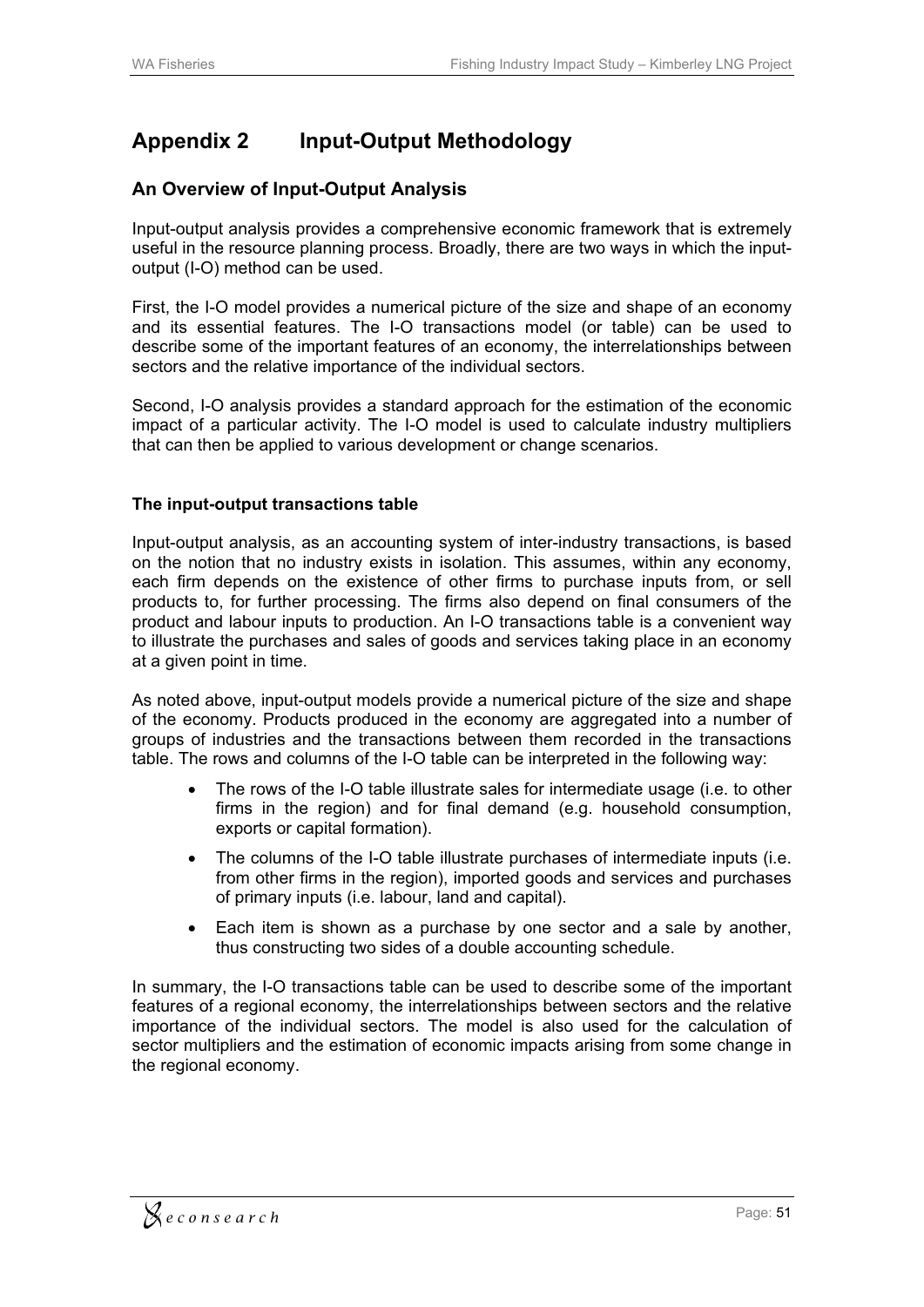#### **Using input-output analysis for estimation of regional economic impacts**

The standard approach for the estimation of the regional economic impact of a particular activity, such as wine grape production, for example, is to employ I-O analysis. The I-O model conceives the economy of the region as being divided up into a number of sectors and this allows the analyst to trace expenditure flows.

To illustrate this, consider the example of a vineyard that, in the course of its operation, purchases goods and services from other sectors. These goods and services would include fertiliser, chemicals, transport services, and, of course, labour. The direct employment created by the vineyard is regarded in the model as an expenditure flow into the household sector, which is one of several non-industrial sectors recognised in the I-O model.

Upon receiving expenditure by the vineyard, the other sectors in the regional economy engage in their own expenditures. For example, as a consequence of winning a contract for work with vineyard, a spraying contractor buys materials from its suppliers and labour from its own employees. Suppliers and employees in turn engage in further expenditure, and so on. These indirect and induced (or flow-on) effects<sup>4</sup>, as they are called, are part of the impact of the vineyard on the regional economy. They must be added to the direct effects (which are expenditures made in immediate support of the vineyard itself) in order to arrive at a measure of the total impact of the vineyard.

It may be thought that these flow-on effects (or impacts) go on indefinitely and that their amount adds up without limit. The presence of leakages, however, prevents this from occurring. In the context of the impact on a regional economy, an important leakage is expenditure on imports, that is, products or services that originate from outside the region, state or country (e.g. machinery).

Thus, some of the expenditure by the vineyard (i.e. expenditure on imports to the region) is lost to the regional economy. Consequently, the flow-on effects get smaller and smaller in successive expenditure rounds due to this and other leakages. Hence the total expenditure created in the regional economy is limited in amount, and so (in principle) it can be measured.

Using I-O analysis for estimation of regional economic impacts requires a great deal of information. The analyst needs to know the magnitude of various expenditures and where they occur. Also needed is information on how the sectors receiving this expenditure share their expenditures among the various sectors from whom they buy, and so on, for the further expenditure rounds.

In applying the I-O model to economic impact analysis, the standard procedure is to determine the direct or first-round expenditures only. No attempt is made to pursue such inquiries on expenditure in subsequent rounds, not even, for example, to trace the effects in the regional economy on household expenditures by vineyard employees on food, clothing, entertainment, and so on, as it is impracticable to measure these effects for an individual case, here the vineyard.

The I-O model is instead based on a set of assumptions about constant and uniform proportions of expenditure. If households in general in the regional economy spend, for example, 13.3 per cent of their income on food and non-alcoholic beverages, it is assumed that those working in vineyards do likewise. Indeed, the effects of all expenditure rounds after the first are calculated by using such standard proportions

 $\overline{a}$ 4 A glossary of I-O terminology is provided in Appendix 3.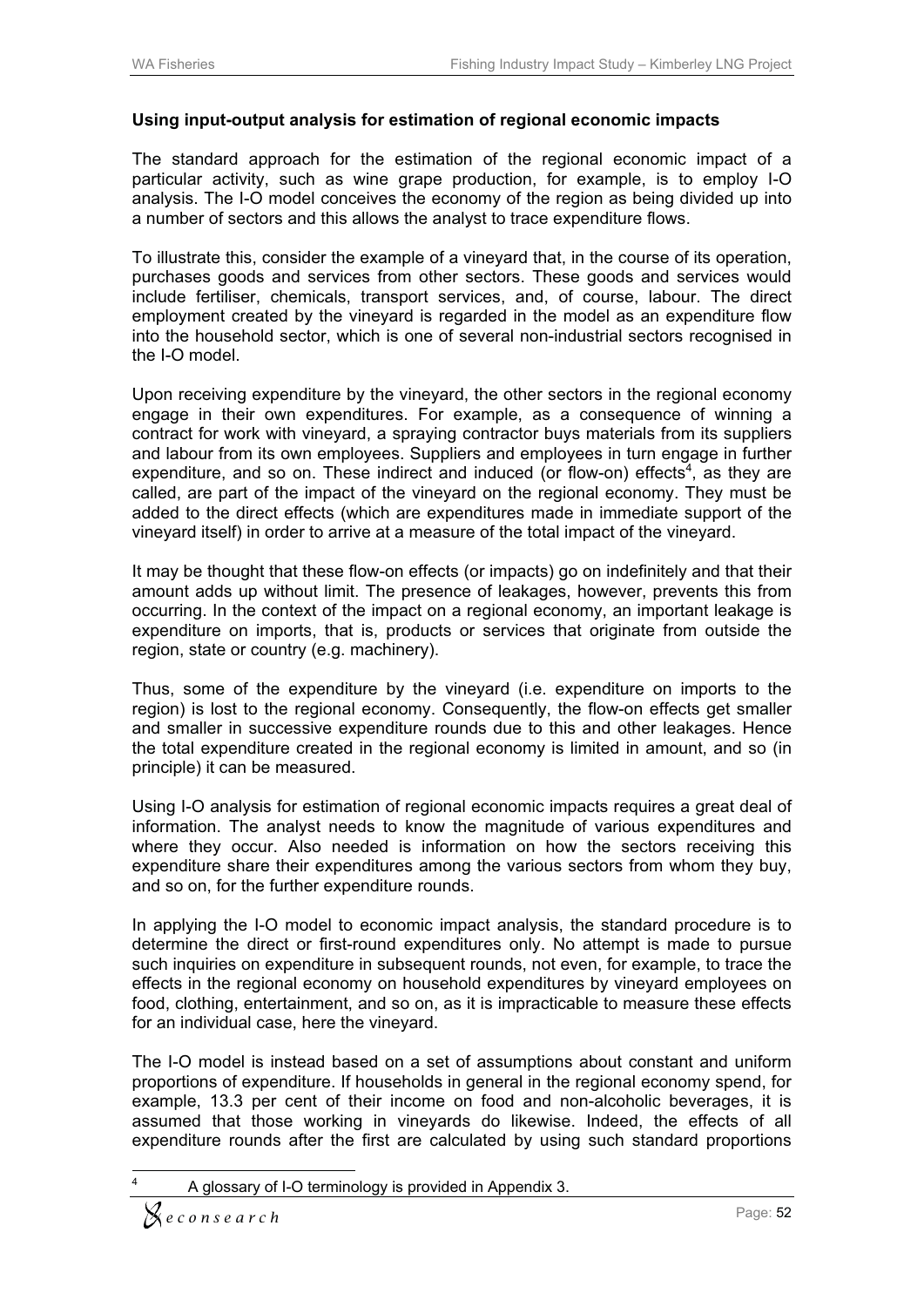(i.e. multiplier calculations). Once a transactions table has been compiled, simple mathematical procedures can be applied to derive multipliers for each sector in the economy.

#### **Input-output multipliers**

Input-output multipliers are an indication of the strength of the linkages between a particular sector and the rest of the regional economy. As well, they can be used to estimate the impact of a change in that particular sector on the rest of the economy.

Detailed explanations on calculating I-O multipliers, including the underlying assumptions, are provided in any regional economics or I-O analysis textbook (see, for example, Jensen and West (1986)). They are calculated through a routine set of mathematical operations based on coefficients derived from the I-O transactions model, as outlined below.

The transactions table may be represented by a series of equations thus:

| $X_1 = X_{11} + X_{12} + \dots + X_{1n} + Y_1$ |  |
|------------------------------------------------|--|
| $X_2 = X_{21} + X_{22} + \dots + X_{2n} + Y_2$ |  |
| $X_n = X_{n1} + X_{n2} + \dots + X_{nn} + Y_n$ |  |

where  $X_i$  = total output of intermediate sector *i* (row totals);

- $X_{ij}$  = output of sector *i* purchased by sector *j* (elements of the intermediate q quadrant); a nd
- $Y_j$  = total final demand for the output of sector *i*.

It is possible, by dividing the elements of the columns of the transactions table by the respective column totals to derive coefficients, which represent more clearly the purchasing pattern of each sector. These coefficients, termed 'direct' or 'I-O' coefficients, are normally denoted as  $a_{ij}$ , and represent the direct or first round requirements from the output of each sector following an increase in output of any sector.

In equation terms the model becomes:

| $X_1 = a_{11}X_1 + a_{12}X_2 + \dots + a_{1n}X_n + Y_1$    |
|------------------------------------------------------------|
| $X_2 = a_{21}X_1 + a_{22}X_2 + \dots + a_{2n}X_n + Y_2$    |
| $X_n = a_{n1}X_{11} + a_{n2}X_2 + \dots + a_{nn}X_n + Y_n$ |

where  $a_{ij}$  (the direct coefficient ) =  $X_{ij}/X_j$ . This may be represented in matrix terms:

$$
X = AX + Y
$$

where  $A = [a_{ij}]$ , the matrix of direct coefficients.

The previous equation can be extended to: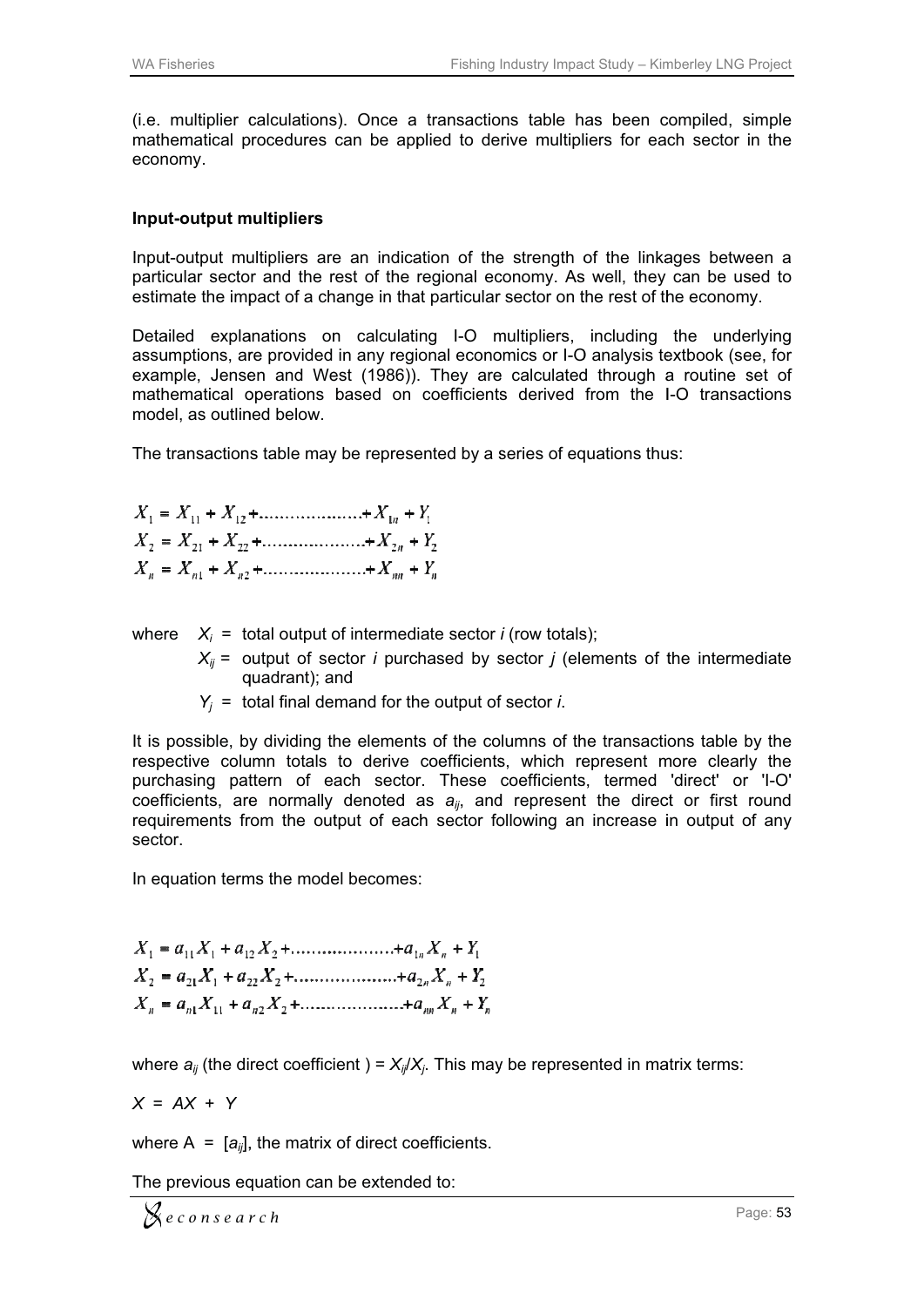(*I*-*A*)*X* = *Y*

where (*I*-*A*) is termed the Leontief matrix,

or 
$$
X = (I-A)^{-1}Y
$$

where (*I-A*)<sup>-1</sup> is termed the 'general solution', the 'Leontief inverse' or simply the inverse of the open model.

The general solution is often represented by:

$$
Z = (I-A)^{-1} = [z_{ij}]
$$

The I-O table can be 'closed' with respect to certain elements of the table. Closure involves the transfer of items from the exogenous portions of the table (final demand and primary input quadrants) to the endogenous section of the table (intermediate quadrant). This implies that the analyst considers that the transferred item is related more to the level of local activity than to external influences. Closure of I-O tables with respect to households is common and has been adopted in this project.

The 'closed' direct coefficients matrix may be referred to as *A*\* . The inverse of the Leontief matrix formed from *A*\* is given by:

$$
Z^* = (I - A^*)^{-1} = [z^*_{ij}]
$$

*Z*\* is referred to as the 'closed inverse' matrix.

A multiplier is essentially a measurement of the impact of an economic stimulus. In the case of I-O multipliers the stimulus is normally assumed to be an increase of one dollar in sales to final demand by a sector. The impact in terms of output, contribution to gross regional product, household income and employment can be identified in the categories discussed below.

(i) The initial impact: refers to the assumed dollar increase in sales. It is the stimulus or the cause of the impacts. It is the unity base of the output multiplier and provides the identity matrix of the Leontief matrix. Associated directly with this dollar increase in output is an own-sector increase in household income (wages and salaries, drawings by owner operators etc.) used in the production of that dollar. This is the household income coefficient *hj*. Household income, together with other value added (OVA), provide the total contribution to gross regional product from the production of that dollar of output. The contribution to gross regional product coefficient is denoted *vj*. Associated also will be an own-sector increase in employment, represented by the size of the employment coefficient. This employment coefficient *ej* represents an employment/output ratio and is usually calculated as 'employment per million dollars of output'.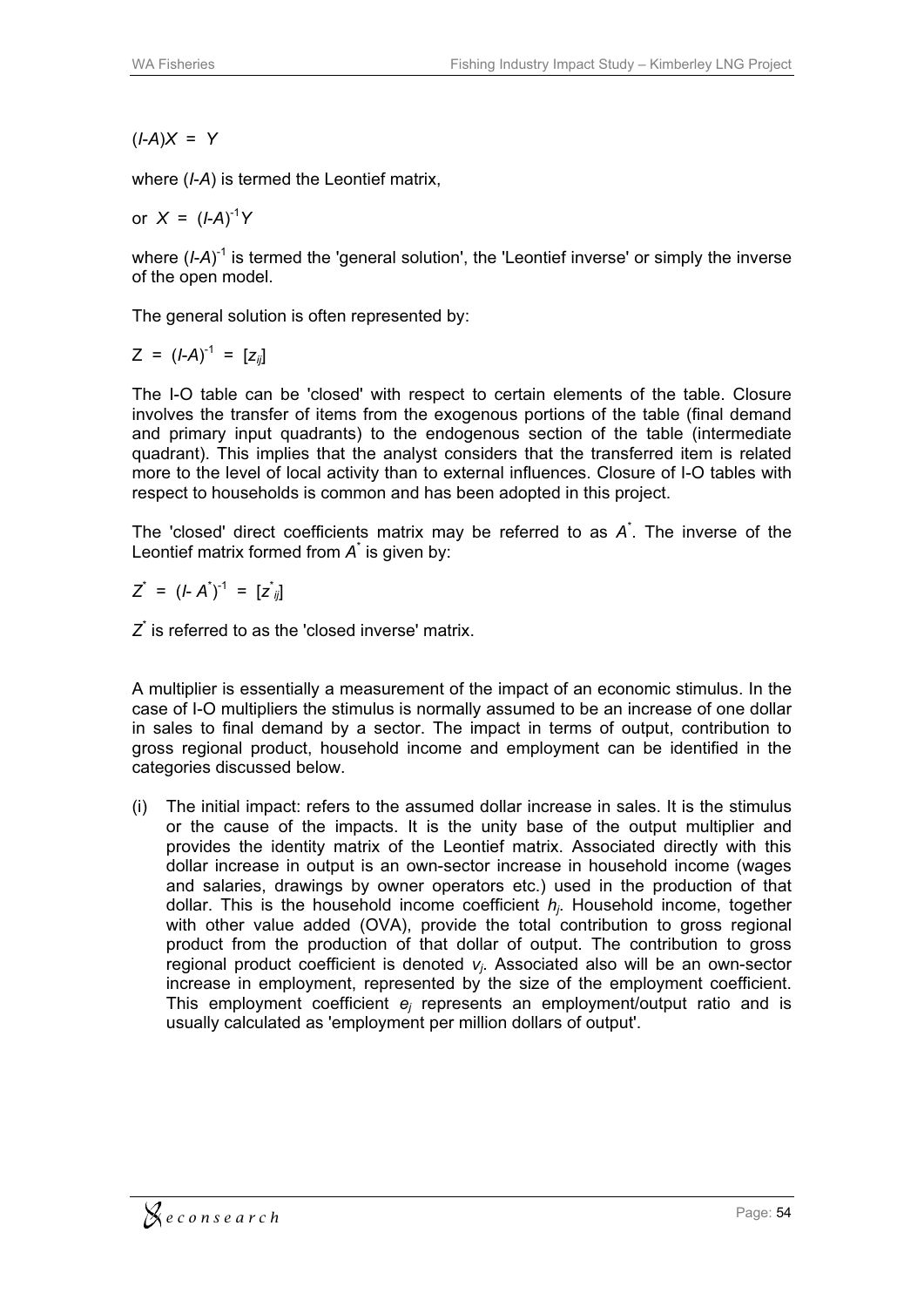- (ii) The first round impact: refers to the effect of the first round of purchases by the sector providing the additional dollar of output. In the case of the output multiplier this is shown by the direct coefficients matrix [*aij*]. The disaggregated effects are given by individual  $a_{ii}$  coefficients and the total first-round effect by  $\sum a_{ii}$ . First-round household income effects are calculated by multiplying the first-round output effects by the appropriate household income coefficient (*hj*). Similarly, the firstround contribution to gross regional product and employment effects are calculated by multiplying the first-round output effects by the appropriate contribution to gross state product (*vj*) and employment (*ej*) coefficients.
- (iii) Industrial-support impacts. This term is applied to 'second and subsequent round' effects as successive waves of output increases occur in the economy to provide industrial support, as a response to the original dollar increase in sales to final demand. The term excludes any increases caused by increased household consumption. Output effects are calculated from the open Z inverse, as a measure of industrial response to the first-round effects. The industrial-support output requirements are calculated as the elements of the columns of the Z inverse, less the initial dollar stimulus and the first-round effects. The industrial support household income, contribution to gross regional product and employment effects are defined as the output effects multiplied by the respective household income, contribution to gross regional product and employment coefficients. The first-round and industrial-support impacts are together termed the production-induced impacts.
- (iv) Consumption-induced impacts: are defined as those induced by increased household income associated with the original dollar stimulus in output. The consumption-induced output effects are calculated in disaggregated form as the difference between the corresponding elements in the open and closed inverse (i.e.  $z_{ij}^*$  -  $z_{ij}$ , and in total as  $\mathcal{Z}(z_{ij}^* - z_{ij})$ . The consumption-induced household income, contribution to gross regional product and employment effects are simply the output effects multiplied by the respective household income, contribution to gross regional product and employment coefficients.
- (v) Flow-on impacts: are calculated as total impact less the initial impact. This allows for the separation of 'cause and effect' factors in the multipliers. The cause of the impact is given by the initial impact (the original dollar increase in sales to final demand), and the effect is represented by the first-round, industrial-support and consumption-induced effects, which together constitute the flow-on effects.

Each of the five impacts are summarised in Appendix Table 2.1. It should be noted that household income, contribution to gross regional product and employment multipliers are parallel concepts, differing only by their respective coefficients *hj*, *vj* and *ej*.

The output multipliers are calculated on a 'per unit of initial effect' basis (i.e. output responses to a one dollar change in output). Household income, contribution to gross regional product and employment multipliers, as described above, refer to changes in household income per initial change in output, changes in contribution to gross regional product per initial change in output and changes in employment per initial change in output. These multipliers are conventionally converted to ratios, expressing a 'per unit' measurement, and described as Type I and Type II ratios. For example, with respect to employment: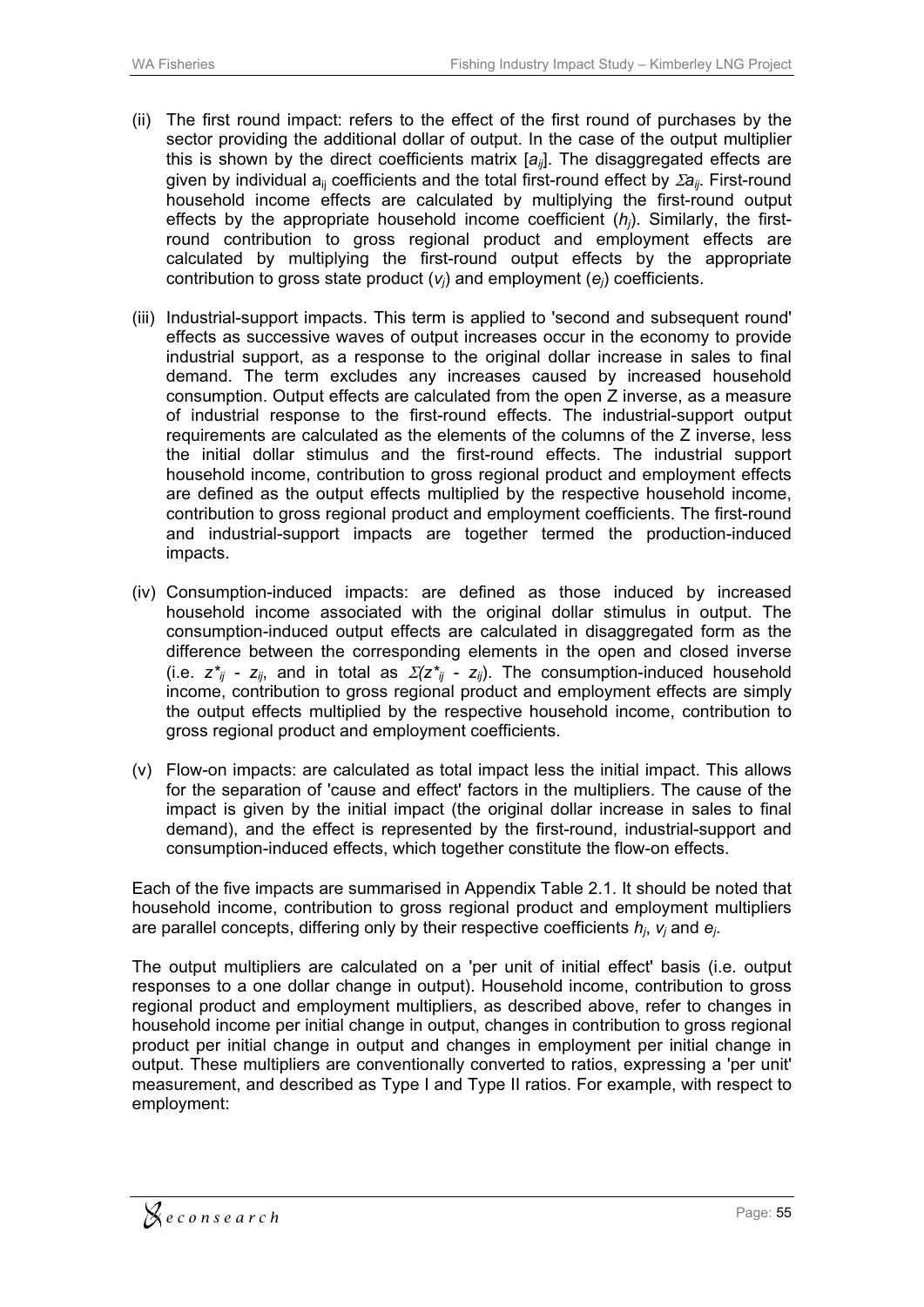Type I employment ratio =  $[initial + first round + industrial support] / initial$ and

Type II employment ratio = [initial + production induced<sup>5</sup> + consumption induced]/initial

| Appendix Table 2.1 | The structure of input-output multipliers for sector i <sup>a</sup> |
|--------------------|---------------------------------------------------------------------|
|--------------------|---------------------------------------------------------------------|

| <b>Impacts</b>                                                         | <b>General formula</b>                                                                             |
|------------------------------------------------------------------------|----------------------------------------------------------------------------------------------------|
| Output multipliers (\$)                                                |                                                                                                    |
| Initial                                                                | $\mathbf{1}$                                                                                       |
| First-round                                                            | $\Sigma_i a_{ii}$                                                                                  |
| Industrial-support                                                     | $\Sigma_i z_{ij}$ -1- $\Sigma_i a_{ij}$                                                            |
| Consumption-induced                                                    | $\Sigma_i$ z <sub>ii</sub> - $\Sigma_i$ z <sub>ii</sub>                                            |
| Total                                                                  | $\Sigma_i \overline{Z}_{ii}^*$                                                                     |
| Flow-on                                                                | $\Sigma_i \overline{z}_i - 1$                                                                      |
| Household Income multipliers (\$)                                      |                                                                                                    |
| Initial                                                                | $h_i$                                                                                              |
| First-round                                                            | $\Sigma_i a_{ij} h_i$                                                                              |
| Industrial-support                                                     | $\Sigma_i z_{ij} h_i$ - $h_i$ - $\Sigma_i a_{ij} h_i$                                              |
| Consumption-induced                                                    | $\Sigma_i z^i_{ij} h_i - \Sigma_i z_{ij} h_i$                                                      |
| Total                                                                  | $\Sigma_i \overline{z}^i_{ii} h_i$                                                                 |
| Flow-on                                                                | $\Sigma_i \overline{z}^i_{ii}h_i-h_i$                                                              |
| Contribution<br>regional<br>gross<br>product<br>to<br>multipliers (\$) |                                                                                                    |
| Initial                                                                | $V_i$                                                                                              |
| First-round                                                            | $\Sigma_i a_{ii} v_i$                                                                              |
| Industrial-support                                                     | $\Sigma_i Z_{ij} V_i$ - $V_i$ - $\Sigma_i a_{ij} V_i$                                              |
| Consumption-induced                                                    | $\Sigma_i Z_{ii} V_i - \Sigma_i Z_{ii} V_i$                                                        |
| Total                                                                  | $\Sigma_i \overline{z}^i_{ii} V_i$                                                                 |
| Flow-on                                                                | $\Sigma_i Z_{ij} V_i V_j$                                                                          |
| Employment multipliers (full time equivalents)                         |                                                                                                    |
| Initial                                                                | $e_i$                                                                                              |
| First-round                                                            | $\Sigma_i a_{ij} e_i$                                                                              |
| Industrial-support                                                     | $\Sigma_i$ z <sub>ij</sub> e <sub>r</sub> e <sub>r</sub> $\Sigma_i$ a <sub>ij</sub> e <sub>i</sub> |
| Consumption-induced                                                    | $\Sigma_i z_{ij} e_i - \Sigma_i z_{ij} e_i$                                                        |
| Total                                                                  | $\Sigma_i \hat{z}_{ij} \hat{e}_i$                                                                  |
| Flow-on                                                                | $\Sigma_i \underline{z}_{ij} e_i - e_j$                                                            |

a In a DECON model, Z<sup>\*</sup> (the 'closed inverse' matrix), includes a population and an unemployed row and column (see Section 3 of the report for details).

 $\frac{1}{5}$ Where (first round + industrial support) = production induced.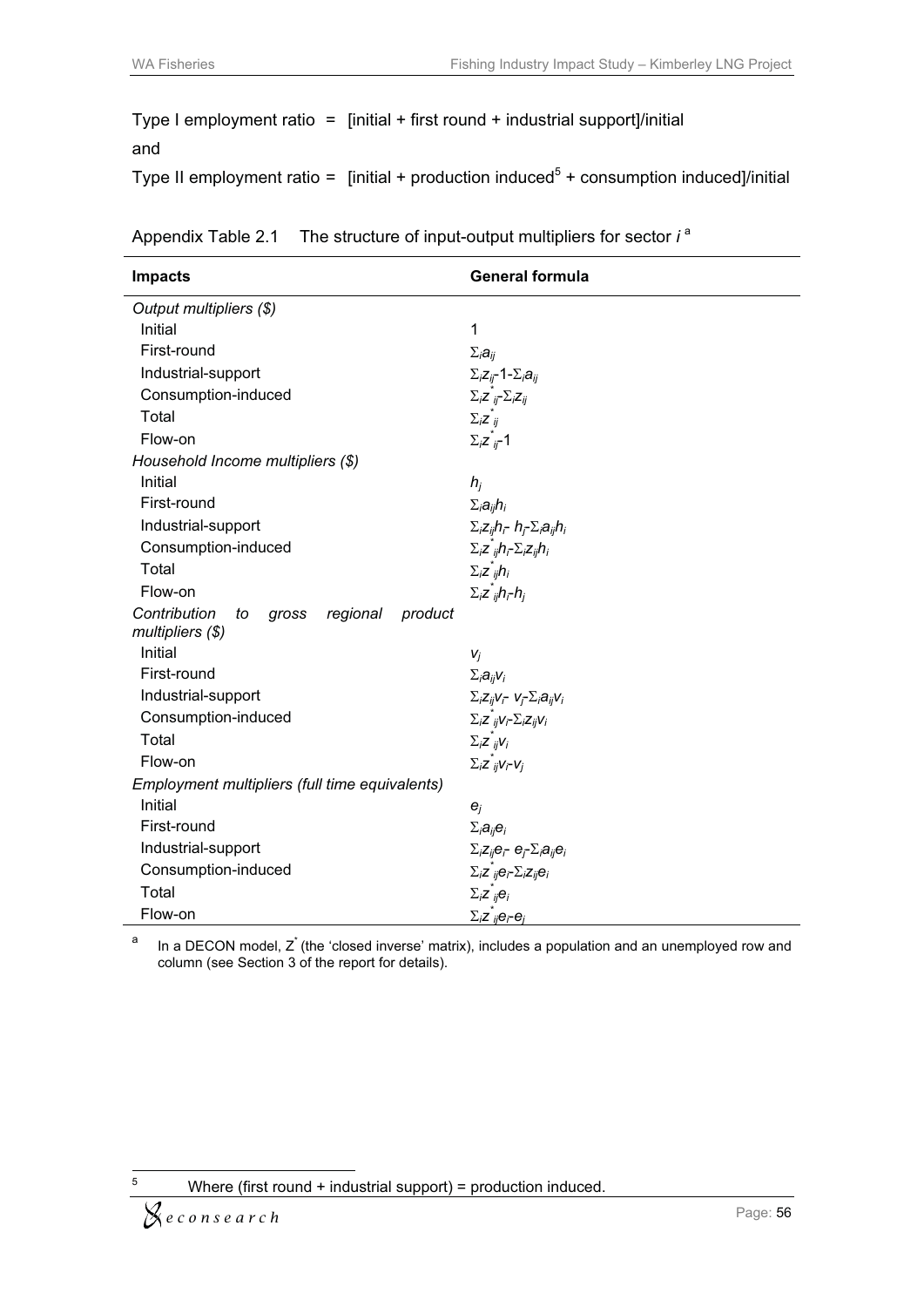#### **Input-output model assumptions**

There are a number of important assumptions in the I-O model that are relevant in interpreting the analytical results. These are discussed below.

Industries in the model have a linear production function, which implies constant returns to scale and fixed input proportions. This assumption applies in the calculation of flow-on effects. However, for the purpose of this project, adjustments to differing climate change adaptation responses have been modelled outside the I-O framework and have involved changes in both aggregate sales and input coefficients.

Another model assumption is that firms within a sector are homogeneous, which implies they produce a fixed set of products that are not produced by any other sector and that the input structure of the firms are the same. It is preferable to have as many sectors as possible specified in the regional models and the models for this study was compiled with 33 sectors (see Appendix 1 for further detail).

The model is a static model that does not take account of the dynamic processes involved in the adjustment to an external change, such as a permanent change in climate. The dynamic processes involve both investment and time to facilitate the adjustment. The model is silent on the timeframe of adjustment and assumes that the investment required for the forecast change is not an impediment to the realisation of that change. Thus, estimates of economic impact in this report are presented as net impacts, that is, relative to a baseline year (i.e. 2006/07).

#### **Extending the Input-Output Model as a DECON Model**

Based on work undertaken by Mangan and Phibbs (1989), the I-O model developed for this project was extended as a demographic-economic (DECON) model. The two key characteristics of the DECON model, when compared with a standard economic model, are as follows.

- 1. The introduction of a population 'sector' (or row and column in the model) makes it possible to estimate the impact on local population levels of employment growth or decline.
- 2. The introduction of an unemployed 'sector' makes it possible to account for the consumption-induced impact of the unemployed in response to economic growth or decline.

#### **The Population Sector**

The introduction of a population 'sector' to the traditional I-O model allows for the calculation of population multipliers. These multipliers measure the flow-on population impact resulting from an initial population change attributable to employment growth or decline in a particular sector of the regional economy.

Calculation of population multipliers is made possible by inclusion of a population row and column in the 'closed' direct coefficients matrix of the I-O model.

**Population row**: the population coefficient  $(p_j)$  for sector *j* of the DECON model is represented as: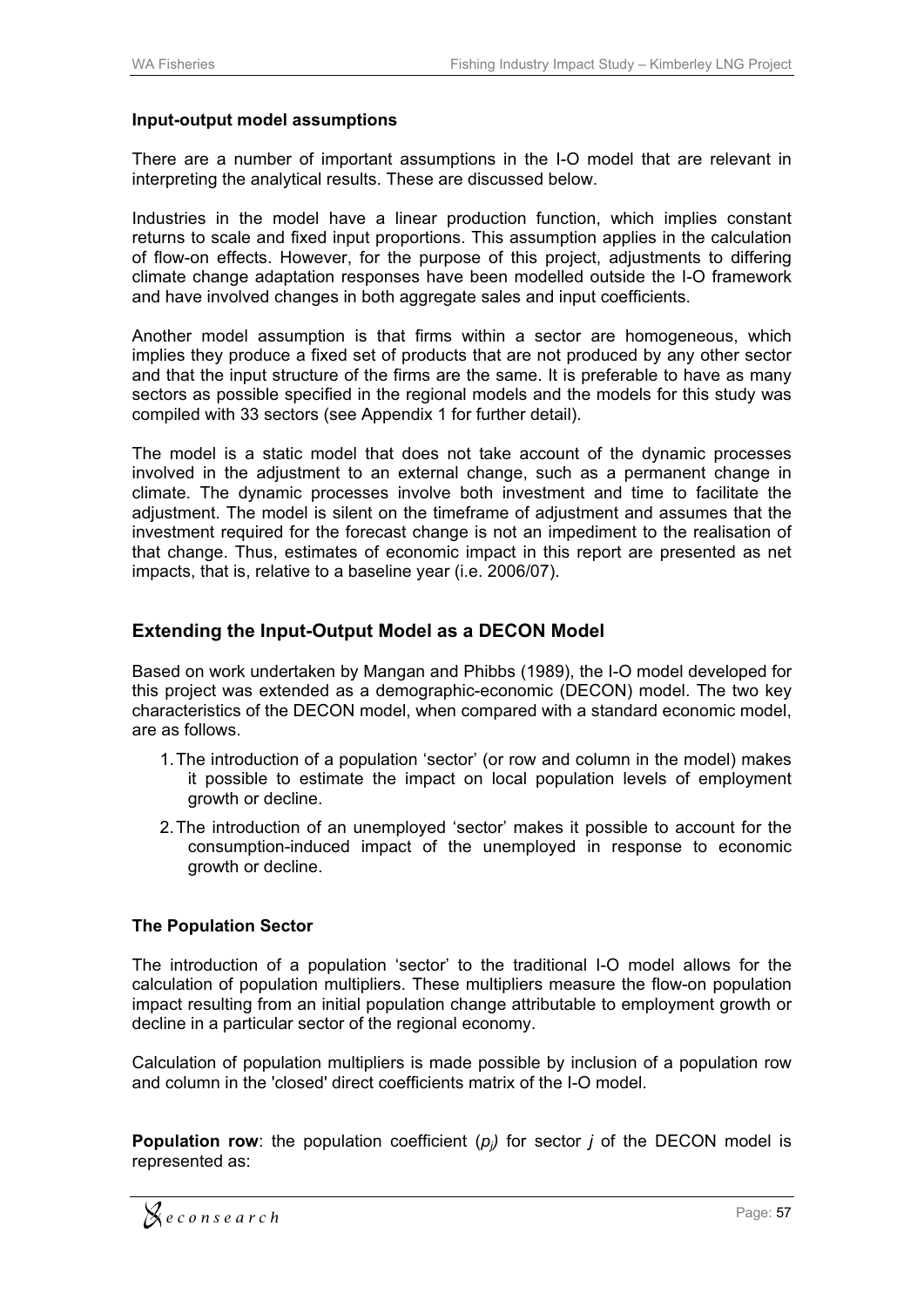$p_i$  =  $-rho_i$ <sup>\*</sup>  $e_i$ <sup>\*</sup> family size<sub>i</sub>

where *rhoj* = the proportion of employees in sector *j* who remain in the region after they lose their job (negative employment impact) or the proportion of new jobs in sector *j* filled by previously unemployed locals (positive employment impact);

e*j* = the employment coefficient for sector *j*; and

 *family sizej* = average family size for sector *j.* 

**Population column**: the population column of the DECON model is designed to account for growth or decline in those sectors of the economy that are primarily population-driven (i.e. influenced by the size of the population) rather than marketdriven (i.e. dependent upon monetary transactions). Clearly, many of the services provided by the public sector fit this description and, for the purpose of this analysis, it was assumed that the following sectors (see Appendix 1), at the regional level, were primarily population-driven:

- $\bullet$ public administration and defence;
- education;
- health and community services; and
- cultural and recreational services.

Thus, the non-market coefficient for sector *j* of the DECON model is represented as expenditure on that non-market service (by governments) in \$million per head of population.

The population multiplier for sector *j* is represented as:  $z^*_{\rho j}/p_{\rho j}$ 

- where *z\**  $p_{pi}^*$  = coefficient of the 'closed inverse' matrix in the population row for sector *j*; and
	- $p_{0i}$  = coefficient of the direct coefficients matrix in the population row for sector *j*

Sources of local data for the population sector of the DECON models used in this study included the following.

- rho: little or no published data were available to assist with estimation of this variable, particularly at a regional level, thus it was subjectively determined based on the consultants' knowledge of the regions used in the study and experience in the field of regional economic impact analysis. The analyst can modify this estimate if superior data is available.
- Family size: in order to estimate average family size by industry relevant data were obtained by special request from the Australian Bureau of Statistics (*2006 Census of Population and Housing*).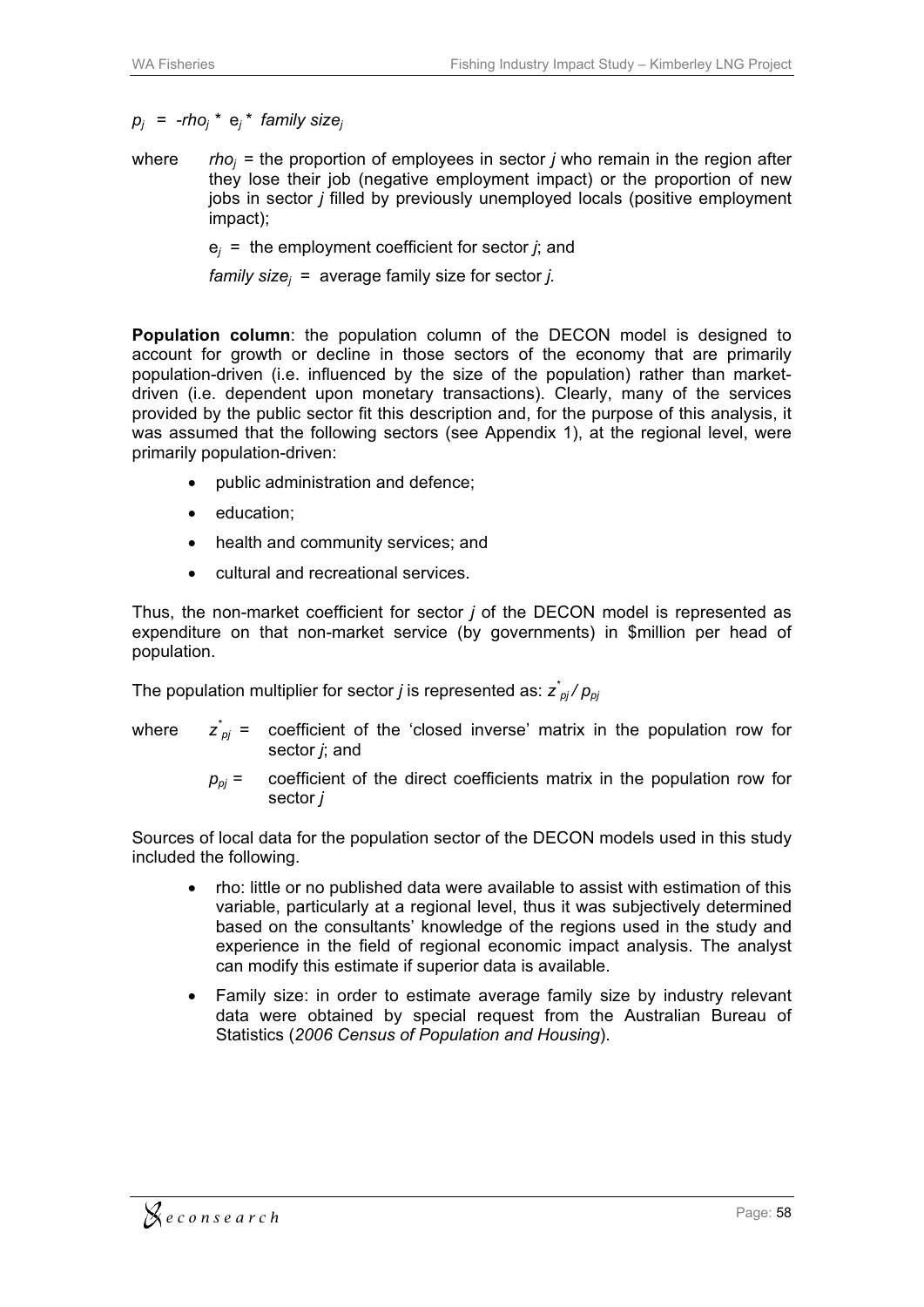#### **The Unemployed Sector**

As outlined above, the introduction of an unemployed 'sector' to the traditional I-O model makes it possible to account for the consumption-induced impact of the unemployed in response to economic growth or decline.

Through the inclusion of an unemployed row and column in the 'closed' direct coefficients matrix of the traditional I-O model it is possible to calculate Type IV multipliers (for output, contribution to GRP, household income and employment).

The key point to note is that, in the situation where at least some of the unemployed remain in a region after losing their job (negative employment impact) or some of the new jobs in a region are filled by previously unemployed locals (positive employment impact), Type IV multipliers will be smaller than the more frequently used Type II multipliers.

**Unemployed row**: the unemployed coefficient (*uj)* for sector *j* of the DECON model is represented as:

 $u_i$  =  $\text{-rho}_i * (1 - \text{ess}_i) * e_i$ 

where *rhoj* = the proportion of employees in sector *j* who remain in the region after they lose their job (negative employment impact) or the proportion of new jobs in sector *j* filled by previously unemployed locals (positive employment impact);

> *essj* = the proportion of employed in sector *j* who are not eligible for welfare benefits when they lose their job*; and*

e*j* = the employment coefficient for sector *j*.

**Unemployed column**: the unemployed column of the DECON model is an approximation of total consumption expenditure and the consumption pattern of the unemployed. It is represented as dollars per unemployed person rather than \$million for the region as a whole, as is the case for the household expenditure column in a traditional I-O model.

Sources of local data for the unemployed sector of the DECON models used in this study included the following.

- $\bullet$  ess: in order to estimate the proportion of employed by industry who are not eligible for welfare benefits when they lose their job, relevant data were obtained by special request from the Australian Bureau of Statistics (*2006 Census of Population and Housing*).
- $\bullet$  Unemployed consumption: total consumption expenditure by the unemployed was based on an estimate of the *Newstart Allowance* whilst the pattern of consumption expenditure was derived from household income quintiles in the ABS *1998/99 Household Expenditure Survey.*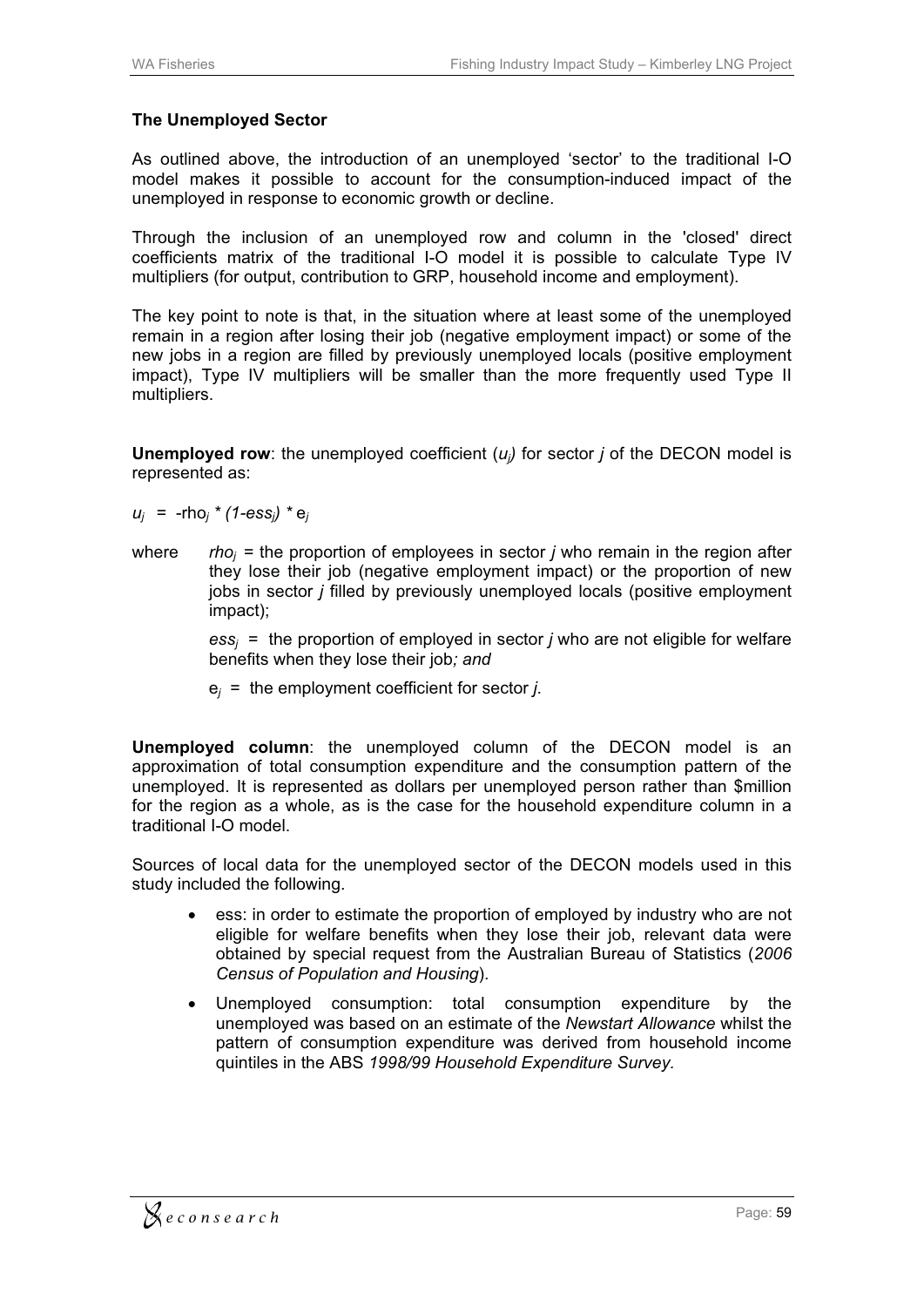# **Appendix 3 Glossary of Input-Output Terminology**

**Basic value** is the price received for a good or service by the producer. It is also known as producers' price. It excludes indirect taxes and transport, trade and other margins.

*Consumption-induced impacts* are additional output and employment resulting from re-spending by households that receive income from employment in direct and indirect activities. Consumption-induced effects are sometimes referred to as 'induced effects'.

*Contribution to gross regional product* (GRP) is a measure of the net contribution of an activity to the regional economy. Contribution to GRP is measured as value of output less the cost of goods and services (including imports) used in producing the output. In other words, it can be measured as household income plus other value added (gross operating surplus and all taxes, less subsidies). It represents payments to the primary inputs of production (labour, capital and land). Using contribution to GSP as a measure of economic impact avoids the problem of double counting that may arise from using value of output for this purpose.

*DECON model* is a demographic-economic model based on a traditional input-output model. The introduction of a population 'sector' (or row and column in the model) makes it possible to estimate the impact on local population levels of employment growth or decline. The introduction of an unemployed 'sector' makes it possible to account for the consumption-induced impact of the unemployed in response to economic growth or decline*.*

*Direct (or initial) impacts<sup>6</sup>* are the initial round of output*,* employment and income generated by an economic activity (e.g. wine grape production).

*Employment* is a measure of the number of working proprietors, managers, directors and other employees, in terms of the number of full time equivalent jobs.

*ess* is an estimate of the proportion of employed who are not eligible for welfare benefits when they lose their job.

**Exports** refers to the sale of goods and services to final consumers outside the region of interest. In a regional input-output model exports refers to the sale of goods and services interstate, overseas and to other regions within the state.

*First-round impacts* are estimates of the requirement for (or purchases of) goods and services from other sectors in the economy generated by the initial economic activity (e.g. purchases of transport services and labour by the wine grape production sector).

*Flow-on impacts* are the sum of first-round and industrial support impacts, together called production-induced impacts, and consumption-induced impacts.

*Household income* is a component of GRP and is a measure of wages and salaries paid in cash and in kind, drawings by owner operators and other payments to labour including overtime payments, employer's superannuation contributions and income tax, but excluding payroll tax.

 $\overline{a}$ 6 Note that the terminology 'impacts' and 'effects' can be used interchangeably.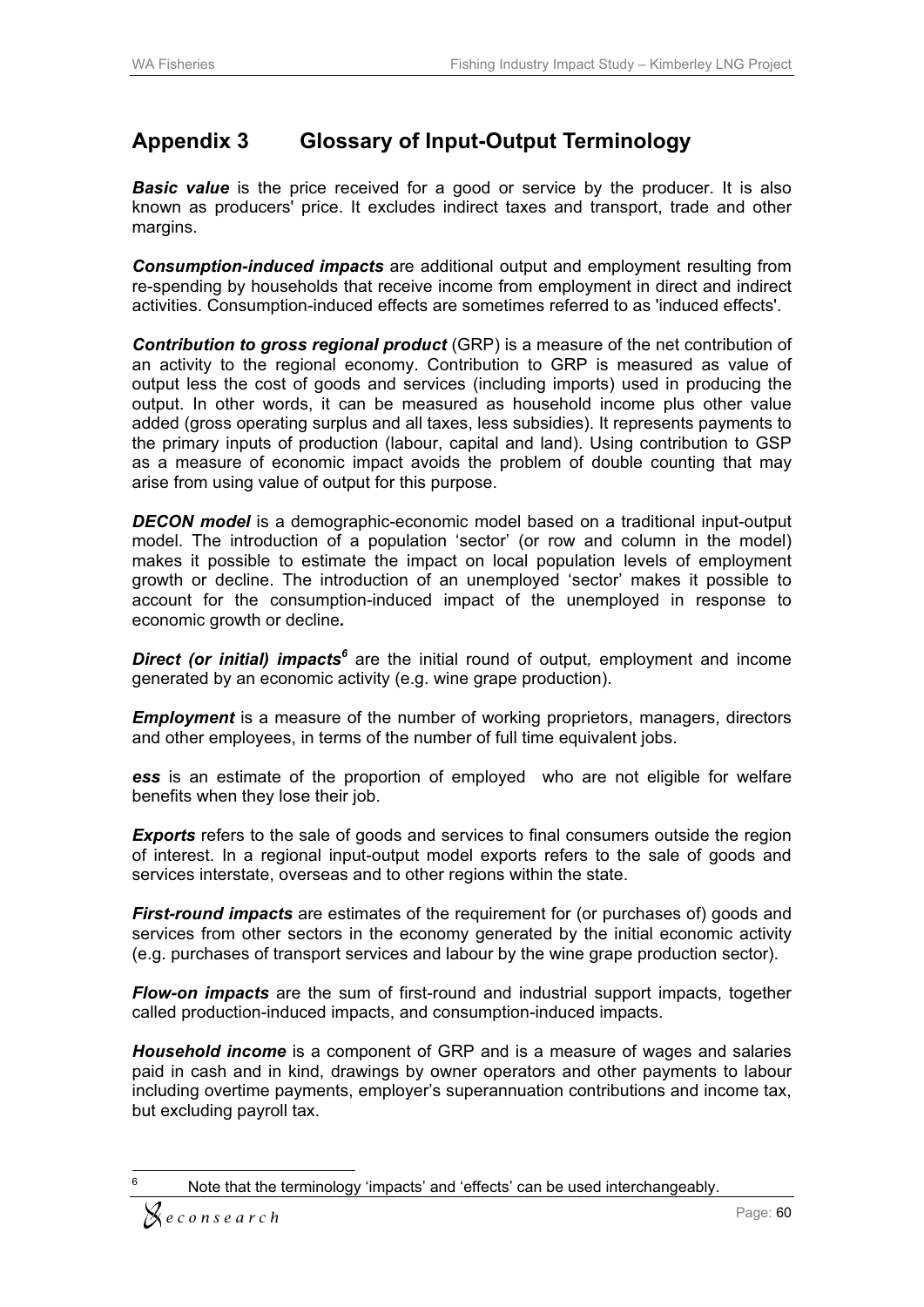*Imports* refers to the purchase of goods and services (including labour) from outside the region of interest. In a regional input-output model imports refers to the purchase of goods and services from interstate, overseas and from other regions within the state.

*Industrial-support impacts* are additional output and employment resulting from respending by firms that receive payments from the sale of goods and services to firms undertaking, for example, wine grape production.

*Input-output analysis* is an accounting system of inter-industry transactions based on the notion that no industry exists in isolation.

*Input-output model* is a transactions table that illustrates and quantifies the purchases and sales of goods and services taking place in an economy at a given point in time. It provides a numerical picture of the size and shape of the economy and its essential features. Each item is shown as a purchase by one sector and a sale by another, thus constructing two sides of a double accounting schedule.

*Multiplier* is an index (ratio) indicating the overall change in the level of activity that results from an initial change in economic activity. They are an indication of the strength of the linkages between a particular sector and the rest of the regional economy. They can be used to estimate the impact of a change in that particular sector on the rest of the economy.

*Other Final Demand* includes government expenditure, private and public sector investment (gross fixed capital formation) and change in stocks (inventories).

*Other Value Added* includes gross operating surplus and all taxes, less subsidies.

*Output (Value of)* is a measure of the gross revenue of goods and services produced by commercial organisations (e.g. farm-gate value of wine grape production) and gross expenditure by government agencies. Total output needs to be used with care as it includes elements of double counting (e.g. the value of winery output includes the farmgate value of wine grape production).

**Purchasers' price** is the price paid for a good or service paid by the purchaser. It includes indirect taxes and transport, trade and other margins.

*Production-induced impacts* are additional output, employment and income resulting from re-spending by firms that receive income from the sale of goods and services to firms undertaking, for example, wine grape production. Production-induced impacts are sometimes referred to as 'indirect effects'.

*rho* is an estimate of the proportion of employees who remain in the region after they lose their job (negative employment impact) or the proportion of new jobs filled by previously unemployed locals (positive employment impact).

*Total impacts* are the sum of direct and flow-on impacts.

*Type I multiplier* is calculated as (direct effects + production-induced effects)/direct effects.

*Type II multiplier* is calculated as (direct effects + production-induced effects + consumption-induced effects)/direct effects.